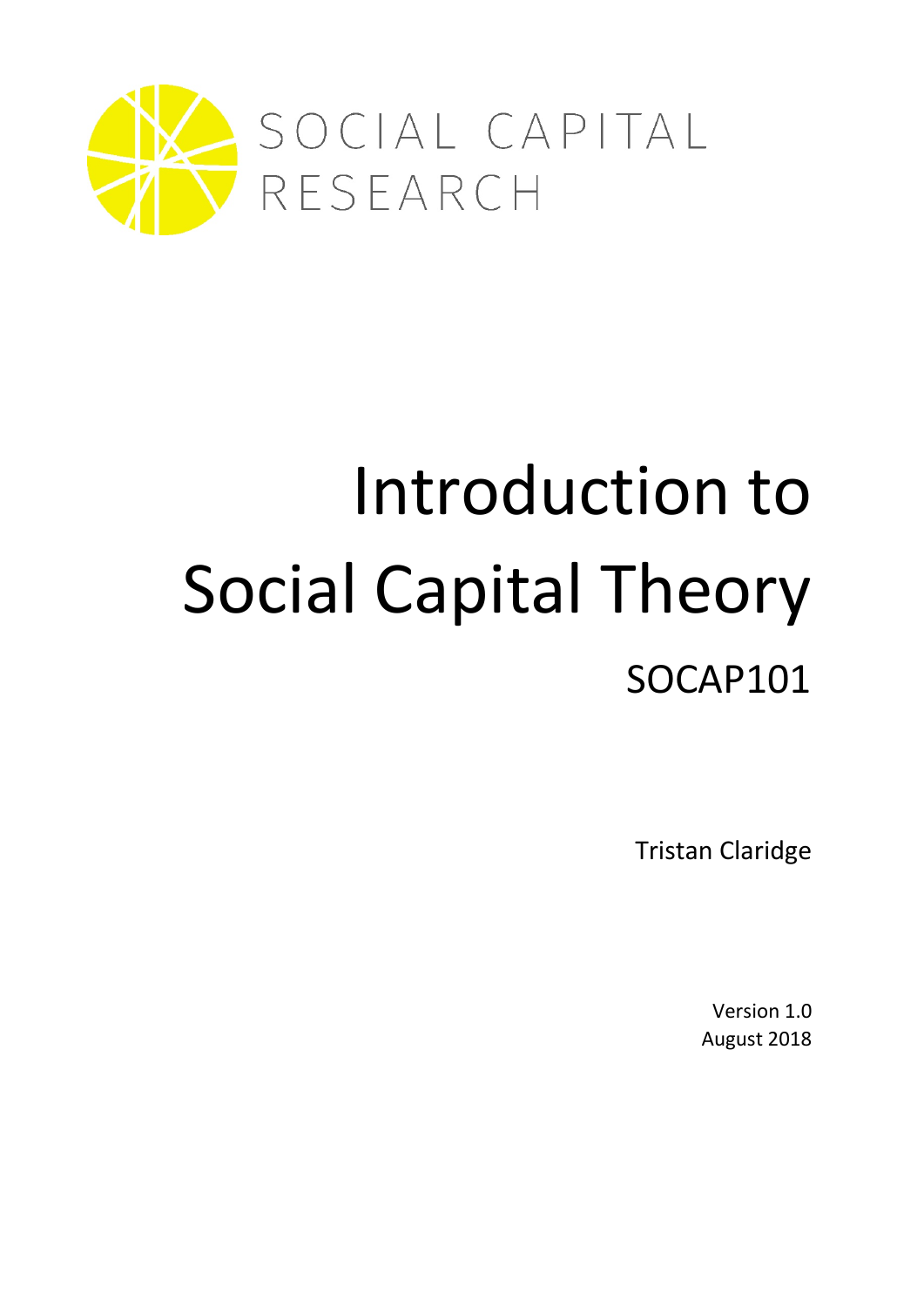Please send comments and corrections to:

Social Capital Research 20 Allandale Road Saint Clair, Dunedin New Zealand Tel.: +64 (0)22 018 9043 Email[: info@socialcapitalresearch.com](mailto:info@socialcapitalresearch.com) [www.socialcapitalresearch.com](http://www.socialcapitalresearch.com/)

v1.0 (August 2018). First version published with online course; 51 pages.

Social Capital Research

Copyright © 2018

Copyright Notification

No part of this publication may be reproduced or Transmitted in any form or by any means, including Photocopying and recording, or by any information Storage and retrieval system without the prior permission in writing from the proprietor. Single paper copies for noncommercial personal use may be made without explicit permission from the copyright holder where the copy is complete and unchanged (including this copyright statement).

Social Capital Research declines all responsibility for any errors and any loss or damage resulting from use of the contents of this White Paper.

Social Capital Research also declines responsibility for any infringement of any third party's Intellectual Property Rights (IPR), but will be pleased to acknowledge any IPR and correct any infringement of which it is advised.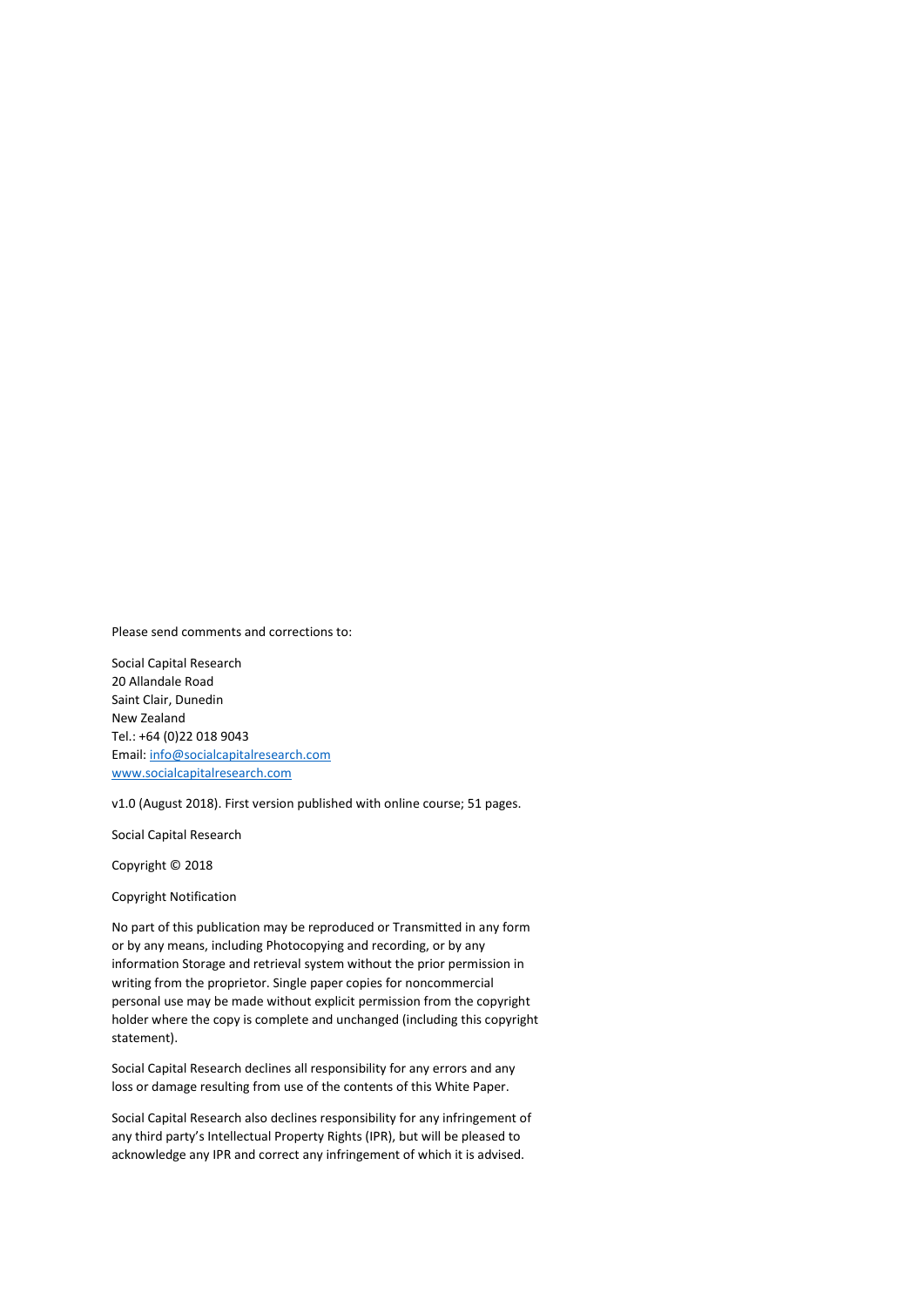# **Contents**

| $\mathbf{1}$   |     |  |
|----------------|-----|--|
|                | 1.1 |  |
| $\overline{2}$ |     |  |
|                | 2.1 |  |
|                | 2.2 |  |
|                | 2.3 |  |
| 3              |     |  |
|                | 3.1 |  |
|                | 3.2 |  |
|                | 3.3 |  |
| 4              |     |  |
|                | 4.1 |  |
|                | 4.2 |  |
|                | 4.3 |  |
|                | 4.4 |  |
| 5              |     |  |
|                | 5.1 |  |
|                | 5.2 |  |
|                | 5.3 |  |
|                | 5.4 |  |
| 6              |     |  |
|                | 6.1 |  |
|                | 6.2 |  |
|                | 6.3 |  |
|                | 6.4 |  |
| $\overline{7}$ |     |  |
|                | 7.1 |  |
|                | 7.2 |  |
|                | 7.3 |  |
|                | 7.4 |  |
| 8              |     |  |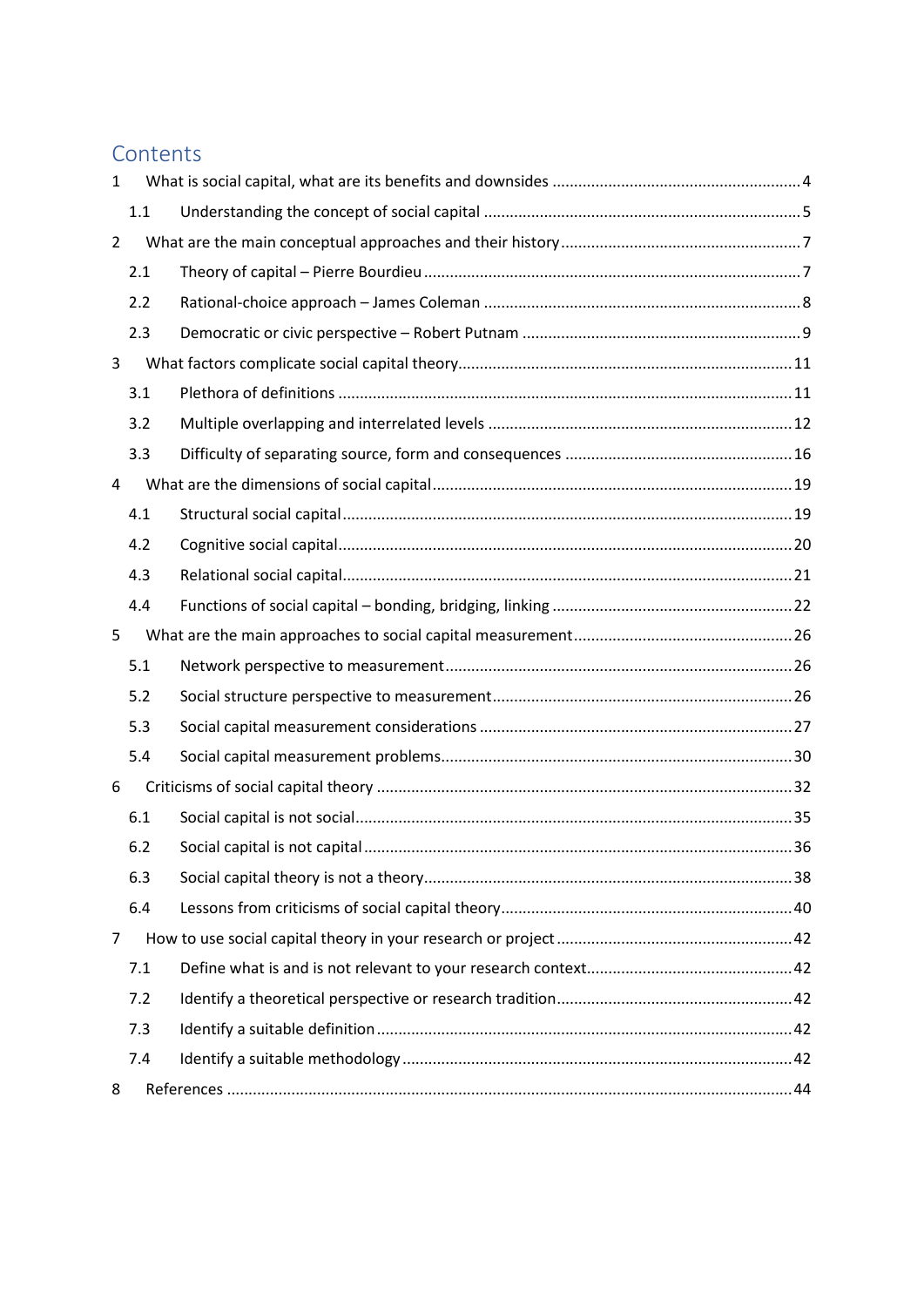# <span id="page-3-0"></span>1 What is social capital, what are its benefits and downsides

Humans are a social organism, we have evolved to be social. Working together for collective action is hard-wired into us. We want to help, share, and give to each other and receive in kind. Many things that we want, and need, cannot be created simply by our own efforts, so require some form of collaboration or reciprocity. The benefits we derive from that sociability we could call *social capital*. Social capital arises from the human capacity to consider others, to think and act generously and cooperatively.

The concept of social capital relates to important questions of human behaviour and motivation, such as why people give or help others even when there is no foreseeable benefit for themselves. Can rational choice explain this? Is it the result of instinct, resulting from biological evolution? Is it the result of psychology, or social norms, or religion? Is it rational for persons to perform voluntary community service, to accept unpaid leadership responsibilities, or to make efforts to maintain social peace and harmony around them (Uphoff 1999)? It relates to the dichotomy between competition and cooperation, self-interest and selflessness, rationality and morality, and instrumental and intrinsic actions.

The appeal of social capital stems from its intriguing integration of sociology and economics. The concept helps to erode economists' idea of homo economicus, which has dominated capitalist societies. The idea of homo economicus sees the modern human as a self-interested utility maximizer (Arrow 1999). Yet this view ignores the role of social factors in the function of society and the economy. This has led to economists' analysis to be described as an "undersocialized concept of man" (Granovetter 1985). Mainstream economics has puristically shied away from investigating and explaining the way a society's institutions and shared attitudes interact with the way its economy works (Solow 1999). Social capital provides the context for understanding a range of phenomenon beyond an economic lens, and as such has been heralded as a very important conceptual innovation for inter and transdisciplinary theoretical integration (Adam and Roncevic 2003).

Although the term social capital is relatively new, the concept is not as it encompasses a variety of other concepts that have been around since at least the 19<sup>th</sup> century. Intellectuals such as David Hume, Adam Smith, Karl Marx, Georg Simmel, Émile Durkheim, and Max Weber among many others dealt with similar notions. The quote below is one such example.

Here I learn to do a service to another, without bearing him any real kindness; because I foresee, that he will return my service, in expectation of another of the same kind, and in order to maintain the same correspondence of good offices with me or others. And accordingly, after I have served him and he is in possession of the advantage arising from my action, he is induced to perform his part, as foreseeing the consequences of his refusal.

> David Hume *Treatise of Human Nature* (1740/1978, 521)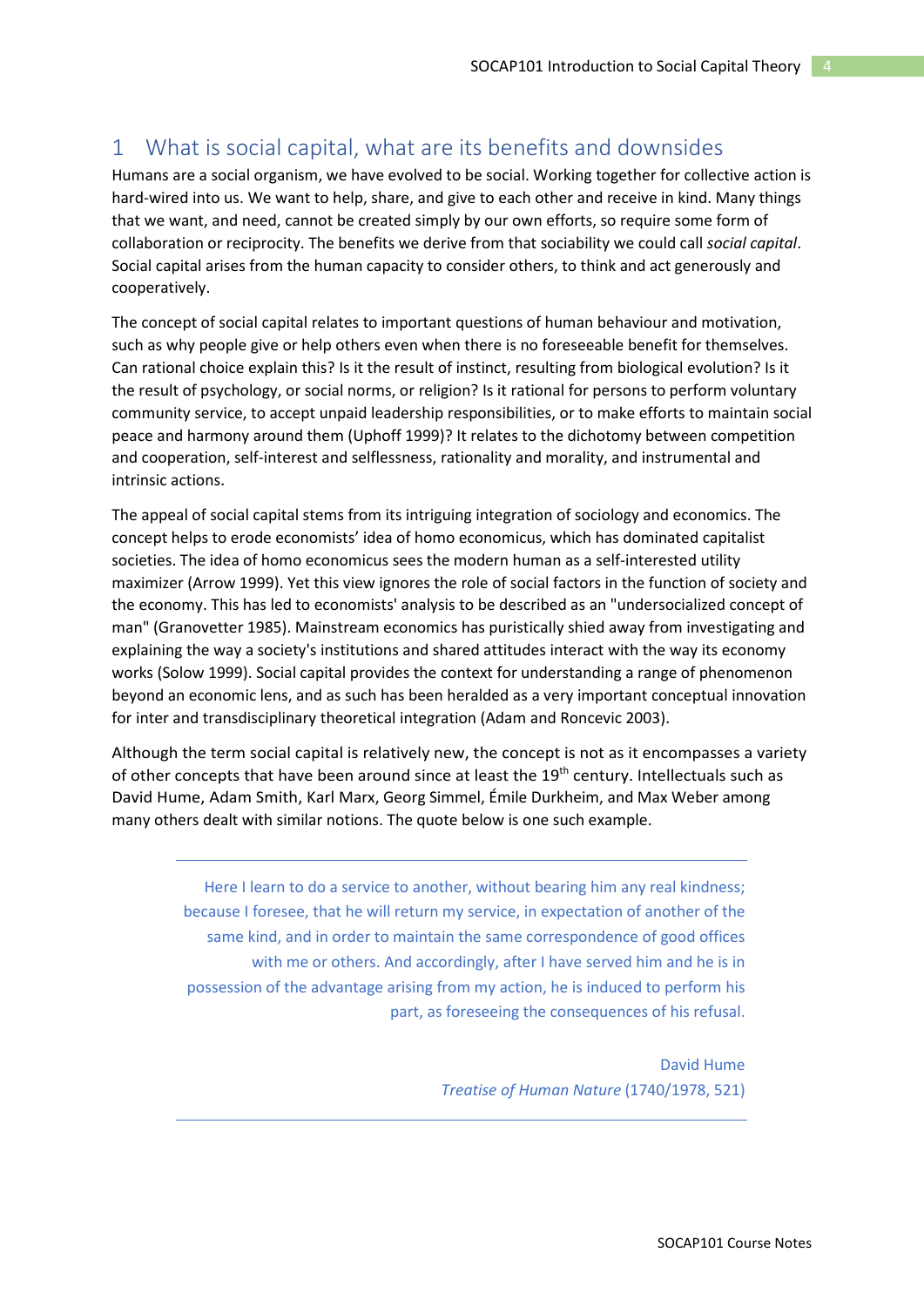Social capital is a concept that is intuitive and part of our everyday lives, yet as a theory it is incredibly complex with multiple dimensions operating at multiple levels with a range of different factors that determine whether it has positive or negative effects. Social capital experts can make the concept sound almost mystical, and for many people approaching social capital for the first time it can be daunting.

## <span id="page-4-0"></span>1.1 Understanding the concept of social capital

By way of introduction I will start with an explanation of social capital that speaks to our existing intuitive understanding of the concept. The complex theoretical part can come later once we understand how it relates to our everyday lives.

The central proposition of social capital is that 'relationships matter' and that social networks are a valuable asset. Social capital is aspects of social context (the "social" bit) that have productive benefits (the "capital" bit). It includes the store of solidarity or goodwill between people and groups of people. You could think of it like a "favour bank", although this only encapsulates part of social capital. Another simple explanation is as helpfulness behaviours resulting from feelings of gratitude, respect, and friendship. The adage: "it's not just what you know, but who you know" relates to the powerful effects that social capital can have and is an easy way to understand the concept in the context of how it impacts our everyday lives.

We intuitively understand that we can derive benefits from our social relationships with others, whether it be as simple as finding a reliable mechanic (which can save you money) or borrowing a cup of sugar from a neighbour (which can save you time), or finding a new job or client (which can make you money). These are just a few tangible examples of the benefits of social capital, there are many more. In fact, social capital is what allows humans to collaborate, coordinate, and coexist. It is essential to the human social existence.

Social capital has been described by some authors as lubricating the fabric of society and allowing modern economies to function efficiently. These may seem like lofty claims but without social capital humans could not work together. This is because social capital is the shared values, norms, trust, and belonging that make social exchange possible. Our society, economy, institutions, and political system could not exist without social capital. As such social capital has been described as a glue. Given that social capital is the productive benefits of sociality then everything is a benefit of social capital. Every benefit of living in society over living as a hermit.

It must be noted however that many authors have found negative consequences of social capital. In this regard it is unfortunate that the term social capital includes the word 'capital' since it implies that social capital is only good. Research has found that the same features of social structure we call social capital can also be a liability in the sense that it can produce unwanted results. Corruption and organised crime rely on high levels of social capital. Gangs and the Mafia use social capital as the foundation for their organizational structure. Cartels also develop social capital in their effort to keep control over an industry so as to reap more profits than would otherwise be the case.

 "Every feature of social structure can be social capital in the sense that it produces desired outcomes, but also can be a liability in the sense that it produces unwanted results"

Potential downsides of social capital include: fostering behavior that worsens rather than improves economic performance; acting as a barrier to social inclusion and social mobility; dividing rather than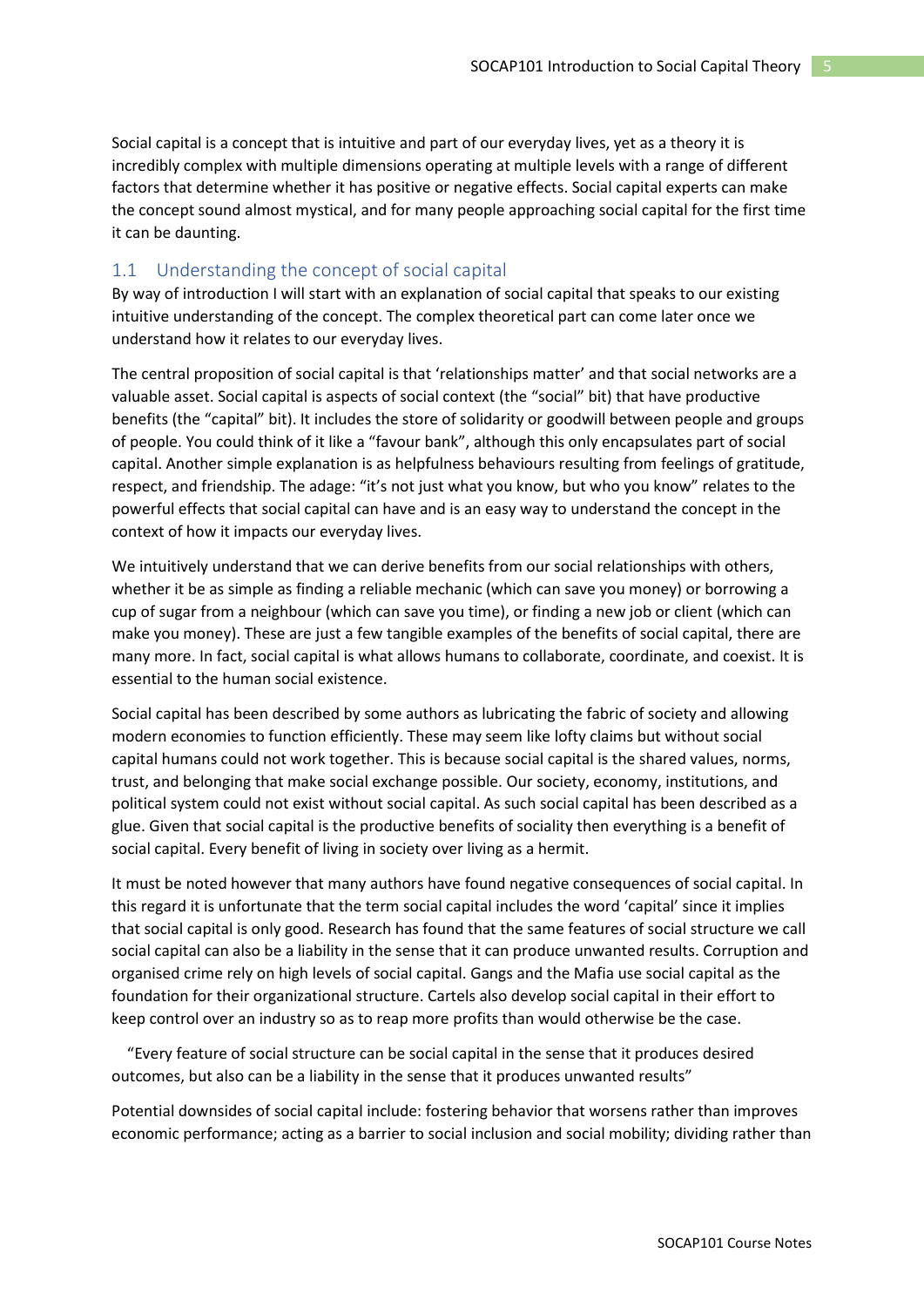uniting communities or societies; facilitating rather than reducing crime, education underachievement and health-damaging behaviour.

Social capital can be either positive or negative in different contexts or from different perspectives. In fact, because social capital is multidimensional, it can be both positive and negative at the same time. The inclusion of the word 'capital' is a source of frustration or confusion for some people. I don't think it is ideal, but the term is now well established in the literature, so we need to accept it and move on.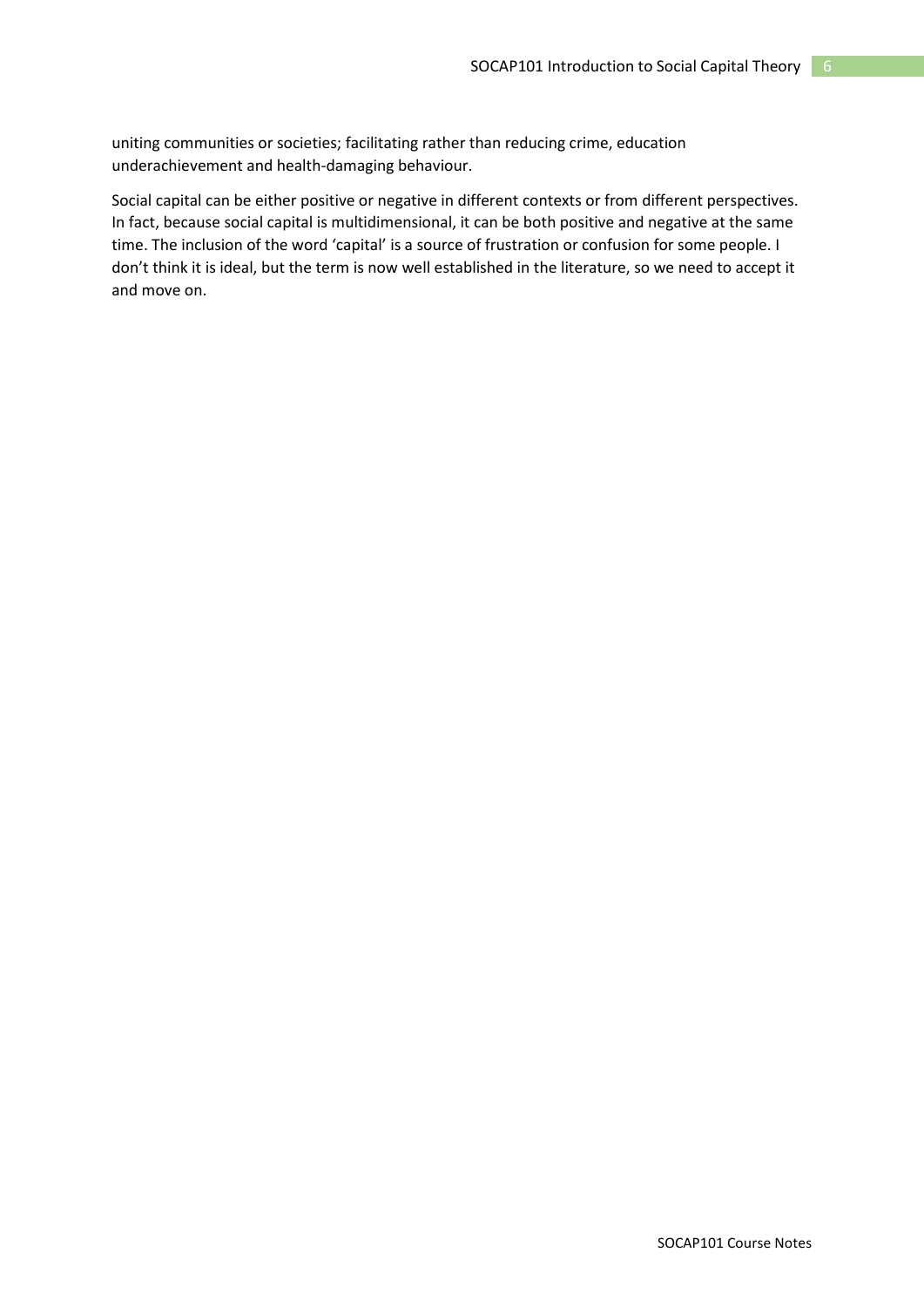## <span id="page-6-0"></span>2 What are the main conceptual approaches and their history

Social capital has hybrid theoretical origins having been explored by theorists from economics, sociology, political science and virtually every other social science. Social capital is applicable to anyone investigating human sociability and cooperation, and its evolution. Therefore, social capital is relevant diverse theoretical paradigms such as game theory and evolutionary socio-biology.

The initial theoretical development is typically credited to three authors who each approached social capital from vastly different perspectives and created different theoretical and conceptual findings.

- Theory of capital Pierre Bourdieu
- Rational-choice approach James Coleman
- Democratic or civic perspective Robert Putnam

An understanding of the foundations of social capital theory helps to navigate the myriad theoretical perspectives that now prevail in the literature. Social capital is often plagued by competing or conflicting definitions and conceptualisations. Being able to identify the theoretical tradition or perspective being used by an author helps to be able to understand the context of literature on social capital.

More recently social capital theory has predominantly focused on the dimensions of social capital developed by Nahapiet & Ghoshal (1998) building on Granovetter's (1992) theory of embeddedness.

## <span id="page-6-1"></span>2.1 Theory of capital – Pierre Bourdieu

Pierre Bourdieu (1930 – 2002) was a French sociologist and public intellectual who was primarily concerned with the dynamics of power in society. His work on the sociology of culture continues to be highly influential, including his theories of social stratification that deals with status and power. Bourdieu was concerned with the nature of culture, how it is reproduced and transformed, how it connects to social stratification and the reproduction and exercise of power. One of his key contributions was the relationship between different types of such capital, including economic, cultural, social, and symbolic.

Bourdieu's (1986) conceptualization of social capital is based on the recognition that capital is not only economic and that social exchanges are not purely self-interested and need to encompass 'capital and profit in all their forms' (Bourdieu, 1986: 241). Bourdieu's conceptualization is grounded in theories of social reproduction and symbolic power (Dika and Singh 2002). Bourdieu's work emphasizes structural constraints and unequal access to institutional resources based on class, gender, and race.

Bourdieu saw social capital as a property of the individual rather than the collective. Social capital enables a person to exert power on the group or individual who mobilises the resources. For Bourdieu social capital is not uniformly available to members of a group or collective but available to those who provide efforts to acquire it by achieving positions of power and status and by developing goodwill (Bourdieu 1986). For Bourdieu social capital is irreducibly attached to class and other forms of stratification which in turn are associated with various forms of benefit or advancement (Fine 2002a). Bourdieu framed social capital as accrued actual or virtual resources acquired by individuals or groups through the possession of "more or less institutionalized relationships of mutual acquaintance and recognition" (Bourdieu and Wacquant 1992: 119). Therefore, social capital resides in the individual as the result of his or her investment. Bourdieu's social capital does not include collective property attributes, which Bourdieu instead calls cultural capital. Therefore, Bourdieu's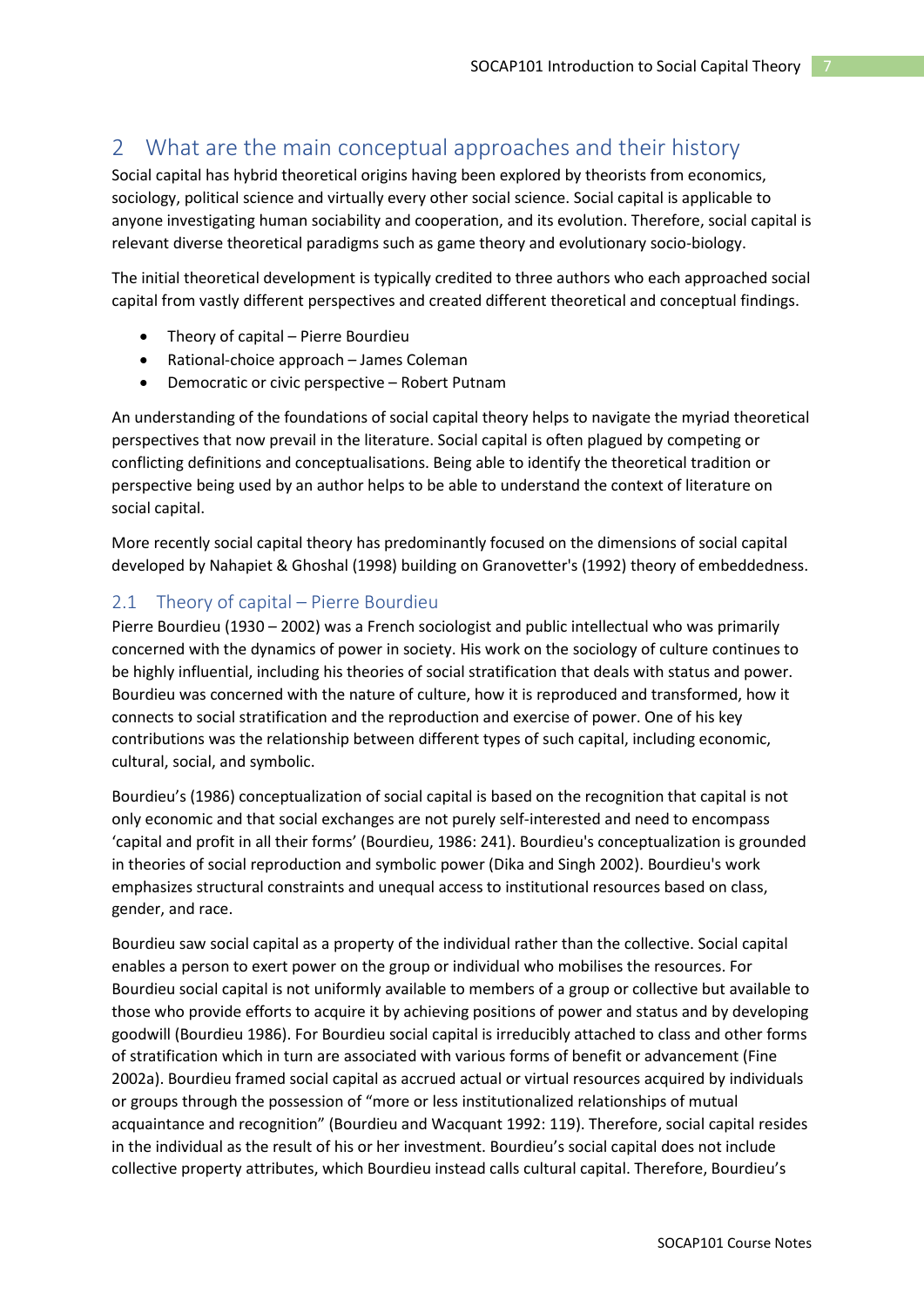social capital does not confuse the level of observation which is a common problem with other approaches.

Bourdieu's approach is starkly different to most current conceptualisations of social capital. Bourdieu is rarely cited for his work on social capital relative to James Coleman and Robert Putnam. This may be because his approach is too intellectually demanding (Fine 2002a). There are many concepts underlying the terms he uses that has specific and significant meaning (Poder 2011). His approach is based on his wider sociological theories of habitus and fields of practice (Bourdieu 1984). He emphasises the fluidity and specificity of his objects of study, which means that social capital is deeply reliant on the context of a particular social space (Markowska-Przybyła 2012). Bourdieu's theory of social capital is substantiated by a rich set of sociological theories that embrace the complexity of the social environment rather than seeking simplification and reductionism. Fine (2002a) suggested that this is incompatible with the wide-ranging and superficial postures currently attached to social capital. My conclusion is that Bourdieu's theory of social capital may be beyond the reach of most people outside of sociology who may fail to fully understand and appreciate the meaning of his terminology.

## <span id="page-7-0"></span>2.2 Rational-choice approach – James Coleman

James Coleman (1926 – 1995) was an American sociologist who was primarily interested in the sociology of education and public policy. Like Bourdieu, Coleman was interested in different types of capital and their interaction, namely human, physical and social capitals. The aim of Coleman's concept of social capital was to import the economists' principle of rational action for use in the analysis of social systems without discarding social organization in the process (Forsman 2005). As such, Coleman connected sociology and the social actions of individuals with the rational ideas of economists (Jordan 2015). This theoretical union represents a middle line between two theoretical traditions (Tzanakis 2013). The first is a functionalist view of social action which is conditioned by social structure. The second is rational theory which suggests that actors' goals are determined by utility-maximizing pursuit of his or her self-interest (Coleman 1988). Coleman (1988) connected sociology and the social actions of individuals with the rational ideas of economists that individuals act independently and for self-interest (Jordan 2015).

Like Bourdieu, Coleman saw social capital as essentially residing in the social structure of relationships among people. However, where Bourdieu was concerned with power and status and the uneven distribution of social capital between individuals, Coleman saw social capital as a public good where the actions of individuals benefits the whole (Tzanakis 2013). As such Coleman conceptualised social capital as a collective asset of the group and made little provision for inequality that results or a causes differential power and status. This neglect of power and conflict probably stems from Coleman's preoccupation with social capital being largely a product of social structure. This is a significant departure from Bourdieu's theory which treated collective property attributes under the term cultural capital. This means that Bourdieu's and Coleman's theories of social capital are fundamentally different, and this has resulted in confusion in the literature about what is and is not social capital.

For Coleman, individuals engage in social interactions, relationships and networks for as long as the benefits persist (Jordan 2015). This logic stems from rational choice theory which seeks to explain human behaviour through rationality. These rational actions are set in a particular social context accounting for not only the actions of individuals, but also the development of social organization.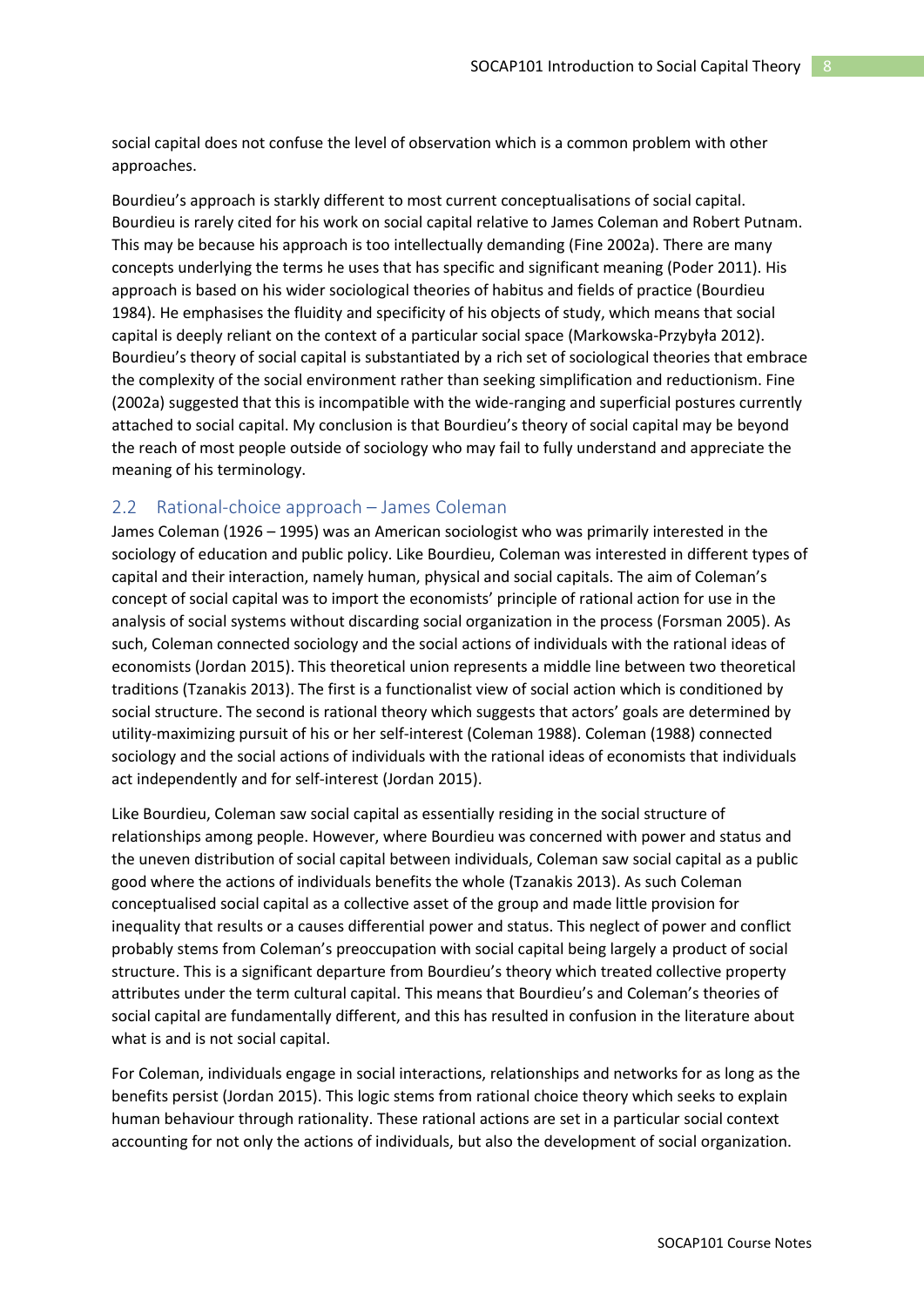In this sense, social capital is both a private and public good benefiting everyone in the group, not only those who invest in organizing the associations or networks. For example, everyone in a neighborhood benefits when a neighborhood watch group forms to help lower the local crime rate, even those people who never personally participate (Coleman 1988). Direct contributions by actors will benefit the whole, not just the individual. Strong families or communities accrue from strong social bonding among members.

Where Bourdieu saw social capital as reproducing social inequality, Coleman treated social capital as almost universally productive, i.e. it is used so that actors can achieve particular ends that would have been impossible without it (Coleman 1988). A good illustration of this is Coleman's famous example of wholesale diamond merchants in New York. In this context bags of diamonds are lent for examination without any formal contracts or insurance, leaving the lender in danger of receiving counterfeits or lower quality diamonds when the diamonds are returned. Although opportunities for dishonesty are not rare, instances are virtually never observed. Here, social capital influences individual decisions on honesty because dishonesty by a given diamond merchant will induce responses by others which matter to his assessment of how to act (Durlauf 1999).

In Coleman's initial analysis he referred the work of economists Glen Loury and Ben-Porath, and sociologists Nan Lin and Mark Granovetter. This integration of economics and sociology is clearly evident in his work and was one of the most appealing aspects of this theory as it facilitated cross and interdisciplinary investigation.

#### <span id="page-8-0"></span>2.3 Democratic or civic perspective – Robert Putnam

Robert David Putnam (1941-) is an American political scientist most famous for his controversial publication *Bowling Alone*, which argues that the United States has undergone an unprecedented collapse in civic, social, associational, and political life (social capital) since the 1960s, with serious negative consequences. Putnam is generally credited with popularized the term social capital (Portes and Vickstrom 2011).

Putnam treated social capital as a public good—the amount of participatory potential, civic orientation, and trust in others available to cities, states, or nations (Putnam 1993, 2000). This contrasts with Bourdieu's theory of social capital, with Coleman's definition somewhere in the middle. In Putnam's conceptualisation social capital is elevated from a feature of individuals to a feature of large population aggregates. Social capital becomes a collective trait functioning at the aggregate level (Tzanakis 2013).

Putnam made the argument that social capital is essentially the 'amount' of 'trust' available and is the main stock characterizing the political culture of modern societies. For Putnam (1993 p. 35; 1993) social capital refers to 'features of social organizations, such as networks, norms and trust that facilitate action and cooperation for mutual benefit'. Putnam follows Coleman's belief that social capital is a quality that can be a facilitator of interpersonal cooperation. In Putnam's view, such a feature can be considered an aggregate trait to such a degree that it can become automatically comparable across cities, regions and even countries (Tzanakis 2013).

Putnam has been widely criticised for fundamental conceptual and methodological flaws. Perhaps most problematic is the drastic over-simplification of complex and interrelated processes to a single or small set of factors, i.e. trust as an aggregate indicator of social capital. This is further complicated by logical circularity. As a property of communities and nations rather than individuals, social capital is simultaneously a cause and an effect (Portes, 1998).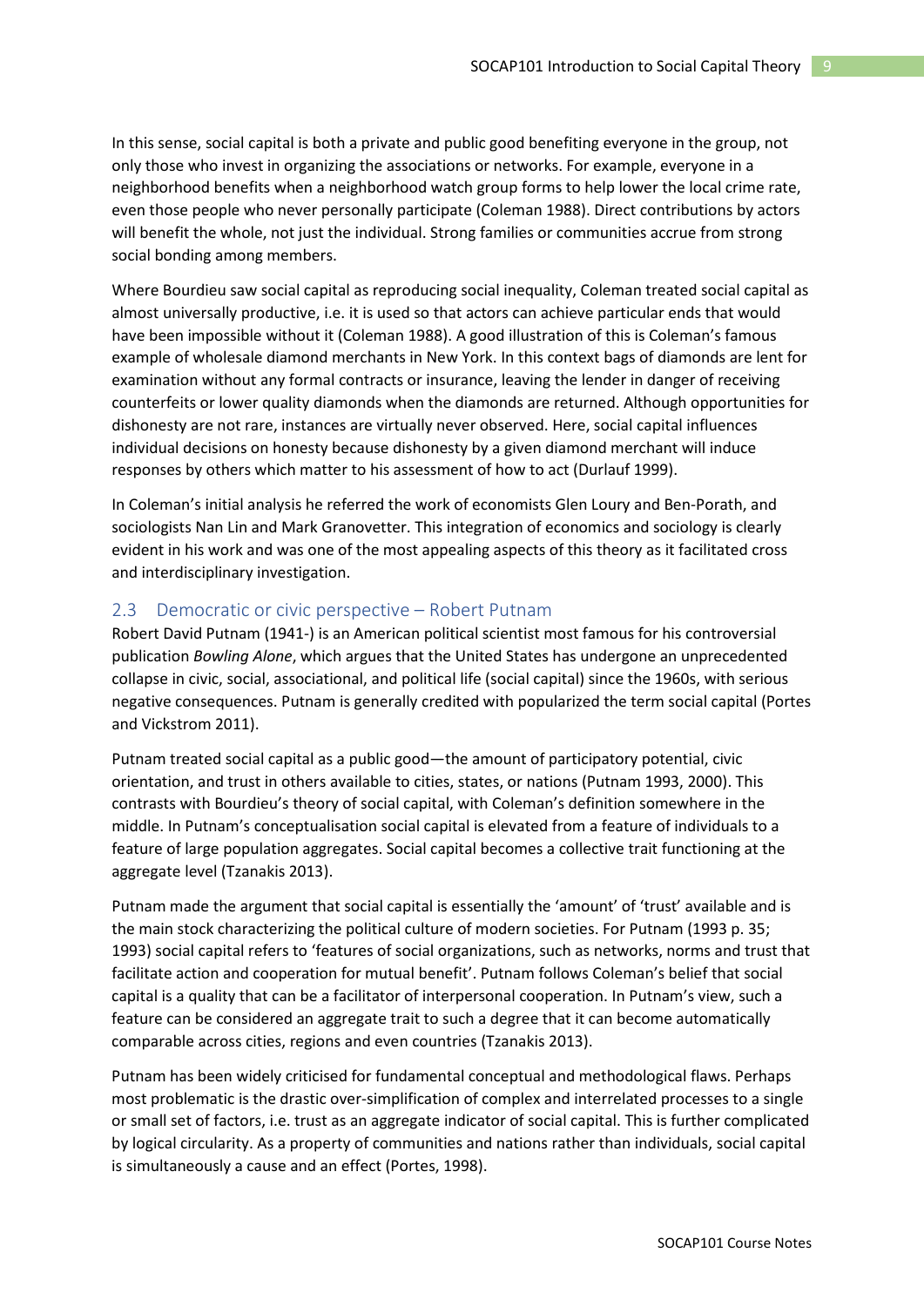While popularizing the concept of social capital, Putnam's work has confounded theoretical and methodological rigor to such an extent that much of the later work on social capital has be described as vulgar scholarship (Fine 2002a). I think that Putnam's work is interesting and descriptive however offers little in the way of theoretical and methodological framework for future study.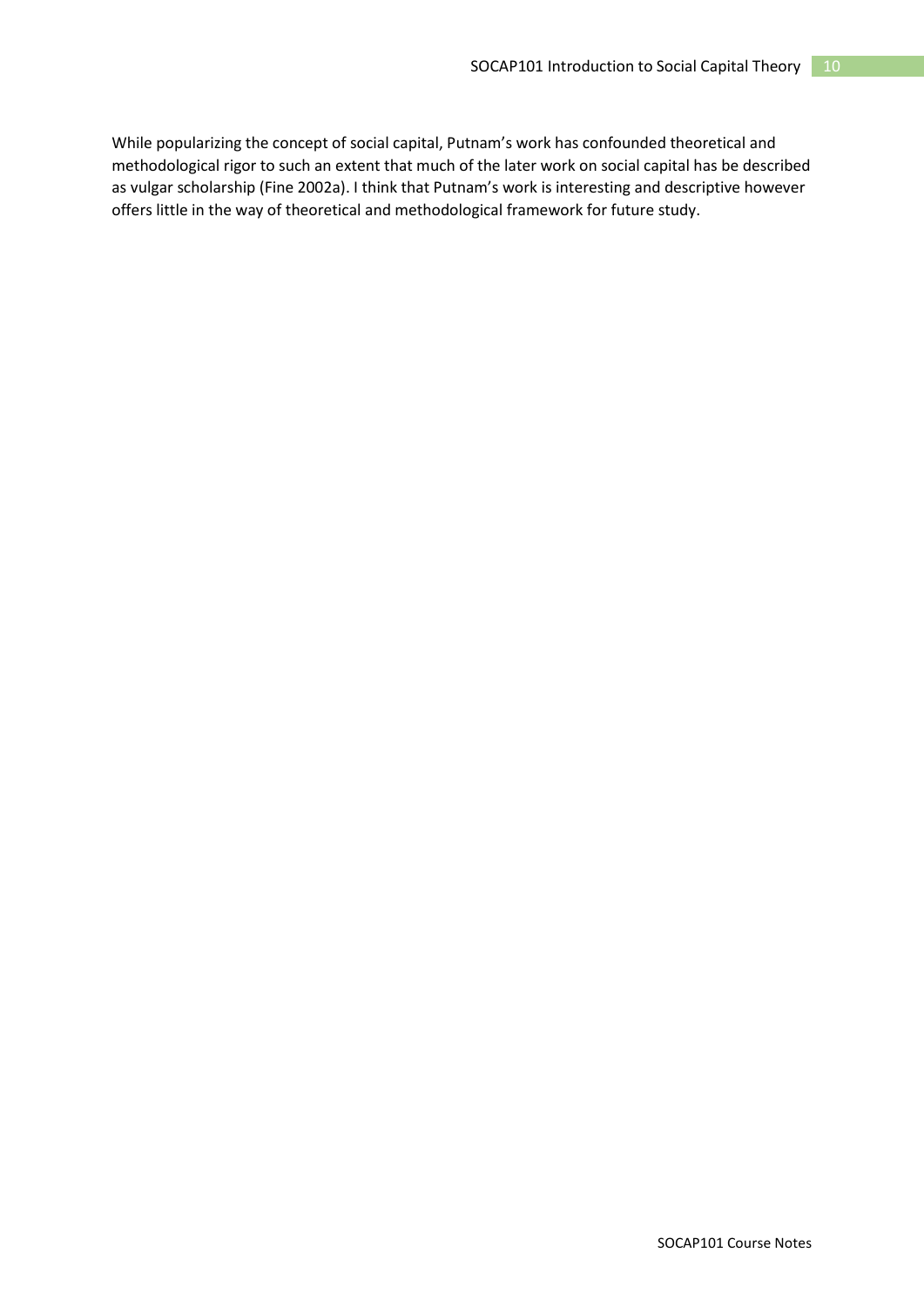# <span id="page-10-0"></span>3 What factors complicate social capital theory

The theoretical development of social capital has occurred in different disciplines using very different approaches. These theoretical developments took place somewhat independently, using discipline relevant underpinnings. These differences can be found in the resultant approaches and are as stark as the differences between the disciplines themselves. This has resulted in literally hundreds of different definitions of social capital and numerous approaches to its conceptualisation.

Social capital has been treated as a private good, or a public good, or both by some authors. It has been investigated at the level of the individual, the group or organisation, and the national or societal level. Different authors have included different factors or dimensions, while using different terminology. In addition to these problems, different authors confuse the source, form and consequences of social capital, or worse, fail to differentiate them at all resulting in logical circularity.

This section discusses the main factors that complicate social capital theory.

## <span id="page-10-1"></span>3.1 Plethora of definitions

The commonalities of most definitions of social capital are that they focus on social structures that have productive benefits. Definitions generally have some combination of role-based or rulebased (structural) and mental or attitudinal (cognitive) origins (Uphoff 1999). The variety of definitions identified in the literature stem from the highly context specific nature of social capital and the complexity of its conceptualization andoperationalization.

Social capital does not have a clear, undisputed meaning, for substantive and ideological reasons (Dolfsma and Dannreuther 2003; Foley and Edwards 1997). For this reason, there is no set and commonly agreed upon definition of social capital and the particular definition adopted by a study will depend on the discipline and level of investigation (Robison, Schmid, and Siles 2002). Not surprisingly considering the different frameworks for looking at social capital there is considerable disagreement and even contradiction in the definitions of social capital (Adler and Kwon 2002). Because of the difficulties in defining social capital, authors tend to discuss the concept, its intellectual origin, its diversity of applications and some of its unresolved issues before adopting a school of thought and adding their own definition (Adam and Roncevic 2003). This however, adds further the problem as more and more definitions are added to the pool that further complicates the theory.

In recent times authors have increasingly cited either Adler and Kwon (2002 p.23) or Nahapiet and Ghoshal (1998 p.243). These commonly used definitions are below.

> *"Social capital is the goodwill available to individuals or groups. Its source lies in the structure and content of the actor's social relations. Its effects flow from the information, influence, and solidarity it makes available to the actor."*

Adler, Paul S. and Seok-Woo Kwon. 2002. "Social Capital: Prospects for a New Concept." *Academy of Management. The Academy of Management Review* 27(1):17–40.

*"the sum of the actual and potential resources embedded within, available through, and derived from the network of relationships possessed by an individual or social unit. Social capital thus comprises both the network and the assets that may be mobilized through that network"*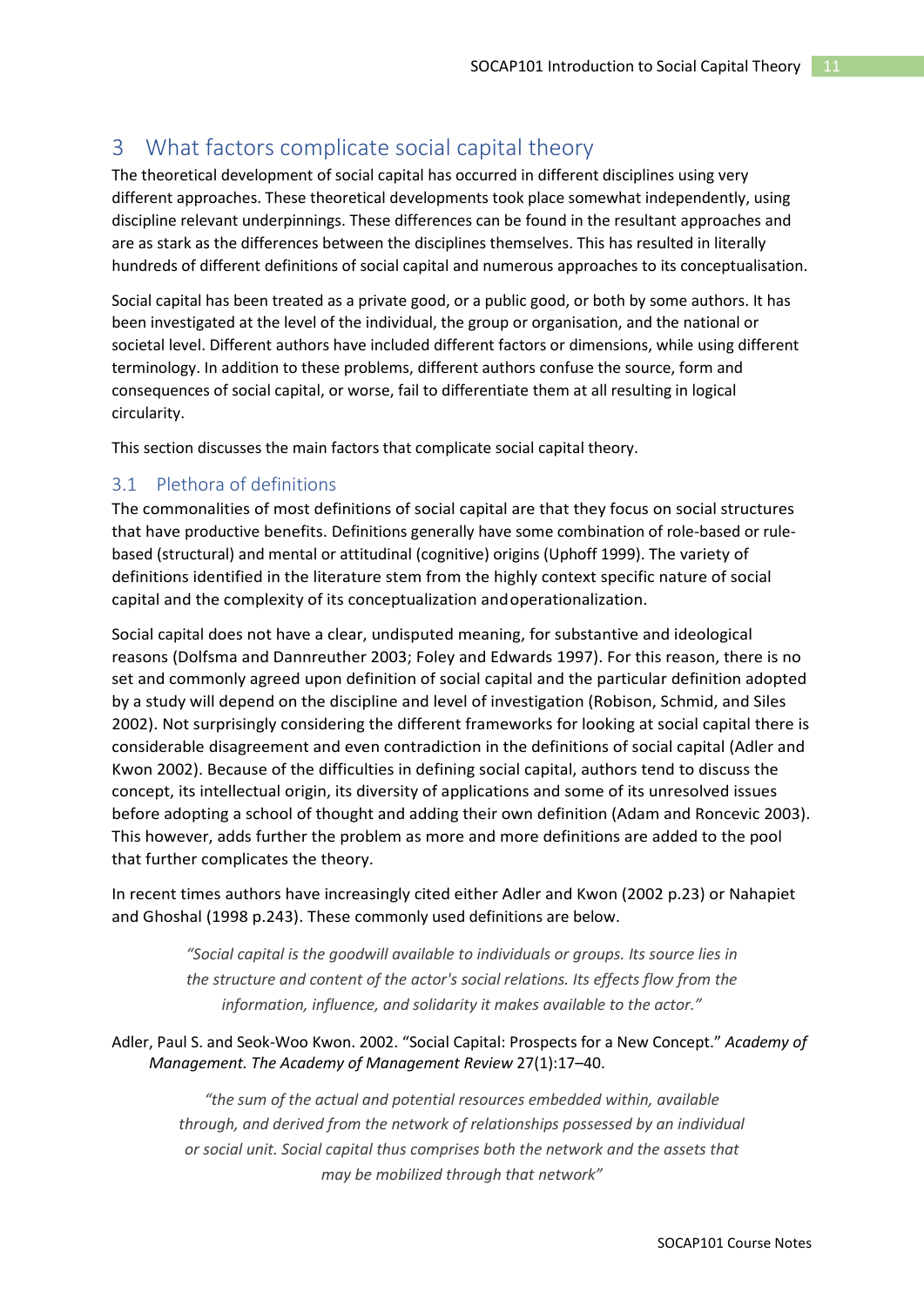Nahapiet, Janine and Sumantra Ghoshal. 1998. "Social Capital, Intellectual Capital, and the Organizational Advantage." *Academy of Management Review* 23(2):242.

Other definitions are commonly used in more discipline specific studies such as Burt (2000), Lin (2002) or Coleman (1988) in economics; Bourdieu (1986) in sociology, and Putnam (1995, 2000) in political science.

### <span id="page-11-0"></span>3.2 Multiple overlapping and interrelated levels

One of the key questions about social capital is where or at what level of society it resides. Does it reside with the individual like human capital? Or is it a property of society more generally? Or in fact, is it both the property of individuals and of society? The question of whether social capital is the property of the individual or collective is closely echoed by discussions of whether social capital is a public or private good.

#### 3.2.1 Property of the individual, collective, or both

While the full gamut of views can be found in the literature a general agreement has emerged in recent years that social capital has both an individual and an aggregate component (Buys and Bow 2002; Newton 1997; Slangen, van Kooten, and Suchanek 2003). This is because an individual has a degree of control over some aspects of social capital, but little control over other aspects.

An individual can invest in personal relationships to build their social capital. Someone can attend networking events, join community or interest groups, or they can volunteer their time in the community. These activities will help them to meet new people and form new relationships. They can be friendly, offer assistance, do favours for others, and be trustworthy and kind. This will build goodwill and a positive reputation. They can spend time with their network connections and share experiences and perspectives. These actions build aspects of social capital such as networks, trust and reciprocity, and shared language and understanding, i.e. all three dimensions of social capital: structural, relational, and cognitive.

It's not just positive actions that affect an individual's social capital. Negative actions can have the most severe consequences for social capital, particularly those actions that represent exploitation or betrayal of trust. These actions tend to have significant and lasting impacts. It can take a long time to build strong relationships, goodwill, and trust, but it can be destroyed in an instant.

While an individual can invest in or destroy their social capital, an individual does not *own* their social capital per se. Instead it resides in their social relationships. It could be described as shared ownership but in fact social capital requires the inclination and availability of others to be realised. Therefore, it differs from the typical concept of ownership. Regardless of the established obligations, goodwill, or trust, an individual may or may not provide the desired assistance at a given time. For example, if your interests conflict with theirs, or if they do not possess what you require, or if they are unavailable when required, or if they decide for any or no reason that they don't want to provide the desired assistance at that time.

In this regard social capital is somewhat intangible, certainly less so than other forms of capital. You can't put it in the bank and draw upon it as required. But you can build up the potential stock of social capital such that you increase the *likelihood* of being able to draw upon it when desired. Therefore, an individual may feel a degree of ownership of 'their' social capital as well as a degree of control even though social capital resides *between* social actors.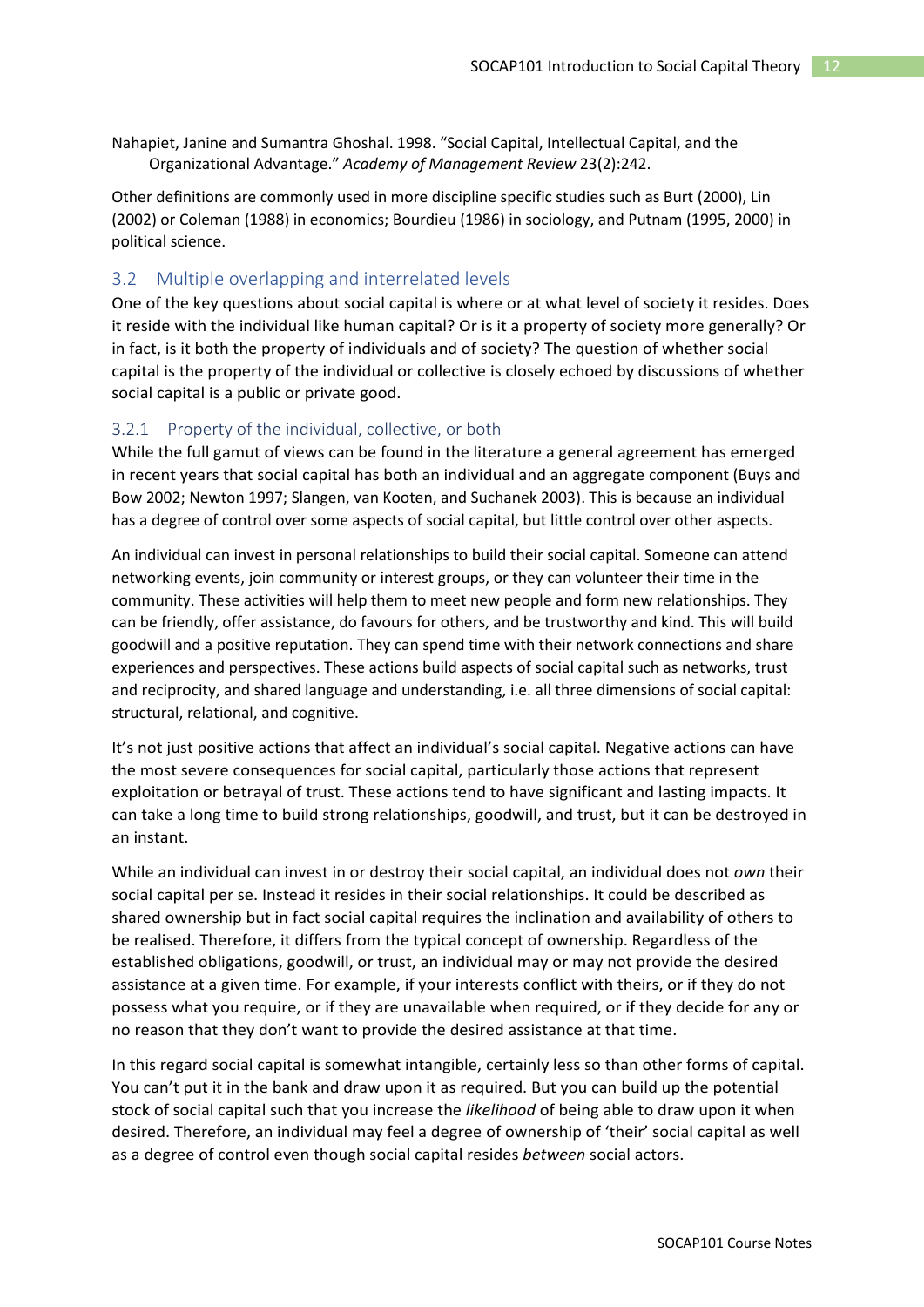To illustrate these feelings of ownership and control, consider the following reflection about social capital.

> *I am proud of my social capital because I have worked hard to build it. I have invested time, energy, and in some cases money in my social capital. I know how to build more of it, and I know that if I am not careful I could destroy much of it by a single action. I am confident I am significantly better off because of my social capital and I can cite numerous examples of how I have benefited from it. I know I don't fully own it, and I cannot fully control it. I know others benefit from my investment in social capital, in some cases more than I do. I feel that investing in social capital makes my life better, my community better, and the world better. It may sound like it is exploitive of social relationships, but I invest in social capital because it is mutually beneficial. In fact, I give as much as I can where appropriate to do so. I give time, information, skills, and any other resource I have that is useful to other people. Often a small investment results in a large return. A minute of my time may save someone an hour. A small piece of information may save someone hundreds of dollars. "A few kind words may brighten someone's*  day". By acting in this way there is therefore a positive return on investment *for my social groupings, and society more generally, and in the long run for me as well.*

However, there are aspects of social capital that individuals have limited control over. These aspects tend to change more slowly, and they are generally culturally embedded. In fact, if you review the aspects of each dimension of social capital you find that they are more characteristics of the collective rather than the individual. For example, when high levels of relational social capital are present, the resultant trust and associability become a public rather than a private good, that is, available to anyone who is part of the group or organisation to draw upon (Coleman 1988; Leana and Van Buren 1999; Oh et al. 2006; Putnam 1995). The same is true of cognitive social capital considering shared language, narratives, values, beliefs, and attitudes are a characteristic of a group rather than an individual (Taylor 2007). The one exception may be bridging social capital, an aspect of the structural dimension, since it provides opportunities primarily for the individual who is located at the 'bridge', so could be considered a private good (Taylor 2007).

An individual contributes to each aspect, and the extent of influence varies greatly depending on a range of factors, but ultimately the listed aspects of social capital are not individual characteristics or properties, and individuals have limited control over them.

For example, if a group, organisation, or community has a general culture of distrust then people may be less trusting despite an individual's previous trustworthy behaviour. Another example is rules and procedures, an important aspect of the structural dimension of social capital, which typically an individual has little control over. An individual also has little control over social norms and sanctions, especially in larger social groupings.

These collective attributes are not static, they can be influenced and change over time. Generally, the speed of change, and the extent of individual influence, depend on the size and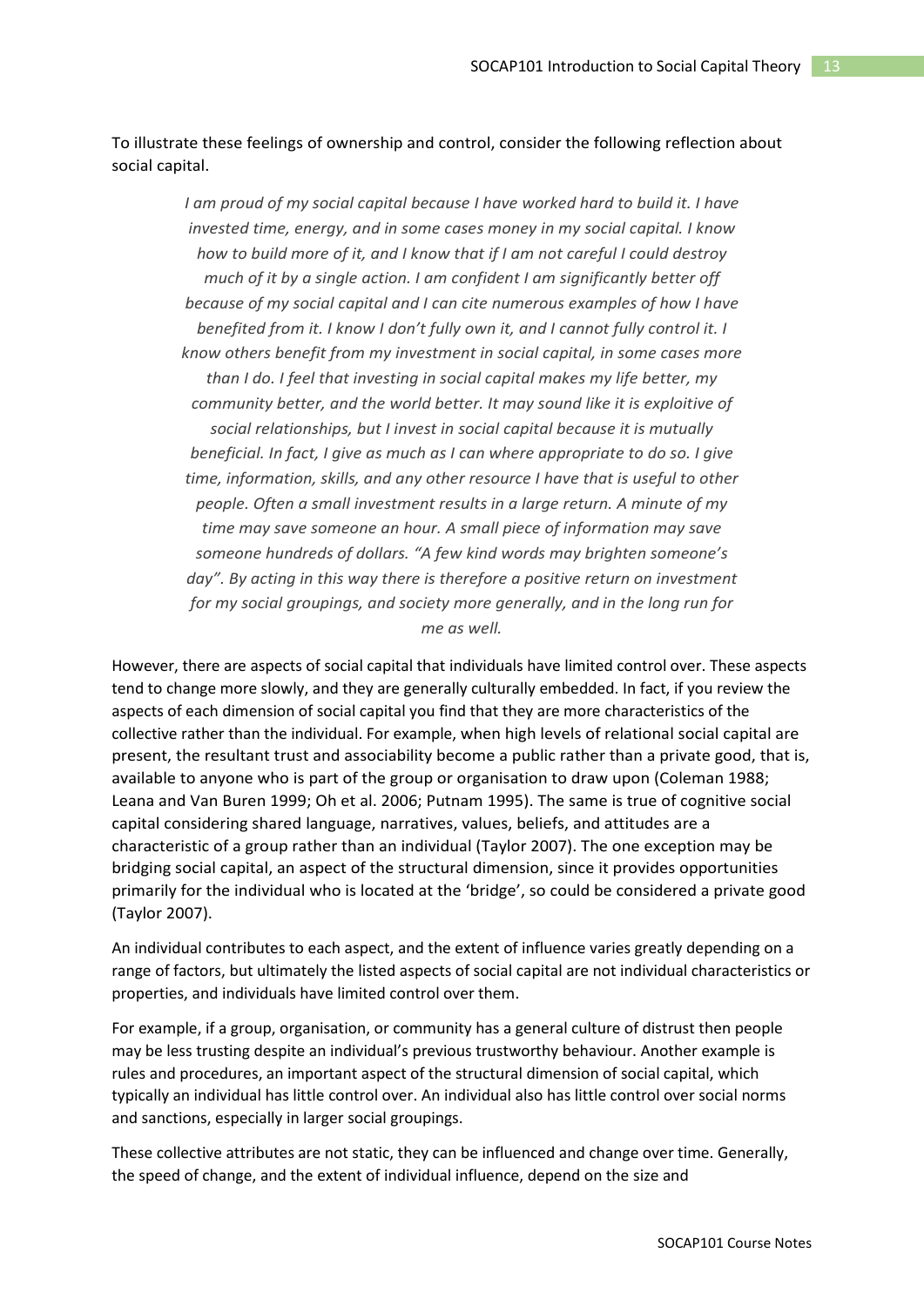interconnectedness of the social grouping. Smaller or more connected groups tend to change more quickly than larger groups. This is primarily because it takes less time for the change of norms, values, expectations, etc to be observed and accepted by individuals. At a societal level these aspects of social capital are often described as 'rooted in history' because of the very slow nature of change through a society.

From this discussion we can conclude that social capital has both individual and collective components and is both a private and public good. It has characteristics of a private good because an individual can invest in their social capital, has some degree of ownership and control, and can derive benefits as exclusive private property (Alguezaui and Filieri 2010). It is however also a public good since many aspects of social capital are beyond the control of individuals and affect and benefit larger groups of people, not just those who created it (Kostova and Roth 2003).

#### 3.2.2 Micro, meso, macro level social capital

There are divergent views in the literature; some authors posit social capital at the individual level, some the community level and others have a more dynamic view. Social capital has been located at the level of the individual, the informal social group, the formal organization, the community, the ethnic group and even the nation (Bankston and Zhou 2002; Coleman 1988; Portes 1998; Putnam 1995; Sampson, Morenoff, and Earls 1999). Kilby (2002) stated that social capital exists at various levels as one feels belonging to family, community, profession, country, etc, simultaneously and these levels overlap and interact. This is one of the theoretical cornerstones of Bourdieu's sociology – the idea of society as a plurality of social fields (Siisiäinen 2000).

Social capital is identifiable at any level of social grouping, from the individual level to the level of the nation, and it exists at any level where there is identification and belonging, i.e. a social grouping. This could include identification or belonging to factors such as location, class, race, religion, profession, hobbies, interests, and a range of other factors.

For example, based on geography I may feel belonging to my neighbourhood, my city, my state, and my country. In addition, I may also feel belonging to the neighbourhood where I grew up, where I went to college, and where I lived previously. I also share social capital with my family, with people I went to school and college with, and who I work with, or used to work with, who go to my church, who are in my sporting team, who are members of the same professional organisation, etc.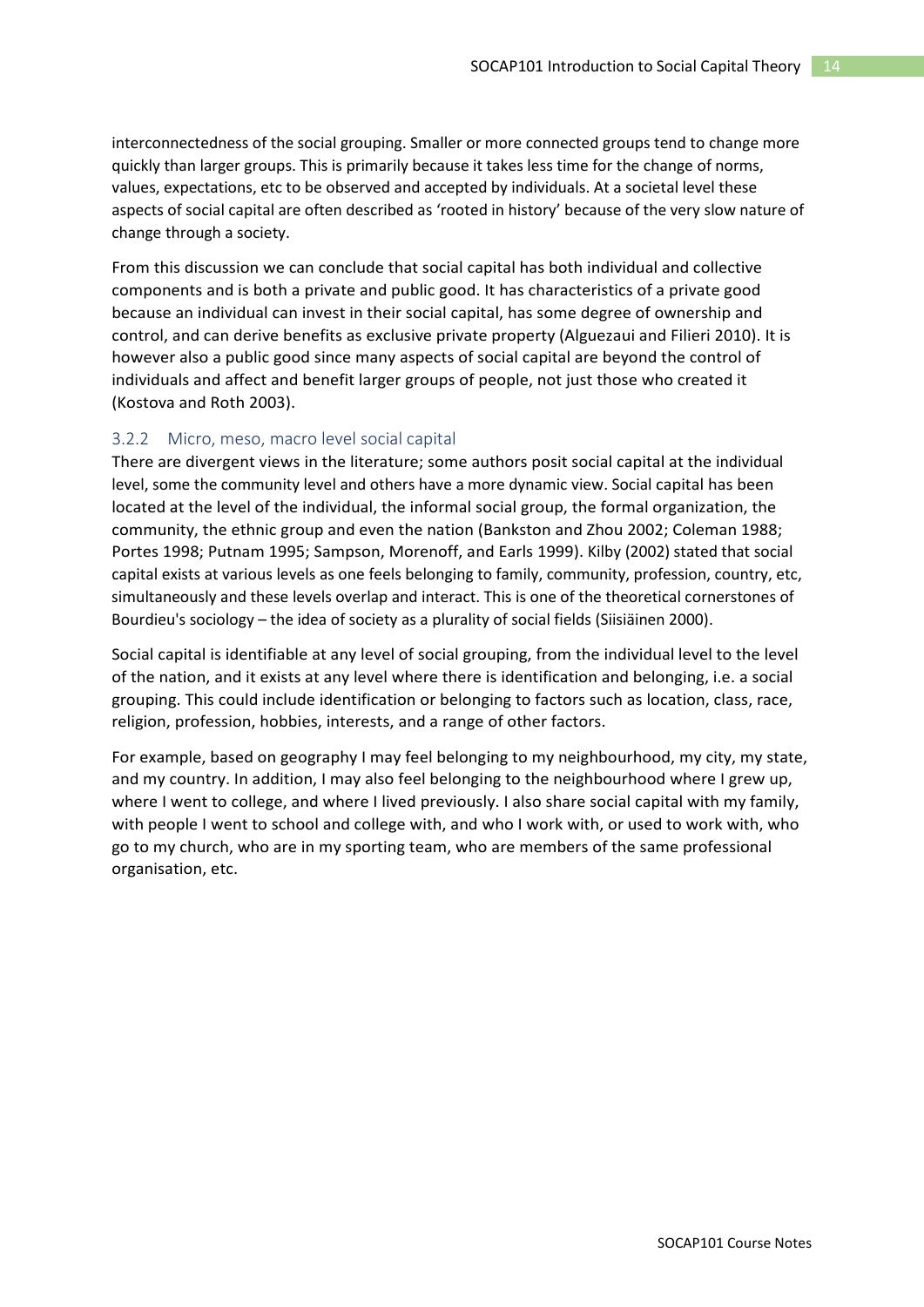Among these groupings there is potential for overlap and interaction. For example, the norms, values, beliefs etc in my family influence my actions in my other social groups. My brother may also play on the same sporting team, my neighbour may work for the same company, and I may see my old boss at professional events. The norms, values, beliefs, shared language and shared understandings embedded in each grouping interact in complex and dynamic ways. This is not just between groupings, when one member interacts with a member of another group, but dynamically as any one member belongs to numerous groupings simultaneously. All these different social groupings are too numerous and their interactions too complex to describe, especially when we include their distribution in time and space.



To simplify this complexity, we can define the level of interest that is relevant for any given application as either micro (individual), meso (group or organisation) or macro (community or societal). This classification is useful in the analysis of social capital (refer to [Figure 7\)](#page-14-0).



<span id="page-14-0"></span>*Figure 2. Illustration of the interaction of levels at which social capital exists*

Because actual reality is not divided into levels, analysis at one level is inevitably embedded in the other two (Turner 1999). This represents one of the main challenges of social capital theory and its research – simplification is required to make sense of the complex social environment but over simplification can obstruct meaningful findings.

[Table 9](#page-15-1) summarises the three levels of social capital analysis. This is a generalisation of the different views expressed in the literature. Individual studies do not necessarily fit neatly into one category and various approaches have been used to study social capital that do not fit into this schema. This overview is provided for descriptive purposes to help gain a general understand the different conceptual approaches to social capital theory.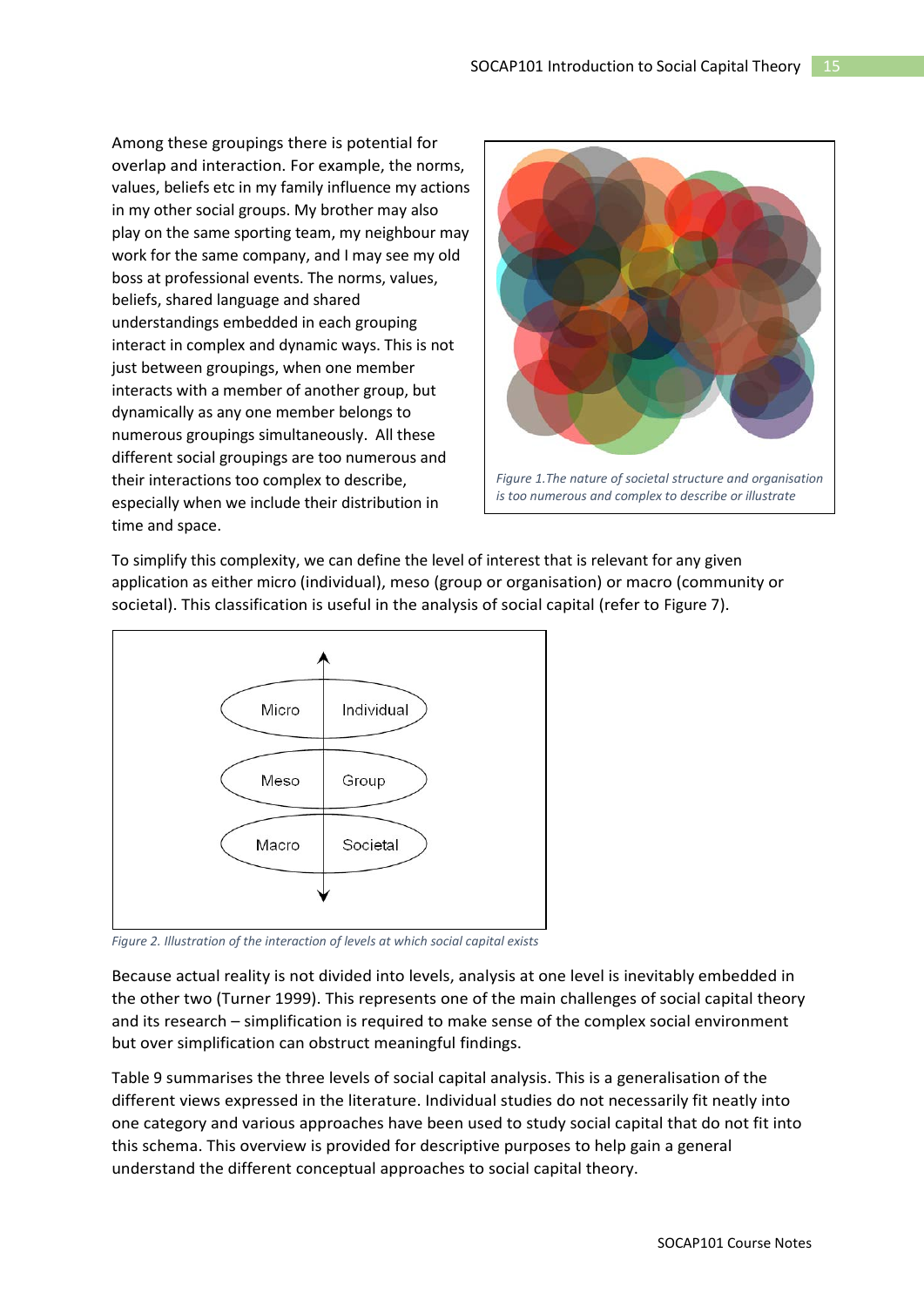| Level | <b>Description</b>    | <b>Property</b>                                                       |
|-------|-----------------------|-----------------------------------------------------------------------|
| Micro | Individual            | Property of individuals<br>Private good                               |
| Meso  | Group or organisation | Property of individuals and the collective<br>Private and public good |
| Macro | Community or society  | Property of the collective<br>Public good                             |

<span id="page-15-1"></span>*Table 1. Generalised overview of levels of analysis of social capital*

## <span id="page-15-0"></span>3.3 Difficulty of separating source, form and consequences

One of the key challenges in social capital theory is the confusion about what causes social capital, what social capital is, and what the results of social capital are. You could think of this as distinguishing between the source, form, and consequences of social capital (Adam and Roncevic 2003), or another set of terminology that is popular in the literature is separating the determinants, dimensions, and manifestations (Adler and Kwon 2002).

The following terminology is common in the literature and is used interchangeably:

- Source, causes, or determinants
- Form, substance, structure, or dimensions
- Consequences, outcomes, or manifestations

There is considerable debate and disagreement in the literature about how to define what is a determinant, dimension, or manifestation. Unfortunately, there are now many publications, even in peer reviewed journals, that confuse them. I don't pretend to have the answer, but I identify it as something that you need to consider carefully in your application of social capital theory.

Consider the following example: John is an accountant and plays football in a local club. During a practice session he mentions to some other players that he is looking for a new job. Another player Paul has a brother who has an accountancy firm and is looking for new staff so offers to make the introduction. Paul tells his brother about John and describes him as a "a great guy who is team player". This introduction and recommendation results in John getting the job.

In this example clearly social capital is at work, but what are the determinants, dimensions, and manifestations? We could conclude that the **determinant** is membership in the football team. This membership results in social interaction and the development of trust, belonging, norms of reciprocity, and information flows – which are the **dimensions**. The introduction and recommendation that results in John getting the job is the **manifestation.**

When we are investigating social capital, we need to be very careful to separate the determinants, dimensions, and manifestations (Adam and Roncevic 2003; Onyx and Bullen 2001; Sobels, Curtis, and Lockie 2001). We need to be clear about what we are measuring or building otherwise we can confuse or confound our investigation. An example is trust, which is commonly seen as a component of social capital. Some authors equate trust with social capital (Fukuyama 1995, 1997), some see trust as a source of social capital (Putnam, Leonardi, and Nanetti 1993), some see it as a form of social capital (Coleman 1988), and some see it as a collective asset resulting from social capital construed as a relational asset (Lin, Cook, and Burt 2001).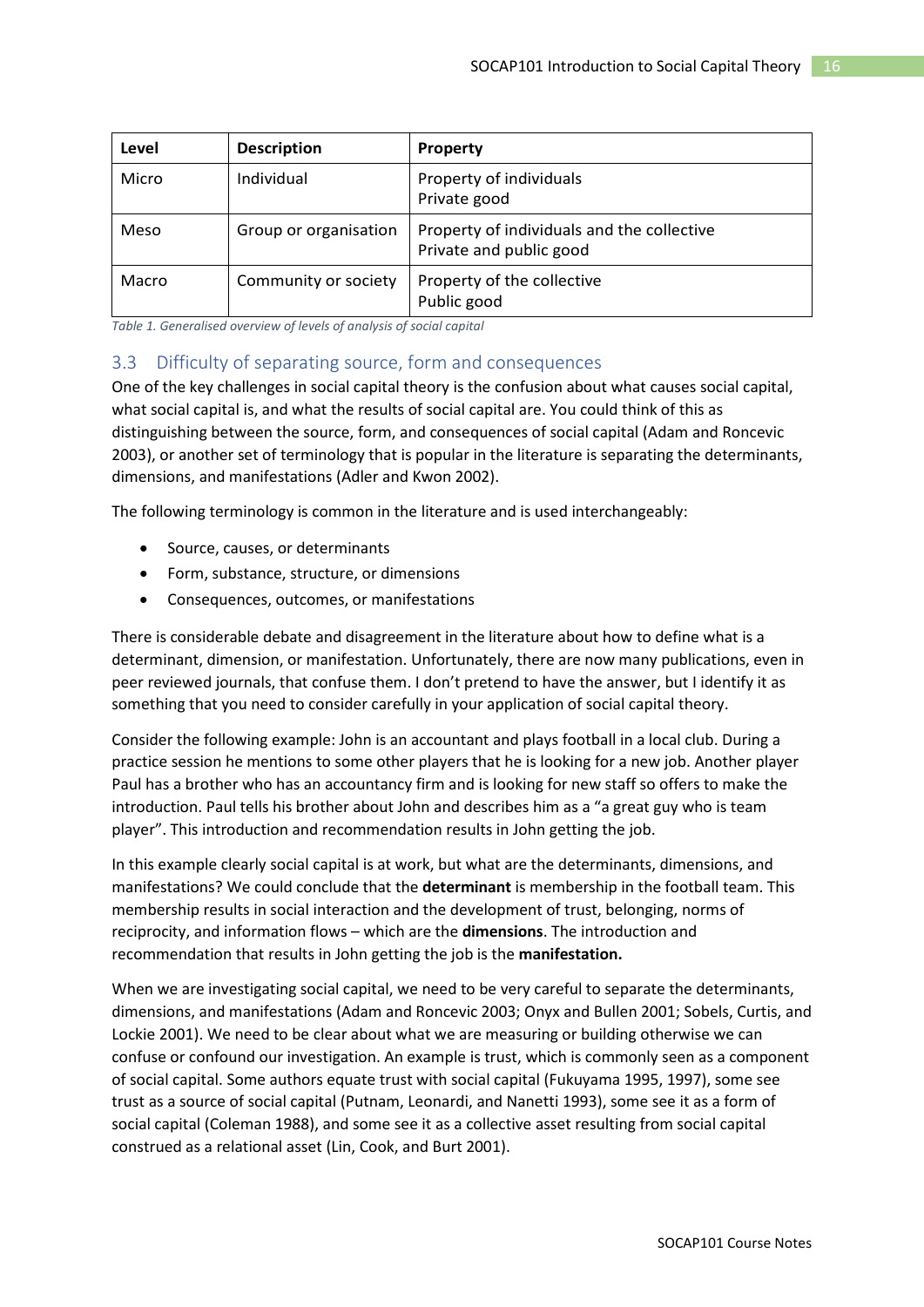We also need to understand that the causality between the determinants, dimensions and manifestations of social capital are highly context specific. For example, membership does not necessarily result in the development of norms of trust and reciprocity, and high levels of trust does not necessarily result in innovation (believed to be an outcome of social capital).

Social capital is *mostly* the result of social interaction: when people interact they develop relationships that *can* result in trust and norms that *can* have productive outcomes. I say "mostly" because there are other factors that can bring about social capital without social interaction  $-$  I'll deal with these later. I also use the word "can", twice. This is because social interaction does not always result in the development of trust or productive norms. Sometimes people disagree or are uncooperative. Even where trust and norms are established, the outcomes may not be positive, depending on your perspective. The same trust and norms that can facilitate innovation can also facilitate collusion, fraud, or corruption. This is another of the key challenges of social capital theory: the same social capital form can have productive or perverse outcomes depending on the context (refer to [Figure 1\)](#page-16-0).



<span id="page-16-0"></span>*Figure 3. Links between determinants, dimensions and consequences or manifestations (adapted from Claridge, 2004)*

As I mentioned earlier, social capital is not only the result of social interaction. It is also the result of the various constructs of society that provide the background context for interaction (Portes 1998). Therefore, it is possible for social capital to exist among individuals who don't know each other and who have never interacted in any way. This is a contentious issue in the literature with many authors contradicting this view (see Anderson et al. 2007). Authors who see social capital as social connections or embedded in social relations fail to account for the powerful influence of the wider societal context.

It may seem too inclusive or too abstract to include the wider social context, but oversimplification of the concept is equally damaging to the future potential of the theory.

Societal constructs are created to organise, regulate, and coordinate groups of people. The term *institution* seems appropriate to denote the way that people are organised in order to face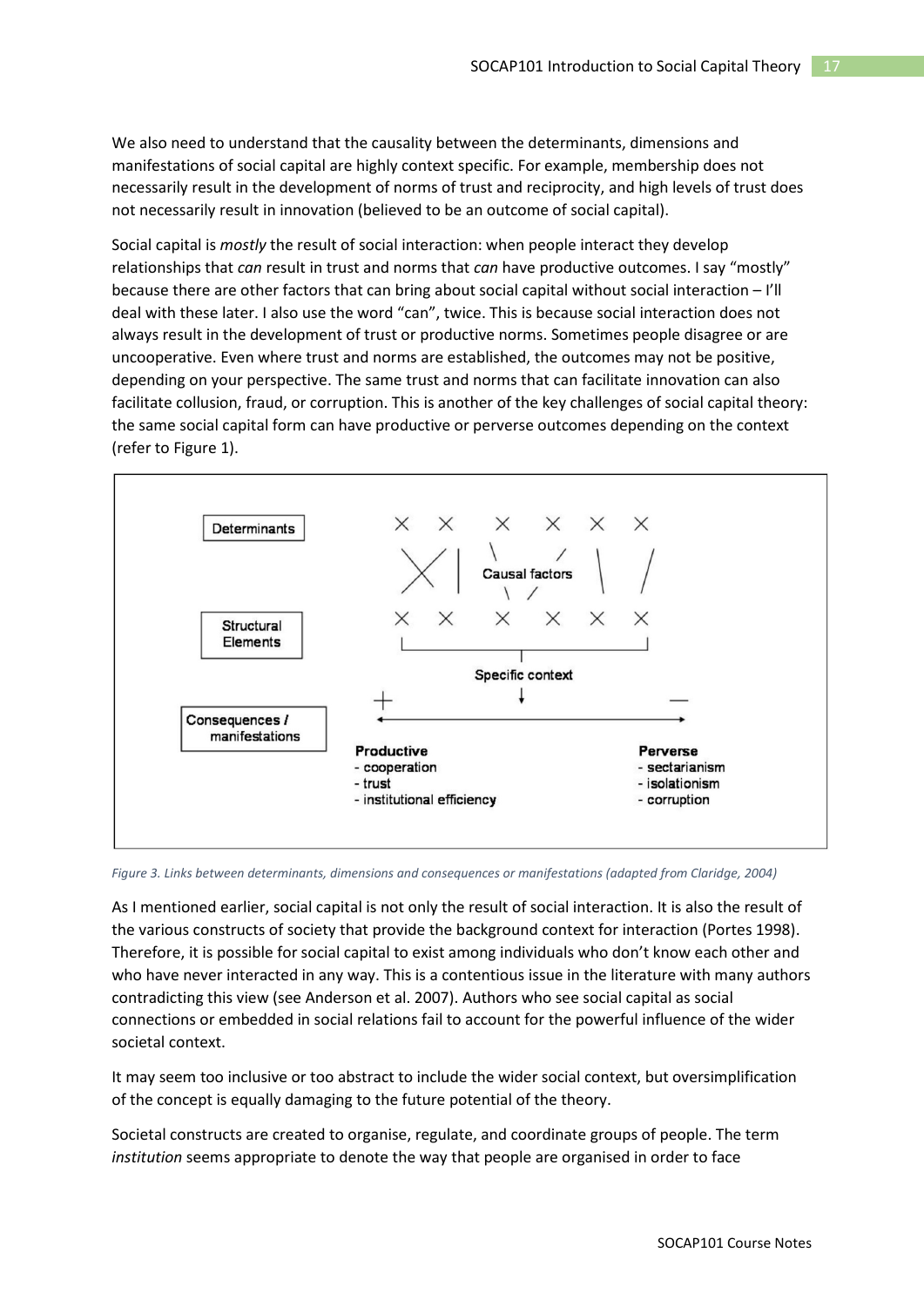fundamental problems of coordinating their activities. Basic problems include securing resources from the environment, reproducing the species, coordinating activities, defending against enemies, maintaining social control, and many more. There are five basic institutional spheres that each have different influence on social capital: kinship, religion, economy, polity, and law (Turner 1999). Institutions create distinctive sets of beliefs, ideologies, myths, linguistic styles, and norms that facilitate actions and transactions. This background context helps to link the general values of society as a whole to face-to-face encounters which provides a means of exchange for individuals and groups.

Examples of these societal constructs include government, corporations, and various other institutions that result in rules, laws, and norms that guide behaviour. They provide the background context for interaction and are woven into the fabric of society. This aspect of social capital is rooted in history and tradition (Adler and Kwon 2002). Some authors call this cultural capital although it is closely related to, and part of, social capital (Claridge 2004).

Modern societies have large, impersonal bureaucratic organisations operating according to the rule of law. This relative stability and predictability is a source of social capital due to the way it provides context for exchange and interaction. Similarly, the way government systems consolidate power is a source of social capital (Turner 1999). The resulting social and political environment shapes social structure that guides individual behaviour (Serageldin and Grootaert 1999).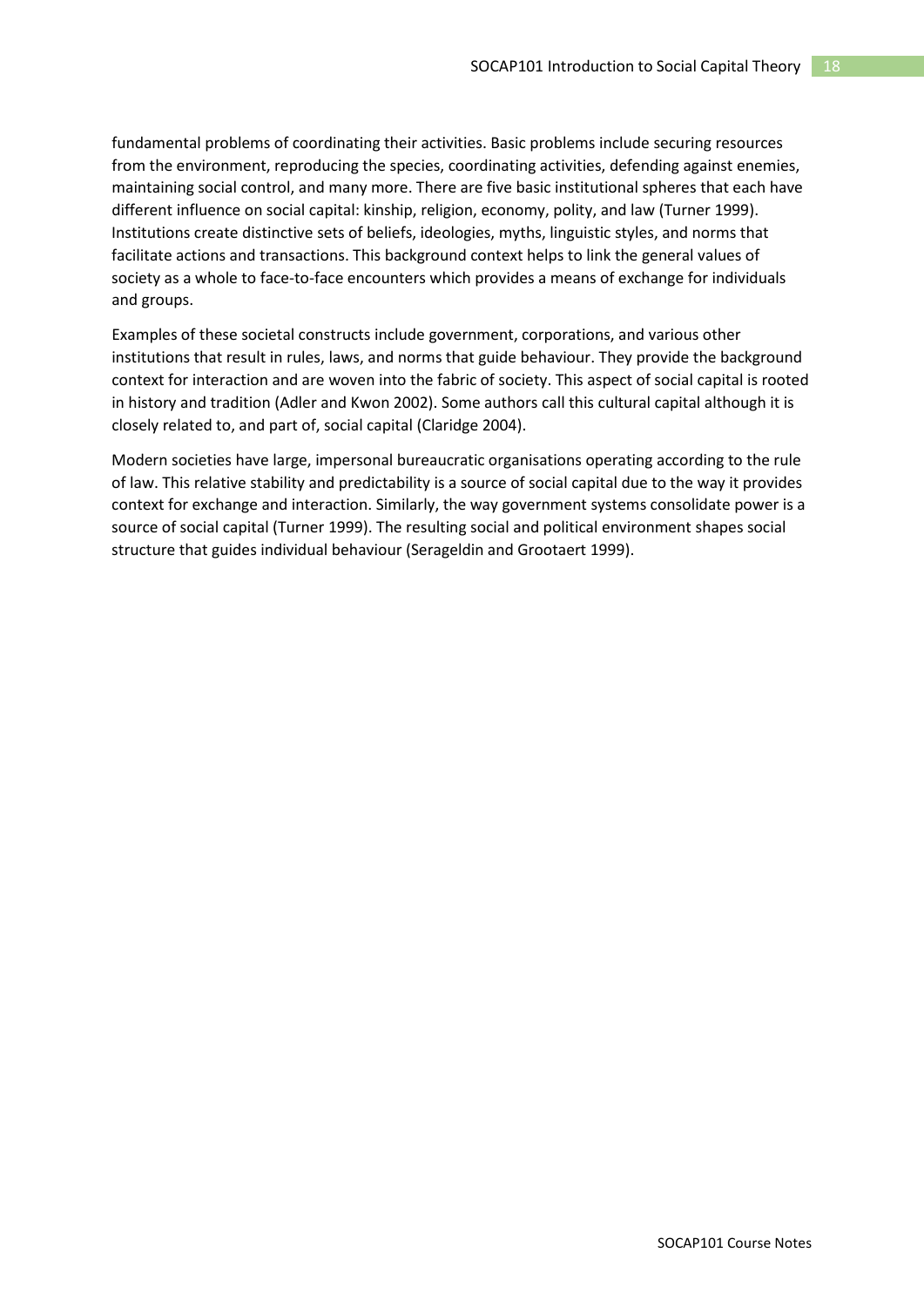# <span id="page-18-0"></span>4 What are the dimensions of social capital

The distinction between structural, cognitive, and relational social capital was created by Janine Nahapiet and Sumantra Ghoshal and is the most widely used and accepted framework for understanding social capital. These dimensions are conceptual distinctions that are useful for analytic convenience but in practice social capital involves complex interrelations between the three dimensions.

Structural social capital indicates the presence of a network of access to people and resources, while relational and cognitive social capital reflect the capability for resource exchange (Andrews 2010). Cognitive and relational social capital may seem similar however cognitive relates to the subjective interpretations of shared understandings whereas relational is feelings of trust that are shared by the many actors within the social context (group, organisation, community). Thus, a simplified view of high levels of social capital would be strong connections, high levels of trust and a shared sense of mission. Or put another way we can understand social capital by the level of interconnectedness, quality and nature of these connections, and extent of common shared vision (Akram et al. 2016). This relates to social capital as structural (connections among actors), relational (trust between actors) and cognitive (shared goals and values among actors) dimensions.

| <b>Structural</b> |                           | Cognitive             |                               | Relational            |                              |
|-------------------|---------------------------|-----------------------|-------------------------------|-----------------------|------------------------------|
| Social structure  |                           | Shared understandings |                               | Nature and quality of |                              |
|                   |                           |                       |                               |                       | relationships                |
|                   | Network ties and          |                       | Shared language, codes, and   |                       | Trust and trustworthiness    |
|                   | configuration             |                       | narratives                    |                       | Norms and sanctions          |
|                   | Roles, rules, precedents, |                       | Shared values, attitudes, and |                       | Obligations and expectations |
|                   | and procedures            |                       | beliefs                       |                       | Identity and identification  |

*Table 2. Distinctions between structural, cognitive, and relational social capital*

The structural/cognitive/relational distinction builds on Granovetter's (1992) discussion of structural and relational embeddedness. It conforms to the prevailing view that social capital constitutes aspects of social structure, and the nature of social relationships, especially norms. Thus 'structural' and 'relational' social capital.

Structural social capital is tangible and can be readily observed by the existence of network ties (ie who knows who) as well as roles, rules, precedents, and procedures. The relational dimension however is intangible since it is what and how people think and feel. It is therefore 'cognitive' since it is a function of people's cognition and has regularly been termed as such. It is common in the literature to find reference to two dimensions: structural and cognitive eg (van Bastelaer 2001; Chou, Yuan 2006; Grootaert et al. 2003; Krishna and Shrader 1999; Uphoff 1999). Since approximately 2004 it has become much more common to find reference to the three dimensions, structural, cognitive, and relational, and this is now the mostly widely used and accepted framework.

## <span id="page-18-1"></span>4.1 Structural social capital

Structural social capital is a dimension of social capital that relates to the properties of the social system and of the network of relations as a whole (Nahapiet and Ghoshal 1998). The term describes the impersonal configuration of linkages between people or units. It is the configuration and pattern of connections between people and includes the roles, rules, precedents, and procedures that are expressions of this configuration (Uphoff and Wijayaratna 2000). Structural social capital is tangible and can be more easily observed than the other dimensions of social capital.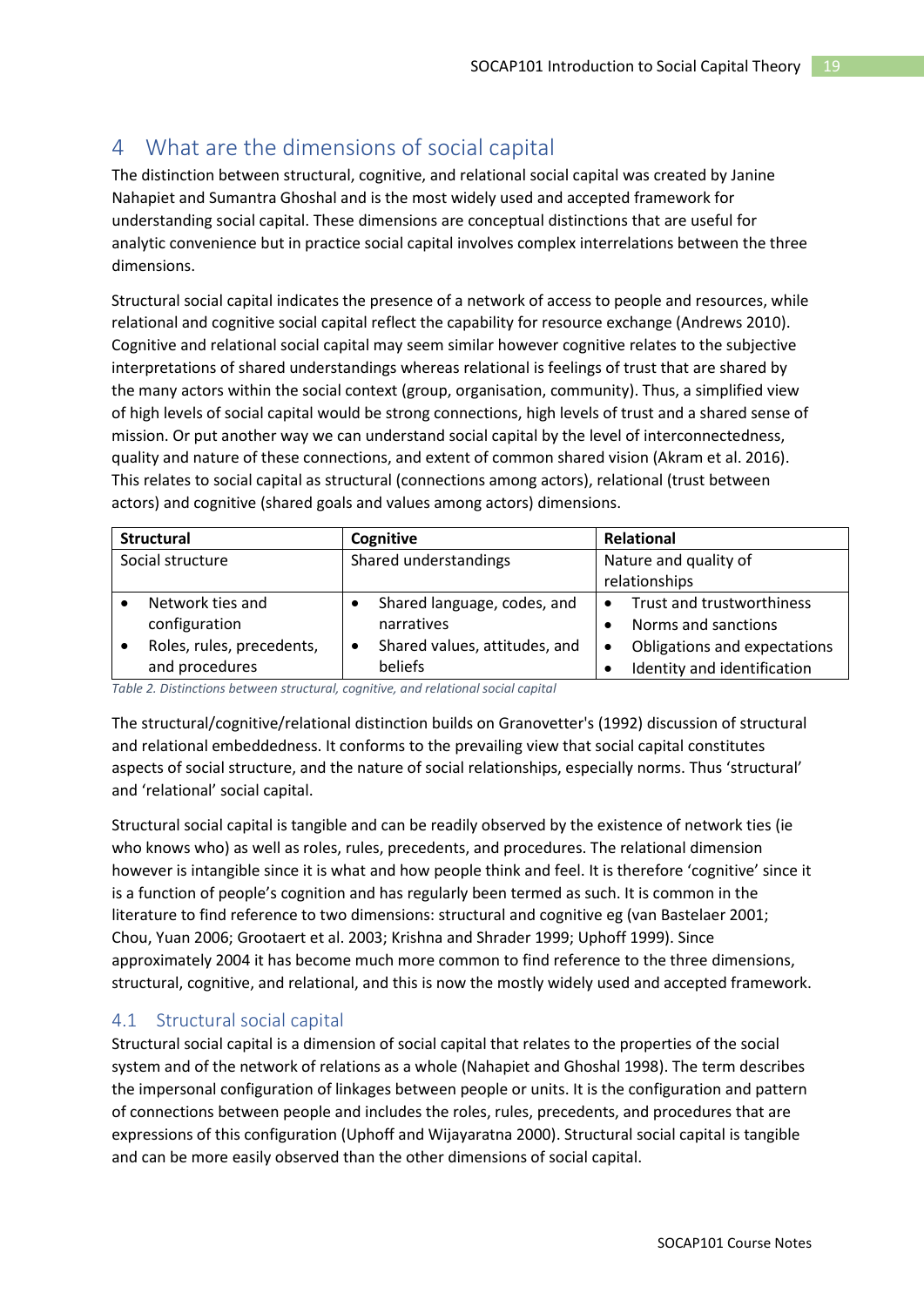Structural social capital is the network of people who an individual knows and upon whom she can draw for benefits such as information and assistance. It is typically considered the density, connectivity, hierarchy and appropriability of the network of relationships in any given context such as a group, organisation, or community (Davenport and Daellenbach 2011). Important aspects of structural social capital are the number of ties a person has, with whom and how strong the tie is (Taylor 2007)

Structural social capital is normally studied using a network approach. In research using the network approach the frequency of contact and resulting social distance among actors in a particular firm or organizational field are plotted to form a web-like diagram illustrating actor interaction patterns (Edelman et al. 2002). It has been analysed from different perspectives that include tie strength and centrality, network stability and size (Lefebvre et al. 2016).

The structural dimension of social capital relates to the properties of the social system, the various forms of social organisation that make up society. It is the network relationships but not the quality of these relationships since the quality of relationships is the relational dimension.

Within the context of structural social capital many scholars have identified the distinction between bonding, bridging, and linking social capital (for example Putnam, 1995; Svendsen and Svendsen, 2003) to describe different types of network ties (Lee and Jones 2008).

Structural social capital facilitates conditions of accessibility to various parties for exchanging and transferring knowledge, and for increasing the exchange opportunity (Ansari, Munir, and Gregg 2012). It provides opportunities for people to gain access to relevant peers with desired sets of knowledge or expertise (Andrews 2010). It makes it easier for people to engage in mutually beneficial collective action by lowering transaction costs and improving social learning (Uphoff and Wijayaratna 2000).

## <span id="page-19-0"></span>4.2 Cognitive social capital

Cognitive social capital is a dimension of social capital that relates resources providing shared representations, interpretations, and systems of meaning among parties (Nahapiet and Ghoshal 1998). It is the cognitive schemes and systems of meaning as exhibited in common vocabulary and narratives (Davenport and Daellenbach 2011). Cognitive social capital is the shared language and codes that provide the foundation for communication (Gooderham 2007).

Nahapiet and Ghoshal (1998) had originally related cognitive social capital to shared language and shared narratives, but other authors have described it also through shared goals or vision, and shared culture (Inkpen and Tsang 2005; Tsai and Ghoshal 1998)

While the structural dimension can be observed in tangible relationships, roles, rules, and procedures the cognitive dimension is intangible as it relates to interpretations of a shared reality. It relates to Bourdieu's theory of habitus (Bourdieu 1986) – a set of dispositions, reflexes and forms of behaviour people acquire through acting in society. Or it relates to Habermas' theory of lifeworld (Sitton 2003) – the "background" environment of competencies, practices, and attitudes representable in terms of one's cognitive horizon.

Cognitive social capital is often manifested in the use of specific language and codes. For example, certain words within an organisation may have different, or no, meaning outside the organisation (Ansari et al. 2012).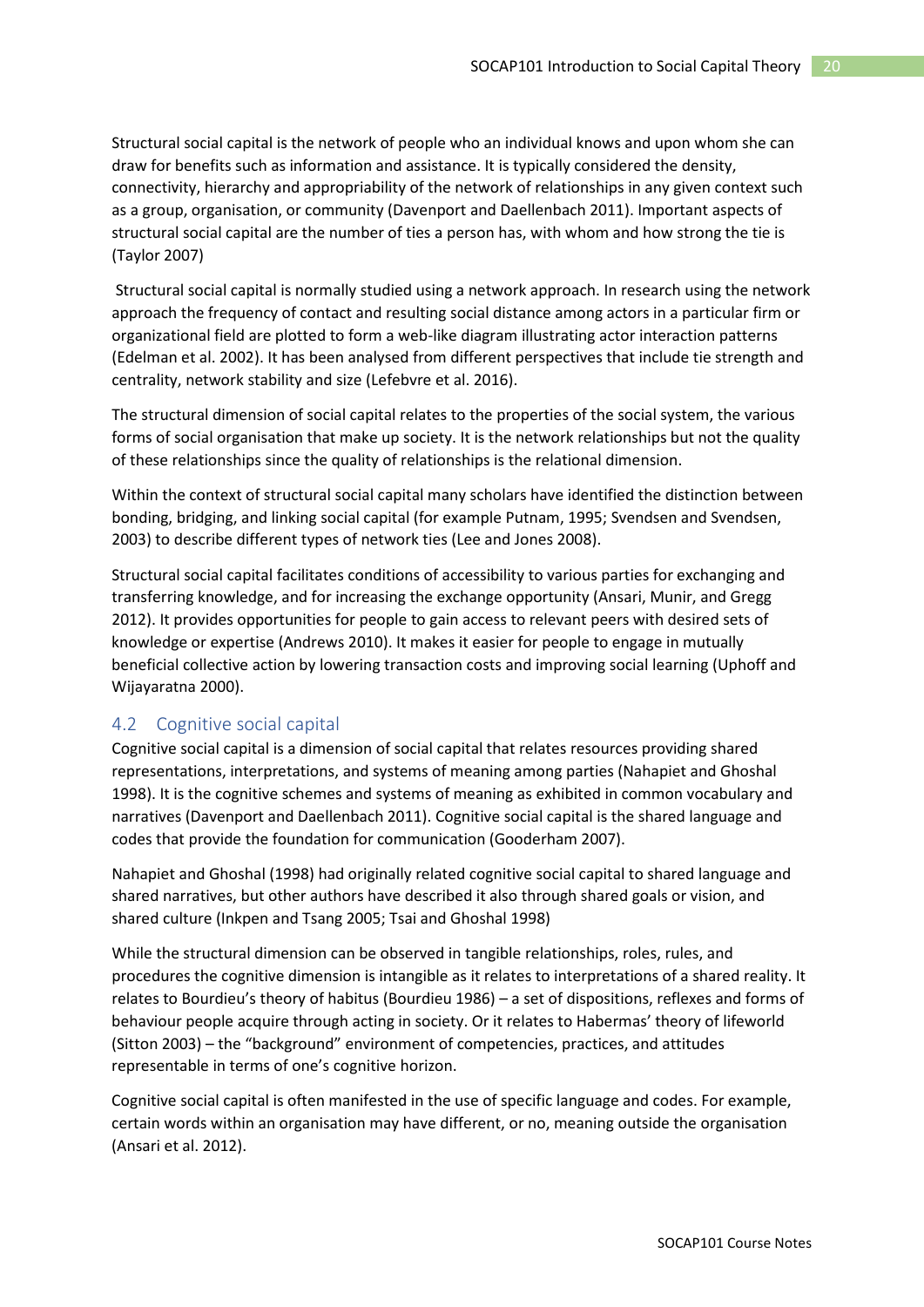Some authors conceptualise two (structural and cognitive) rather than three dimensions (structural, cognitive, and relational), for example (van Bastelaer 2001; Chou, Yuan 2006; Grootaert et al. 2003; Krishna and Shrader 1999; Uphoff 1999). These authors do not distinguish between cognitive and relational social capital and may use the term cognitive or relational. This has led to additional confusion in the literature about what is included in cognitive and what is relational social capital.

For example, Normal Uphoff (1999) stated that norms of trust and reciprocity are forms of cognitive social capital. However, he conceptualised social capital as only two dimensions: structural and cognitive. So, this may result in unwitting readers includes these factors as cognitive social capital even though under a three-way distinction these factors would be relational social capital.

This confusion is exacerbated by the similarity and overlap of cognitive and relational dimensions. Both forms arise from the mental rather than the material realm, so both are ultimately cognitive. The distinction between the two dimensions is that the characteristics of the *relational* dimension they are embedded in, or relate specifically to, social relationships. This is somewhat different from *cognitive* social capital that describes the wider social context rather than being a characteristic of specific relationships.

Shared understanding within a group, organisation, or community is *cognitive*, whereas trust and norms of reciprocity is *relational* as it describes the quality of, or is embedded within, social relationships.

Cognitive social capital is shared values or paradigms that allow a common understanding of appropriate ways of acting. Thus, cognitive social capital provides a set of norms of acceptable behaviour (Anderson and Jack 2002).

## <span id="page-20-0"></span>4.3 Relational social capital

Relational social capital is a dimension of social capital that relates to the characteristics and qualities of personal relationships such as trust, obligations, respect and even friendship (Gooderham 2007). The key aspects of the relational dimension of social capital are trust and trustworthiness, norms and sanctions, obligations and expectations, and identity and identification (Nahapiet and Ghoshal 1998).

The relational dimension of social capital refers to the nature and quality of the relationships that have developed through a history of interaction (Lefebvre et al. 2016) and plays out in behavioural attributes such as trustworthiness, shared group norms, obligations and identification (Davenport and Daellenbach 2011).

Relational social capital is the affective part as it describes relationships in terms of interpersonal trust, existence of shared norms and identification with other individuals. The relational dimension deals with the nature or quality of networks or relationships (Cabrera and Cabrera 2005).

Nahapiet and Ghoshal (1998) identified that the key aspects of relational social capital are trust and trustworthiness (Fukuyama 1995; Putnam 1995), norms and sanctions (Coleman 1990; Putnam 1995), obligations and expectations (Burt 1992; Coleman 1990; Granovetter 1985), and identity and identification (Hakansson and Snehota 1995; Merton 1968).

The relational dimension encourages normative behaviour based on trust, reciprocity, obligations and expectations (Lee and Jones 2008). A core facet of relational social capital is associability - the willingness to subordinate individual goals to collective goals (Lazarova and Taylor 2009).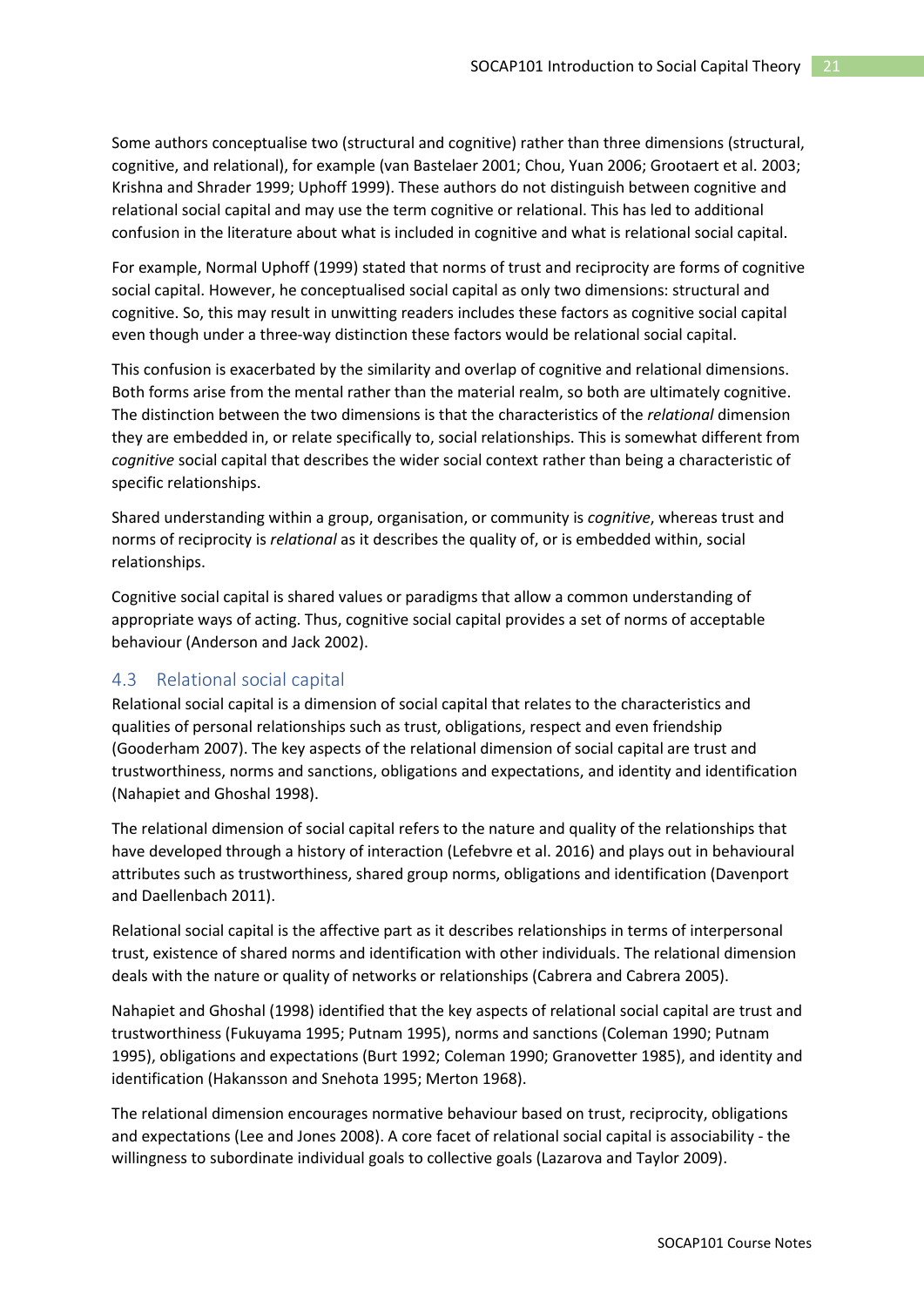There is overlap between cognitive and relational social capital and this can cause confusion for some people. For example, trust and trustworthiness are typically described as parts of the relational dimension. Trust can be is an attribute of a relationship, but trustworthiness remains an attribute of the actors involved (Anderson and Jack 2002) so may be more appropriately conceptualised as cognitive social capital. Both cognitive and relational social capital are intangible and stem from observation, perception, and opinion so are highly subjective and variable between individuals and contexts. Both forms arise from the mental rather than the material realm, so both are ultimately cognitive, leading some authors to conceptualise both dimensions together resulting in only two dimensions of social capital: structural and cognitive.

## <span id="page-21-0"></span>4.4 Functions of social capital – bonding, bridging, linking

The difference between bonding and bridging social capital relates to the nature of the relationships or associations in the social group or community. Bonding social capital is *within* a group or community whereas bridging social capital is *between* social groups, social class, race, religion or other important sociodemographic or socioeconomic characteristics. The bonding/bridging distinction can be made in relation to a range of relationship and network characteristics. The table below summarises the main features of each.

| <b>Bonding social capital</b> | <b>Bridging social capital</b> |
|-------------------------------|--------------------------------|
| Within                        | <b>Between</b>                 |
| Intra                         | Inter                          |
| Exclusive                     | Inclusive                      |
| Closed                        | Open                           |
| Inward looking                | Outward looking                |
| "Getting by"                  | "Getting ahead"                |
| Horizontal                    | Vertical <sup>1</sup>          |
| Integration                   | Linkage                        |
| Strong ties                   | Weak ties                      |
| People who are alike          | People who are different       |
| Thick trust                   | Thin trust                     |
| Network closure               | Structural holes               |
| Public-good model             | Private-good model             |

*Table 3. Distinctions between bonding and bridging social capital*

Robert Putman in his book *Bowling Alone* discussed bonding social capital is good for "getting by" and bridging is crucial for "getting ahead" (Putnam 2000). Putnam credit these terms to Ross Gittell and Avis Vidal (Gittell and Vidal 1998).

Scholars at the World Bank are credited with adding the concept of linking social capital to describe relationships among people or institutions at different levels of societal power hierarchy (Woolcock, 2001; Szreter and Woolcock, 2004). Some authors include linking to make the three-way distinction between bonding, bridging, and linking social capital.

The distinction between bonding and bridging social capital builds on the seminal work of Mark Granovetter (Granovetter 1973, 1985, 2000) on embeddedness. This line to social capital theory is call the *network approach* and is most commonly used by researchers approaching social capital from economics. Key authors in this theoretical tradition can be traced from James Coleman

<span id="page-21-1"></span> $1$  In practice bridging social capital can be horizontal or vertical. See section on linking social capital for further discussion.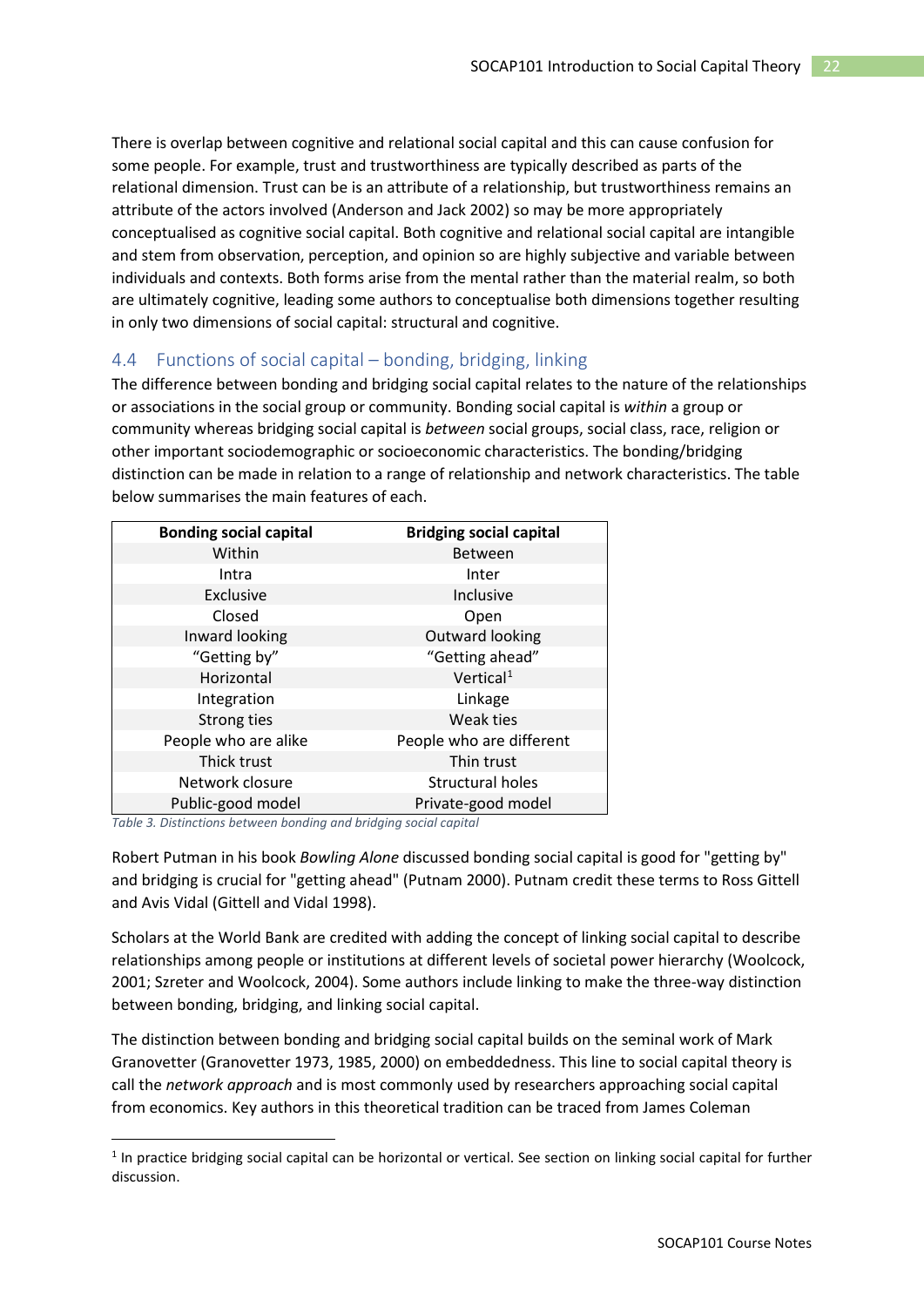(Coleman 1988, 1990) to Ronald Burt (Burt 1982, 1997, 2000; Lin et al. 2001), Nan Lin (Lin 2001; Lin et al. 2001; Marsden and Lin 1982), and Alejandro Portes (Portes 1998, 2000, Portes and Landolt 1996, 2000; Portes and Sensenbrenner 1993).

The concepts of bonding and bridging social capital are associated with the network theories of structural holes and network closure (Adler and Kwon 2002). The social network theories provide a rich tradition of research that social capital theorists find highly applicable.

The taxonomic refinement of bonding and bridging has been described as *types* of social capital (Ramos-Pinto 2012), as *forms* of social capital (Gooderham, Minbaeva, and Pedersen 2011; Widén-Wulff et al. 2008; Woolcock and Narayan 2000), as *dimensions* of social capital (Woolcock and Narayan 2000), and as *functions* of social capital (Seferiadis et al. 2015). These terms are often used interchangeably, even by the same author in a single publication.

Some authors have conceptualised the difference between bonding and bridging social capital as different types of trust. Bridging social capital could be conceptualised as generalized trust (earned trust) and bonding social capital as ascribed trust (van Staveren and Knorringa 2007).

In practice the distinction between bonding, bridging and linking social capital is not easy given the multiple and overlapping relationships individuals have with others (Healy 2002). Although popular in academic literature the bonding/bridging distinction focuses on social structure so fails to reflect the multidimensional nature of social capital (Engbers, Thompson, and Slaper 2017). In the past some authors have taken one type, bonding or bridging, as the approach for their research. This is uncommon in recent years when researchers have preferred more comprehensive approaches.

### 4.4.1 Bonding social capital

Bonding social capital is a type of social capital that describes connections *within* a group or community characterised by high levels of similarity in demographic characteristics, attitudes, and available information and resources. Bonding social capital exists between 'people like us' who are 'in it together' and who typically have strong close relationships. Examples include family members, close friends, and neighbours.

Bonding social capital is described as the strong relationships that develop between people of similar background and interests, usually include family and friends, provide material and emotional support, and are more inward-looking and protective. Bonding social capital refers to networks with a high density of relationships between members, where most, if not all, individuals belonging to the network are interconnected because they know each other and interact frequently with each other.

Friendships are often considered to be bonding social capital, in that they are frequently formed between people who share common characteristics or interests. Friends are people that we turn to when we are in a crisis, and with whom we feel close. However, friendships may also act as bridging relations, in that they may be between people of different cultural backgrounds, socioeconomic backgrounds, or ages, who may in turn provide access to information and other groups or individuals not previously known to the other.

#### 4.4.2 Bridging social capital

Bridging social capital is a type of social capital that describes connections that link people across a cleavage that typically divides society (such as race, or class, or religion). It is associations that 'bridge' *between* communities, groups, or organisations.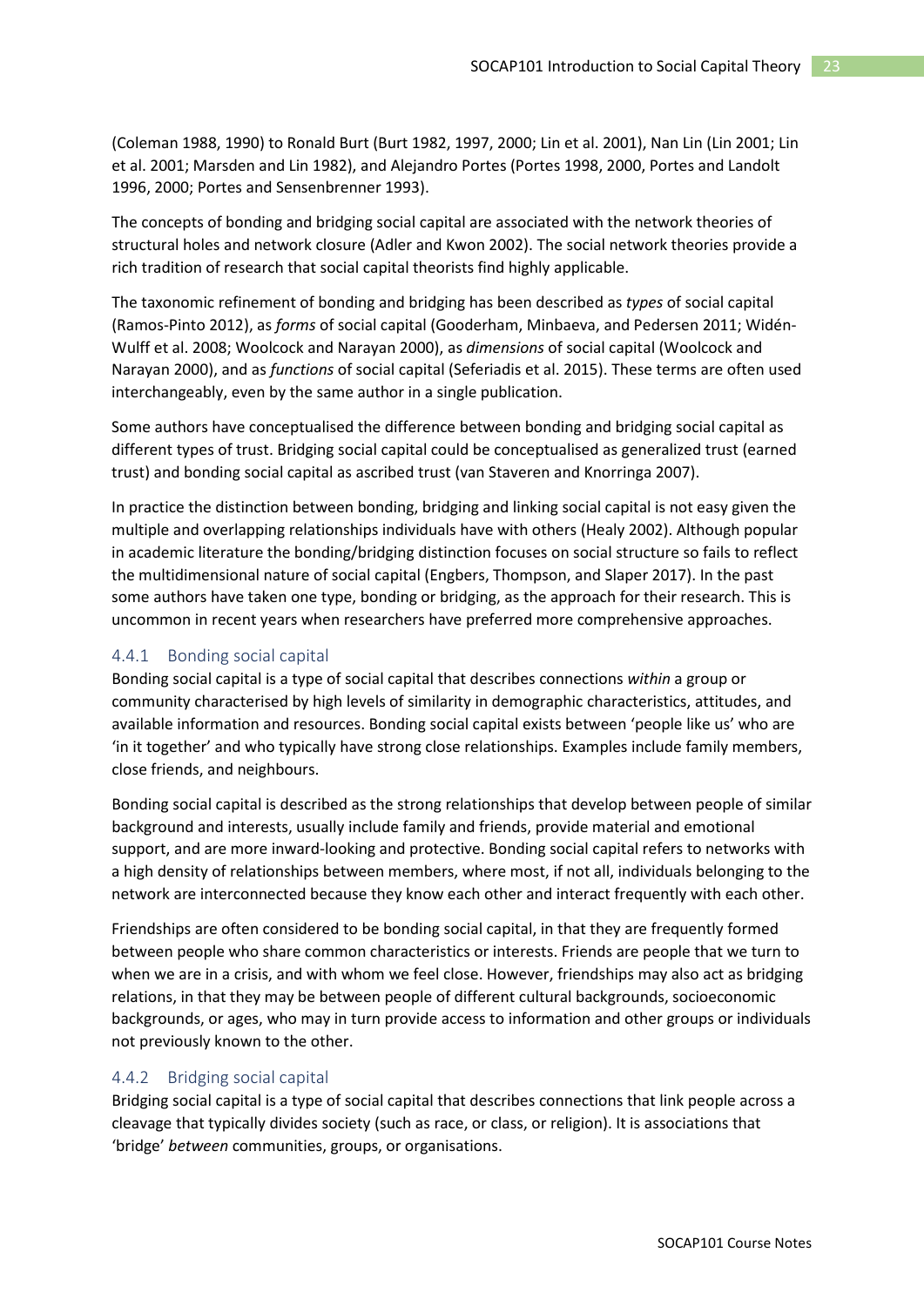Bridging social capital is different from bonding social capital which is *within* social groups and is characterised by dense networks with people feeling a sense on shared identity and belonging. The bonding/bridging distinction can be made in relation to a range of relationship and network characteristics. The table below summarises the main features of each.

Bridging describe social relationships of exchange, often of associations between people with shared interests or goals but contrasting social identity (Pelling and High 2005).

Although friends are normally considered bonding social capital, friendships may also act as bridging relations, in that they may be between people of different cultural backgrounds, socioeconomic backgrounds, or ages, who may in turn provide access to information and other groups or individuals not previously known to the other (Edwards 2004).

## 4.4.3 Linking Social Capital

Linking social capital is a type of social capital that describes norms of respect and networks of trusting relationships between people who are interacting *across* explicit, formal or institutionalized *power or authority* gradients in society (Szreter and Woolcock 2004). These relationships are described as 'vertical' and the key feature is differences in social position or power. An example could be relationships between a community-based organisation and government or other funders.

Linking social capital is the third type of social capital that extends the common bonding/bridging distinction that is popular in the network theory approach to social capital. Linking social capital may be viewed as an extension of bridging social capital involving networks and ties with individuals, groups or corporate actors represented in public agencies, schools, business interests, legal institutions and religious/political groups (Healy 2002).

Scholars at the World Bank are credited with adding the concept of linking social capital to describe relationships among people or institutions at different levels of societal power hierarchy. Linking social capital differs from bridging social capital because the power differences between partners are a conscious part of the relationship. While bridging social capital develops horizontal trust among unlike groups, linking social capital involves classic patron/client or mentor/mentee relationships (Schneider 2006).

Linking social capital refers to relations between individuals and groups in different social strata in a hierarchy where power, social status and wealth are accessed by different groups (Healy and Cote 2001). As such it is the extent to which individuals build relationships with institutions and individuals who have relative power over them (e.g. to provide access to services, jobs or resources) (Woolcock, 2001; Szreter and Woolcock, 2004). Linking relationships also involve reciprocity. For example, funders expect effective, quality services for their grants and mentors hope that the people they work with will reflect well on them by doing well in their lives or providing the same assistance to others (Schneider 2006).

## 4.4.4 Approaches to conceptualising bonding/bridging social capital

Although the distinction between bonding social capital and bridging social capital may immediately seem straightforward, there is an underlying conceptual ambiguity plaguing the current theoretical literature. I have discussed bonding social capital as networks of people who are similar in some important way, and networks of people who typically associate together. This represents two different ways of conceptualising bonding/bridging:

• *Internal* - bridging and bonding via socio-economic heterogeneity of *within* organizations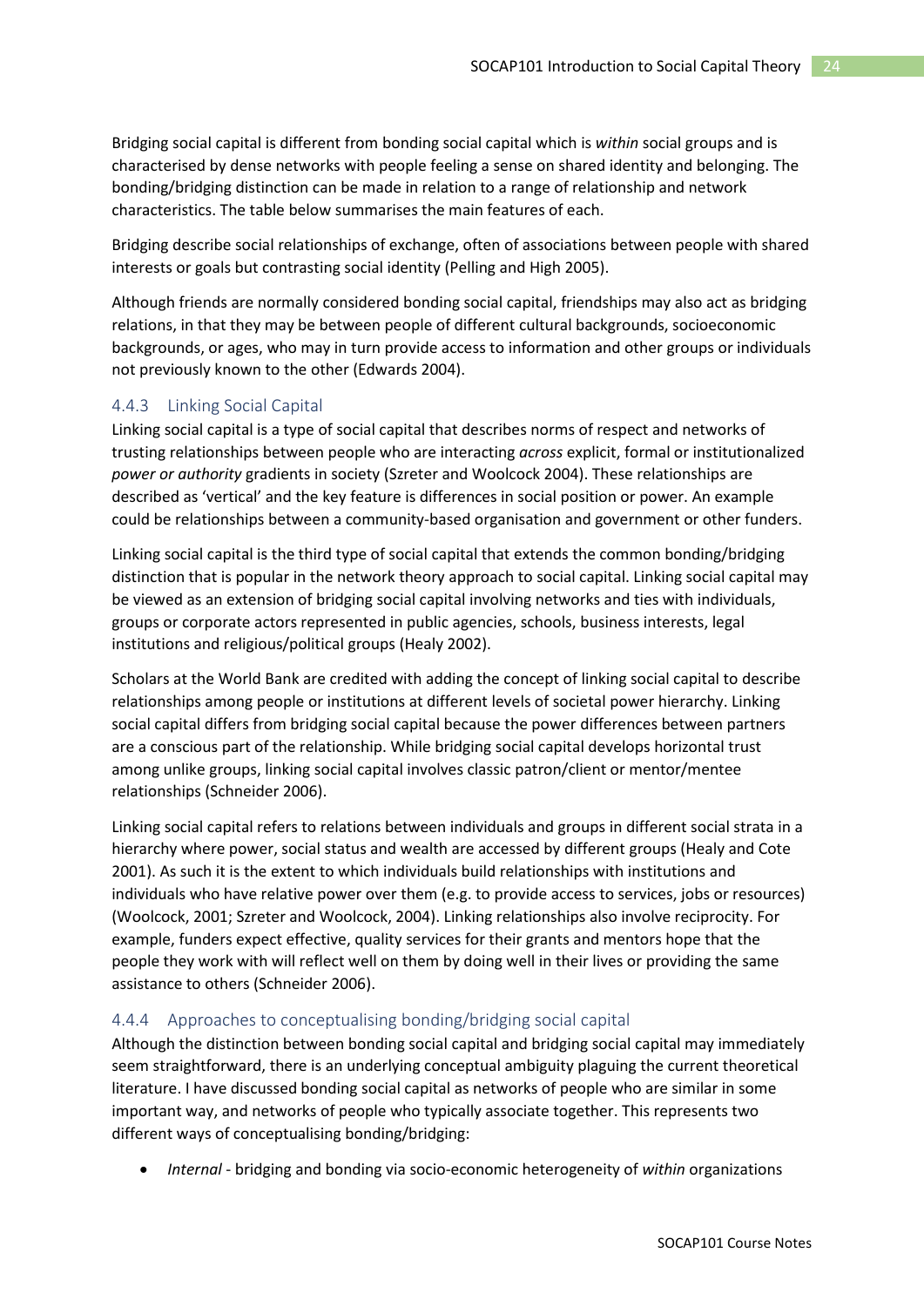• *External* - bridging and bonding through interconnections between associations - bridging socio-economic divides might predominantly result from overlapping networks *between* organizations

Evaluation of the *internal* bridging nature of associations involves comparing membership composition of each association to the composition of the overall population on a large number of socio-economic dimensions, for example age, gender, education, income, religion, race, housing status, professional status, occupational classification, marital status, whether one has children.

Assessment of the *external* bridging potential relies on counting interconnections between associations and correcting this number for the relative size of each association. This gives information about the extent of overlap in networks with a higher degree of overlap representing more bonding social capital.

Let's explore an example to illustrate the differences. A local Sheffield (UK) cricket team may have players who are socioeconomically similar – they may all work for local steel works, be predominantly white males between 18 and 40 years of age, have similar levels of education and income, and the dominant religion may be Christian. Many of the players may know each other outside of the cricket team, and many may also know other members of their families. They would likely live near each other and have gone to the same schools, attended the same churches, and been members of the same groups or clubs.

This represents a high level of bonding social capital by both approaches.

Contrast this to a local cricket team in Brisbane (Australia) where players would likely come from diverse backgrounds. Some may be university students, others may work in a variety of white and blue-collar professions, and some may be unemployed. They may include a variety of ethnic backgrounds and have vastly different socioeconomic characteristics. They would be less likely to know each other outside of the team, and although they may live in the same area higher levels of mobility may mean few of them went to the same school, attended the same church, or were members of the same groups or clubs.

This represents a low level of bonding social capital by both approaches.

In both examples above the result was the same regardless of the methodological approach used to define bonding and bridging social capital. This is because often heterogeneity of membership and interconnection between associations is related. Likeness of members is often related to the likeness of their associational memberships.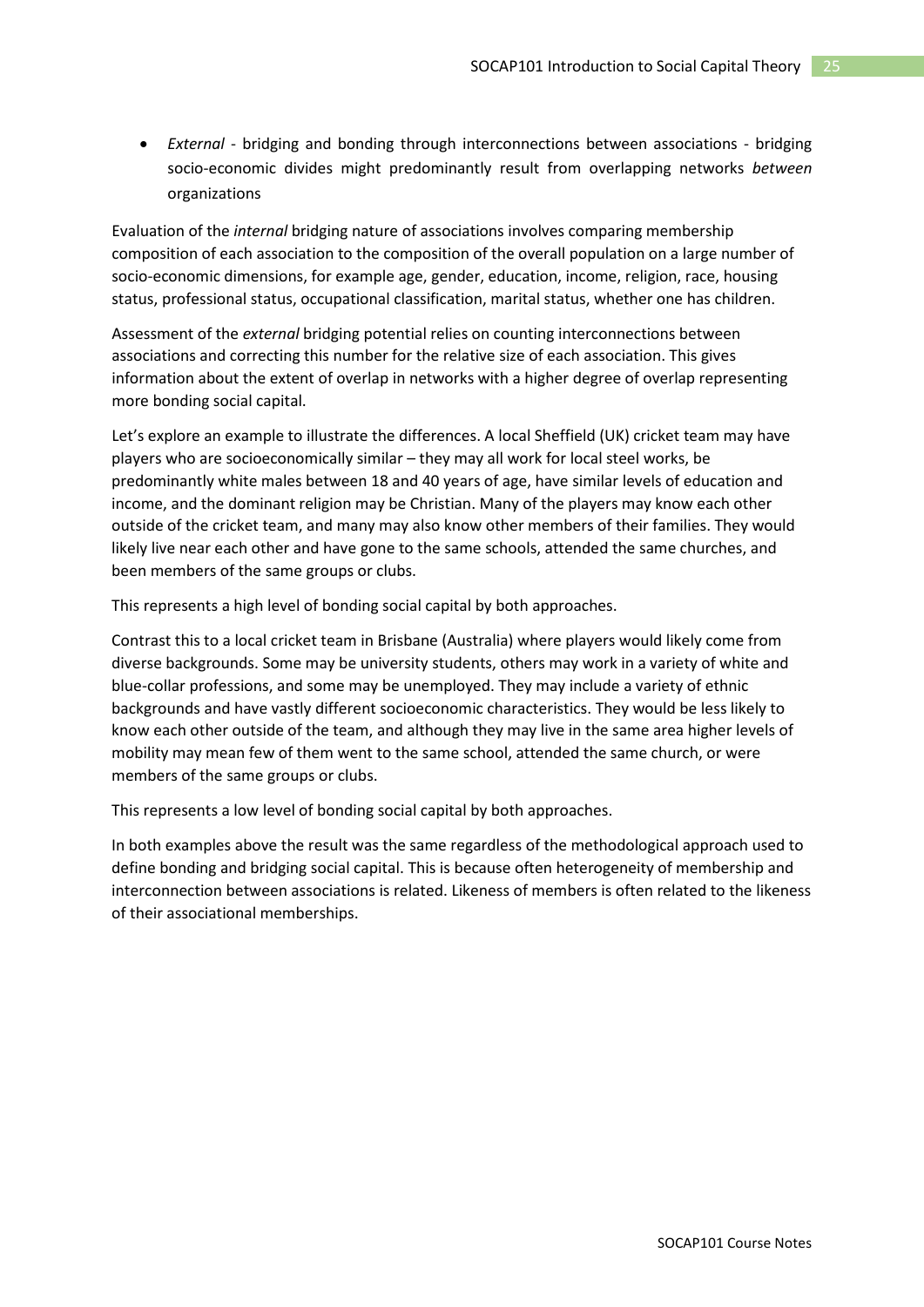# <span id="page-25-0"></span>5 What are the main approaches to social capital measurement

There is almost universal agreement that social capital is difficult to measure with a high degree of validity. Demand for relevant empirical measures has continued to outstrip supply. This section will help, but unfortunately there is no silver bullet; no perfect tool for social capital measurement.

Social capital cannot be measured directly but can be inferred from its determinants or manifestations. The determinants are factors that have an impact on social interactions and therefore allow social capital to come about. Manifestations are the outcomes of social capital for example lower crime rates. We measure social capital by using indicators or "proxies" that are theoretically linked to social capital.

## <span id="page-25-1"></span>5.1 Network perspective to measurement

Bonding – social ties between individuals within the same social group or with others who are primarily like them. Read more about bonding social capital.

Bridging – social ties that link people together with others across a cleavage that typically divides society (like race, or class, or religion). Read more about bridging social capital.

Linking – social tie (often a bridging social tie) to those with power that provides one with the capacity to gain access to resources, ideas and information from formal institutions beyond the community. Read more about linking social capital.

The table below shows examples of different types of ties of different strengths.

Strong Ties Weak Ties

Bonding (horizontal) ties Close friends or immediate family with similar social characteristics, e.g. social class or religion Members with similar interests or social characteristics within voluntary associations

Bridging (horizontal) ties Close friends or immediate family with different social characteristics, e.g. age, gender or ethnicity Acquaintances and members with different social characteristics within voluntary associations

Linking (Vertical) ties Close work colleagues with different hierarchical positions Distant colleagues with different hierarchical positions and ties between citizens and civil servants

## <span id="page-25-2"></span>5.2 Social structure perspective to measurement

Structural – elements of social structure that create opportunities for the social realisation of productive ends.

Cognitive – includes shared norms, values, attitudes, and beliefs, predisposes people towards mutually beneficial collective action.

Relational – is based on the characteristics of social relationships between individuals and is commonly described as including trust and trustworthiness.

This theoretical perspective could be expanded to include potential indicators for each type of social capital.

Most investigators tend to summarise the components of social capital into four broad categories: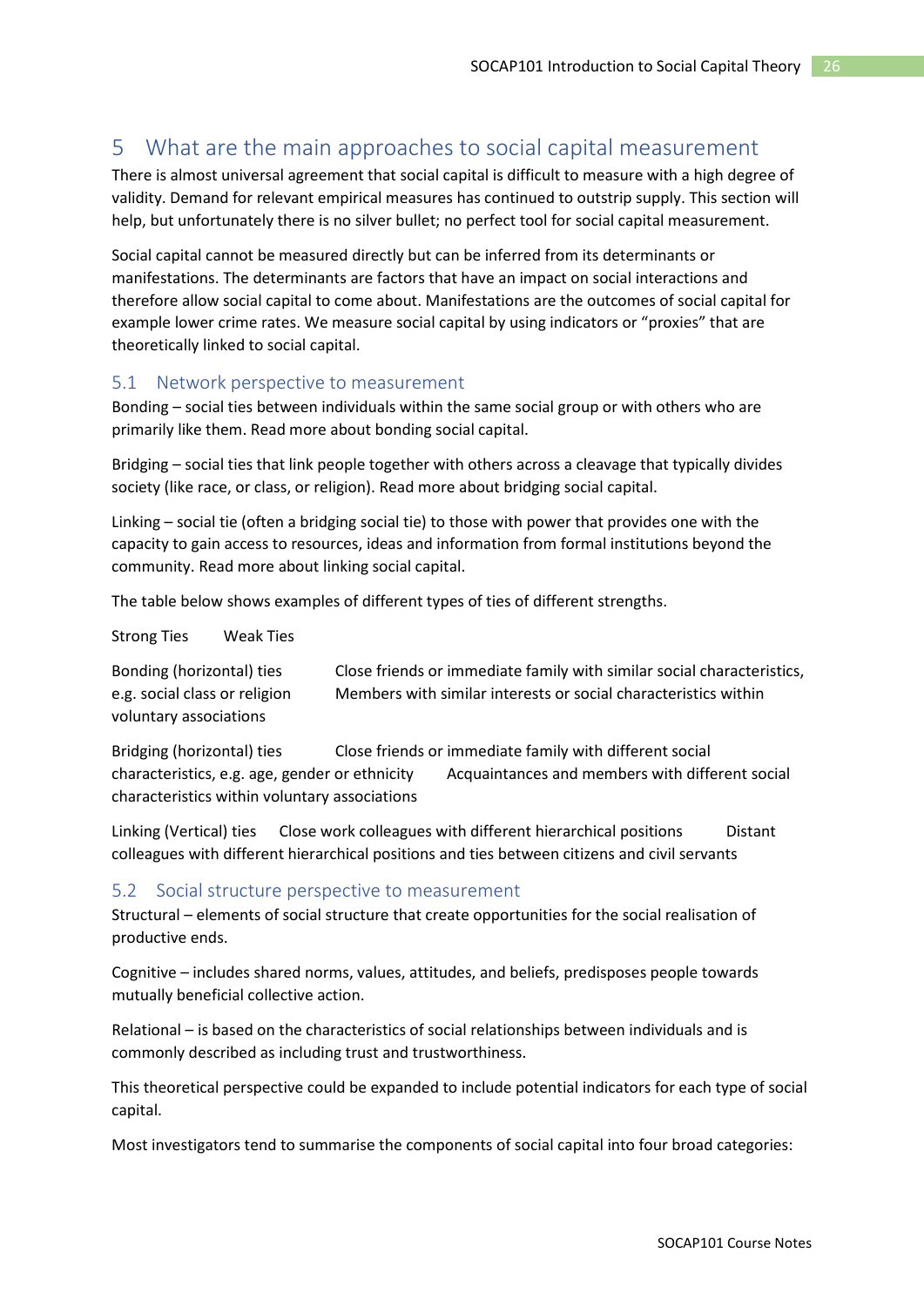- Networks, relationships and connections
- Trust
- Civic engagement and voluntary activities (including cooperation, political participation, social participation, associational memberships, community volunteerism, etc.)
- Civic norms, shared norms and values

The OECD concluded that there is convergence around a number of key dimensions:

- Political participation
- Community involvement
- Informal networks/sociability
- Trust, norms and sanctions

The important point here is that the instrument of measurement must be closely related to the theoretical understanding of social capital.

## <span id="page-26-0"></span>5.3 Social capital measurement considerations

#### 5.3.1 Level of analysis

Measurement of social capital depends on the level of analysis (individual, group and organisational, community and national), and also on the interests of researchers – whether they are interested in the source, form or consequences of social capital.

Measures at the national level may be of little or no relevance at the organisational level so care needs to be taken to ensure the measure is appropriate for the level of analysis.

For example we may measure membership in associations as an indicator of civic engagement which is thought to be a dimension of social capital (at the macro level), but could also be an outcome of social capital. This can be somewhat resolved by clarifying the focus of the analysis.

Level of analysis defines the measurement instrument

The type of measurement will depend on the scale of interest. Generally there are three different levels:

- Macro community or national
- $Meso-groups$  or organisations
- Micro individual

#### 5.3.2 Community and National (Country) Level Measures

At this level social capital is a community level resource or 'collectively-owned capital'. Due to the challenges of data availability measures at the macro level often use secondary analysis of existing datasets not collected specifically to measure social capital. These datasets could include country level census data, or the World Values Survey, the European Values Survey, the General Social Survey, and the Index of National Civic Health in the US.

Because the data was often not collected with the intent to investigate social capital the indexes are often "best fit" and often not rigorously related to the theory.

The items in the indexes have been primarily from the structural dimension and have included trust (general and institutional), trustworthiness, network structural characteristics (e.g. network density, strong ties, weak ties, intra-community ties, etc.), association membership and community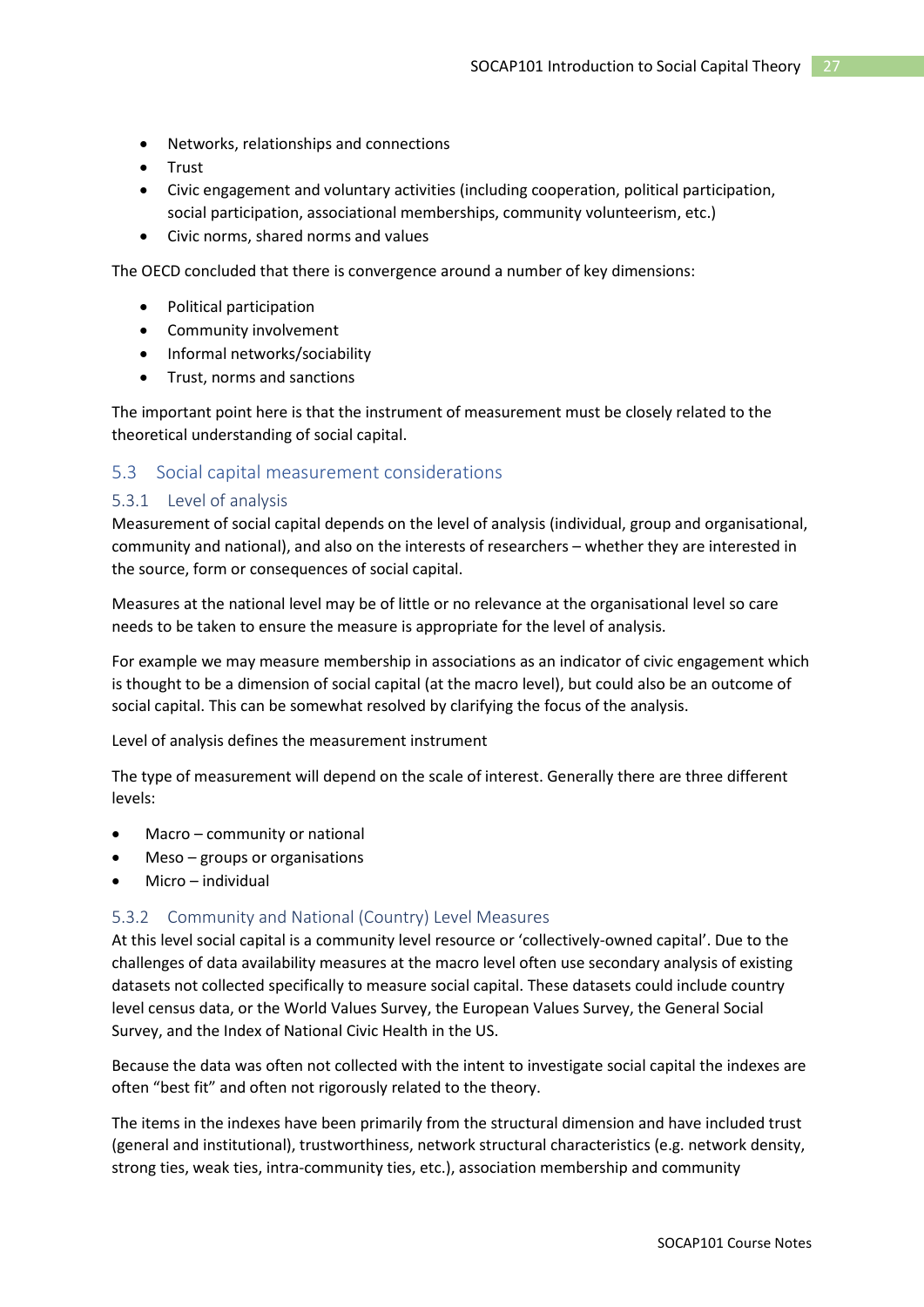engagement, and voluntary activities (e.g. community volunteerism, civic engagement, social and political participation, etc.). Measures used to describe relational social capital have focused on social relationships, social cohesion, and social interactions. Measures used for cognitive social capital have emphasised civic norms, reciprocity, trust, social support, affective bonds and collective goals.

Examples of macro level indexes used to measure social capital:

- World Values Survey (WVS) (Includes the European Values Survey)
- TInglehart (1997) http://www.worldvaluessurvey.org
- Putnam's Social Capital Index Instrument
- Putnam (2000)
- General Social Survey (GSS)
- National Opinion Research Center, University of Chicago (Biennial Survey)
- Global Social Capital Survey
- Narayan and Cassidy (2001)
- New South Wales Study
- Onyx and Bullen (2000)
- The Barometer of Social Capital
- Sudarsky (1999)
- Index of National Civic Health in the US
- National Commission on Civic Renewal (1996)
- Aspects of Social Capital
- Harpham (2003)
- University of Minnesota Scale
- Scheffert, Horntvedt, and Chazdon (2009)
- World Bank's Social Capital Assessment Tool (SOCAT)
- Grootaert and Van Bastelaer (2002)
- Adapted Social Capital Assessment Tool (A-SCAT)
- Harpham, Grant and Thomas (2002)
- World Bank Integrated Questionnaire for the Measurement of Social Capital (SC-IQ)
- Grootaert, Narayan, Jones, and Woolcock (2004)
- Social Capital Measurement Tool (SCMT)
- Kitchen, Williams and Simone (2012)
- Social Relationship Index
- Wilson (2006)
- The UK Social Capital Measurement Framework
- Harper and Kelly (2003)

## 5.3.3 Group and Organisation Level Measures

It is very important for investigation of social capital at the group level to take into account the context of the group. Because of the hierarchical structure of most groups or organisations the role of executive leadership in creating "culture" should be taken into account. This culture is the cognitive dimension of social capital.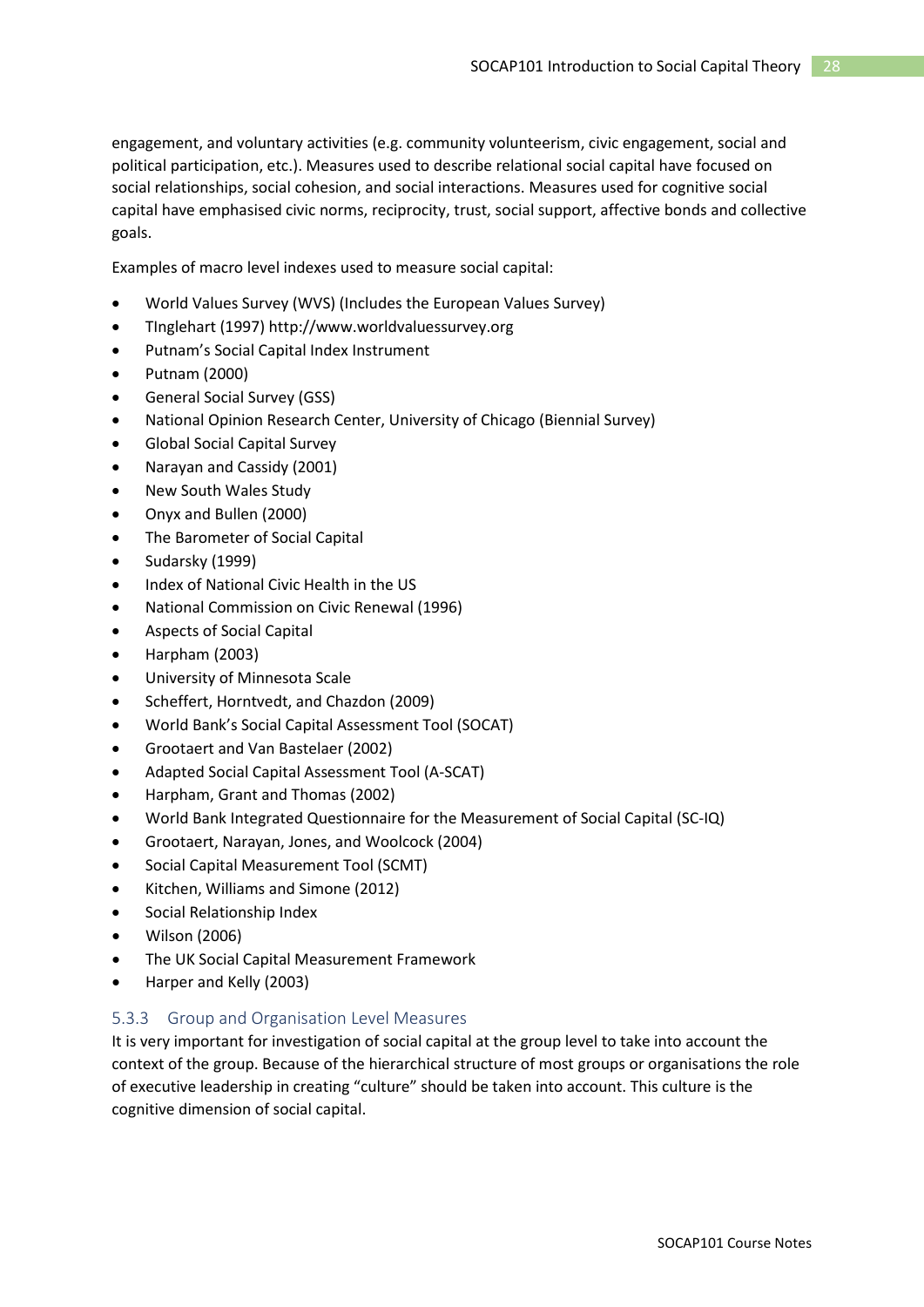Unfortunately, many of the previous studies at this level looked primarily at the structural and relational dimensions of social capital. They have missed the very important cognitive dimensions that influence individual actions that have productive outcomes.

The structural dimensions include:

- network structural characteristics (e.g. network links, network centrality, network density, network diversity, network size, network frequency, network redundancy, institutional network, etc.)
- network ties (strong ties, weak ties, government officials ties, tie strength, bonding ties, bridging ties, linking ties, structural holes, etc.)
- association membership and institutional links
- trust

The relational dimensions include:

- social connections and ties with
- close acquaintances (e.g. family members, and colleagues at work), and
- various external stakeholders (e.g. executives from other businesses, board members, political leaders, government bureaucratic officials, and community leaders);
- interpersonal trust
- trust

Where cognitive social capital has been investigated it is mostly attitudinal and value-based and include:

- shared norms, values and obligations
- reciprocity
- shared goals and mission
- attitudes and beliefs

A generic social capital measurement tool may ask about the relationship with suppliers, but this will not be relevant to all organisations. The nature of the group, its activities and purpose will determine the aspects of social capital that are important and therefore what data is relevant.

## 5.3.4 Individual Level Measures

At the individual level, social capital is usually measured by questionnaire surveys using indicators that tap into social connections, social networks and social support.

The structural dimension includes:

- degree of trust,
- social network structure and position (e.g. network centrality, network size, network density, betweenness centrality, network homogeneity/heterogeneity, homophily/heterophily, network constraint, tie strength, structural holes, etc.),
- number of network memberships,
- association memberships and social participation,
- social connections and relationships (e.g. bonding ties, bridging ties, linking ties, connectivity, etc.), and
- the quantity or volume of social resources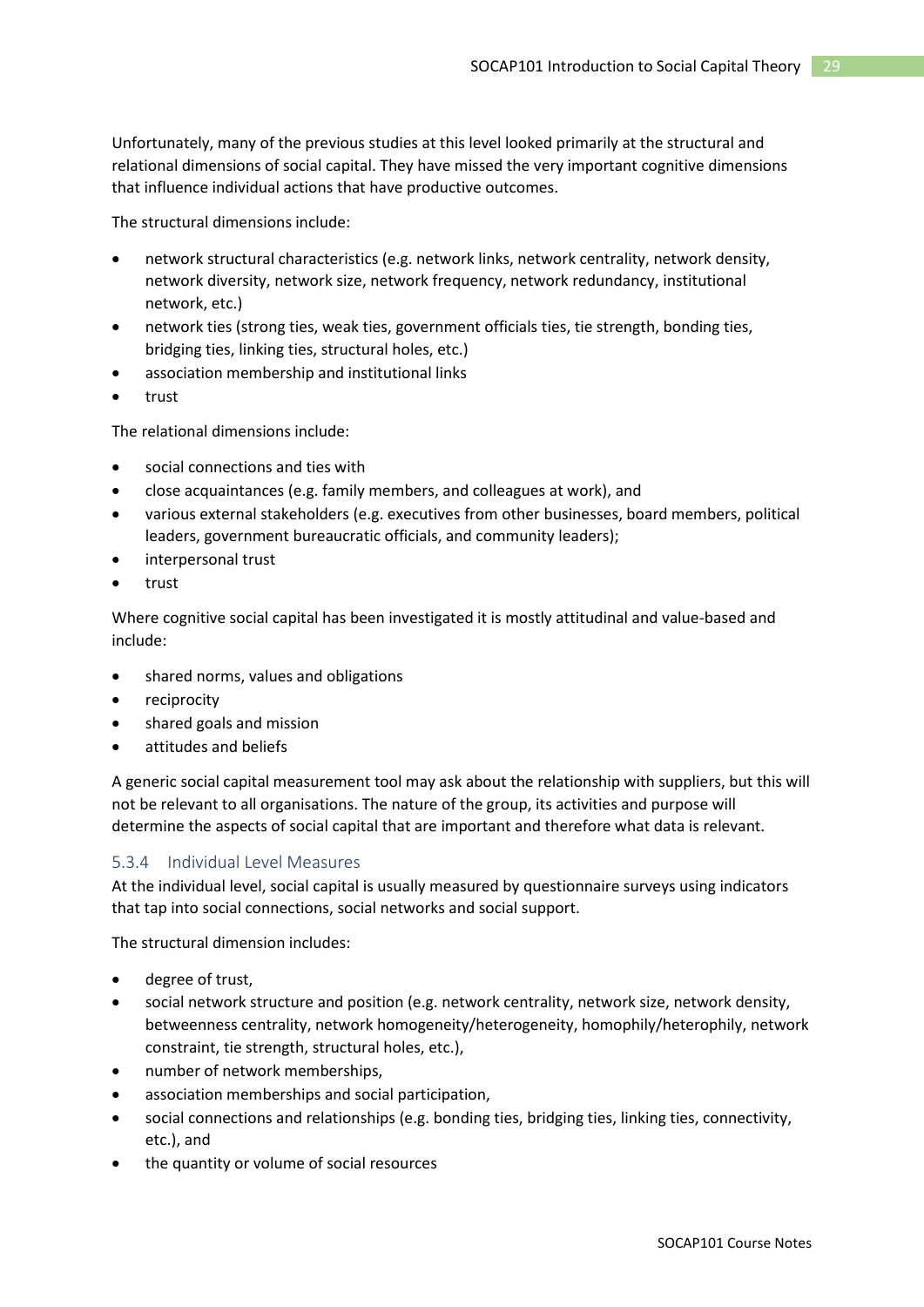The relational dimension includes:

- social interactions.
- social relationships,
- social networking,
- social support,
- social cohesion, and
- associability.

Cognitive social capital includes:

- general and interpersonal trust,
- shared goals,
- shared culture,
- reciprocity,
- feelings of safety, and
- views of multiculturalism to gauge the individual's tolerance of diversity.

Measurement of social capital is less problematic at the individual level given greater specificity of the indicators, which are derived from social network research.

#### <span id="page-29-0"></span>5.4 Social capital measurement problems

Given the lack of agreed methods for measurements, researchers tend to identify the important elements or factors that suit their research context and develop their own instrument.

We must be critical of the relationship between the instrument and theory, and any assumptions about causality.

This is very effective in most cases as long as the researcher has sufficient understanding to develop an instrument informed by theory, and the ability to be critical of the potential for the instrument to make assumptions about the connection between the proxies being investigated and the elements of social capital.

There are now many different measurement tools available that may be utilised or modified to suit the context of interest. Care must be taken to ensure that the instrument is rigorously linked to the relevant theoretical understanding of social capital.

We need to be aware that much of the data we use to measure social capital is subjectively derived. Much of it tends to be opinion, feeling or belief that is heavily influenced by the way in which it is collected.

Even the wording of a question can significantly influence the response so care must be taken to ensure that social capital measurement is not self-fulfilling – ie that we don't find exactly what we set out to find without questioning the means.

Most of the cognitive dimensions of social capital are "pre-reflective", often requiring some reflection for us to be able to articulate their nature. The amount of reflection may affect the response because an initial belief may be different to an eventual conclusion after deep reflection of the situation.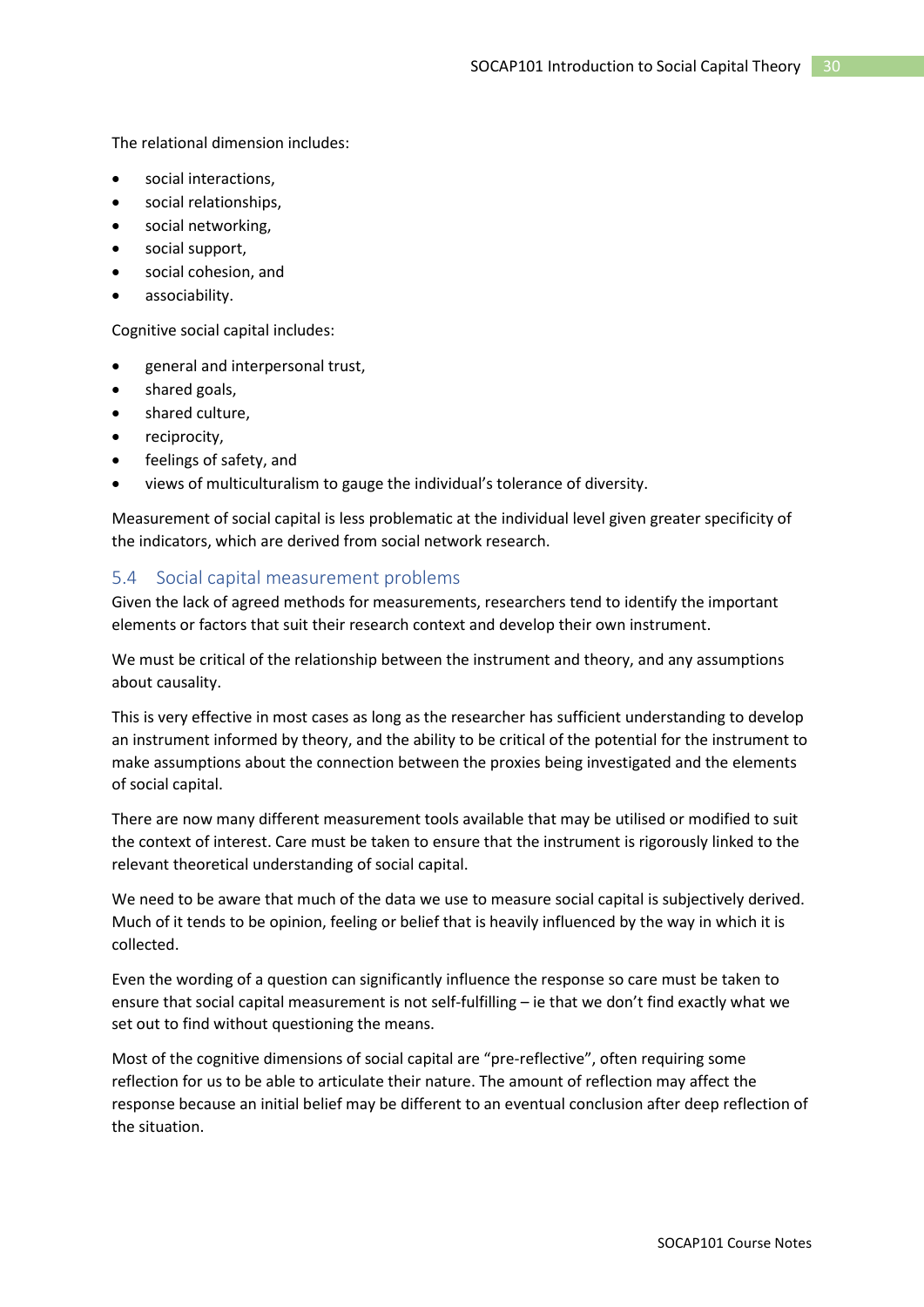Often the method of our data collection limits the opportunity (time constraints) or willingness (not understanding the reason or importance) for reflection. This can result in widely varied responses that create noise in the data making it more difficult to identify patterns with statistical confidence. It can even result in inaccuracy.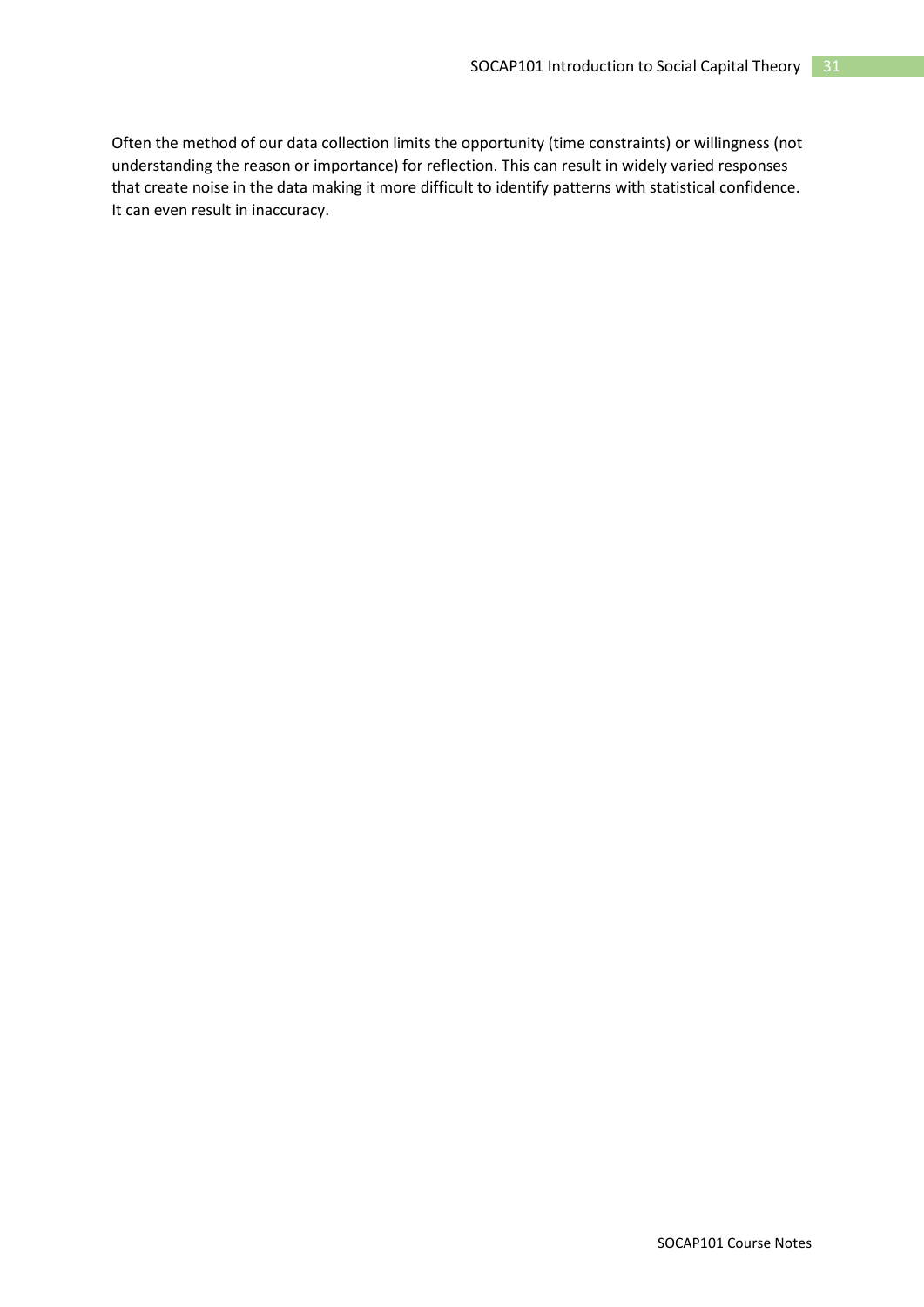# <span id="page-31-0"></span>6 Criticisms of social capital theory

Social capital has been perceived as a miracle concept that is able to provide answers to a range of phenomenon beyond an economic lens (Poder 2011). Its rapid and wide application has made it one of the most popular concepts in the social sciences yet people using the term do not always mean the same thing. Social capital is ill-defined, with different authors attributing different meanings to the concept (Durlauf 1999). Scratch beneath the surface of social capital and things get complicated rather quickly (Lynch et al. 2000). Social capital is so complicated that entire books are devoted to exploring the conceptual and theoretical underpinnings. I have personally spent many hours, or even days, weeks, and months, analysing and synthesising the seemingly disparate literature on social capital in an attempt to gain a coherent understanding of the concept. This has been a gargantuan task over many years that has been regularly marked by moments of exasperation at the crass scholarship and caviller application of the concept. Social capital is far from a unified theory; there is little agreement about definition, dimensions, measurement, or building.

Social capital has been widely criticised, mostly for its ambiguity and variability. I believe that discussing the criticisms of the concept is very important since it allows us to focus our attention on the potential weaknesses of the concept and our application of it. This allows the opportunity to improve our practice and the validity or effectiveness of our projects involving social capital. Many of the criticisms are valid and failing to account for them could result in social capital projects being suboptimal, open to scrutiny, and even collapse under the weight of contradiction and assumption.

Social capital is a metaphor that highlights the positive and productive aspects of sociability. However, it falls short of being a form of capital, and it is also widely accepted that social capital can have positive and negative consequences. This makes the term rather inappropriate and confusing. Economists can object to the inclusion of social with capital, and sociologists can take issue with the inclusion of capital with social. Yet despite these problems the concept of social capital has been widely applied to a seemingly ever-widening range of contexts.

The main criticisms of social capital theory are that it is not social, not capital, and not a theory. This doesn't leave the concept with much of substance, leading some authors to describe the concept as "fundamentally flawed" (Fine 2002b). In addition it has been claimed that it is impossible to measure, that problems of circularity make it a tautology, and that the possibility for positive or negative outcomes make it context dependent (Haynes 2009). Some aspects are objective, but others are subjective<sup>[2](#page-31-1)</sup> (Bourdieu 1986; McShane et al. 2016). Some are cognitive, but others are pre-cognitive<sup>[3](#page-31-2)</sup> (Bourdieu 1986). Social capital can be rational, pre-rational, or even non-rational (Woolcock 1998). This suggests social capital is more of an umbrella concept than a functioning theory (Haynes 2009). Yet these damning criticisms have not halted the use and application of the concept. Quite the opposite is true, with widespread and often cavalier use of the concept pervading much of the literature on social capital (McKeever, Anderson, and Jack 2014).

Social capital seems almost immune to criticism. Its theoretical ambiguity and variability remains a problem for its rigorous application but also acts as an antidote to criticism. It renders most critiques both valid and invalid depending on theoretical perspective. For example, take the criticism that

<span id="page-31-1"></span><sup>&</sup>lt;sup>2</sup> Aspects such as social networks, roles, and rules are objective, but aspects such as norms, trust, and shared understanding are subjective.

<span id="page-31-2"></span><sup>&</sup>lt;sup>3</sup> The background context for knowing and acting in social settings is partly pre-reflective and therefore precognitive.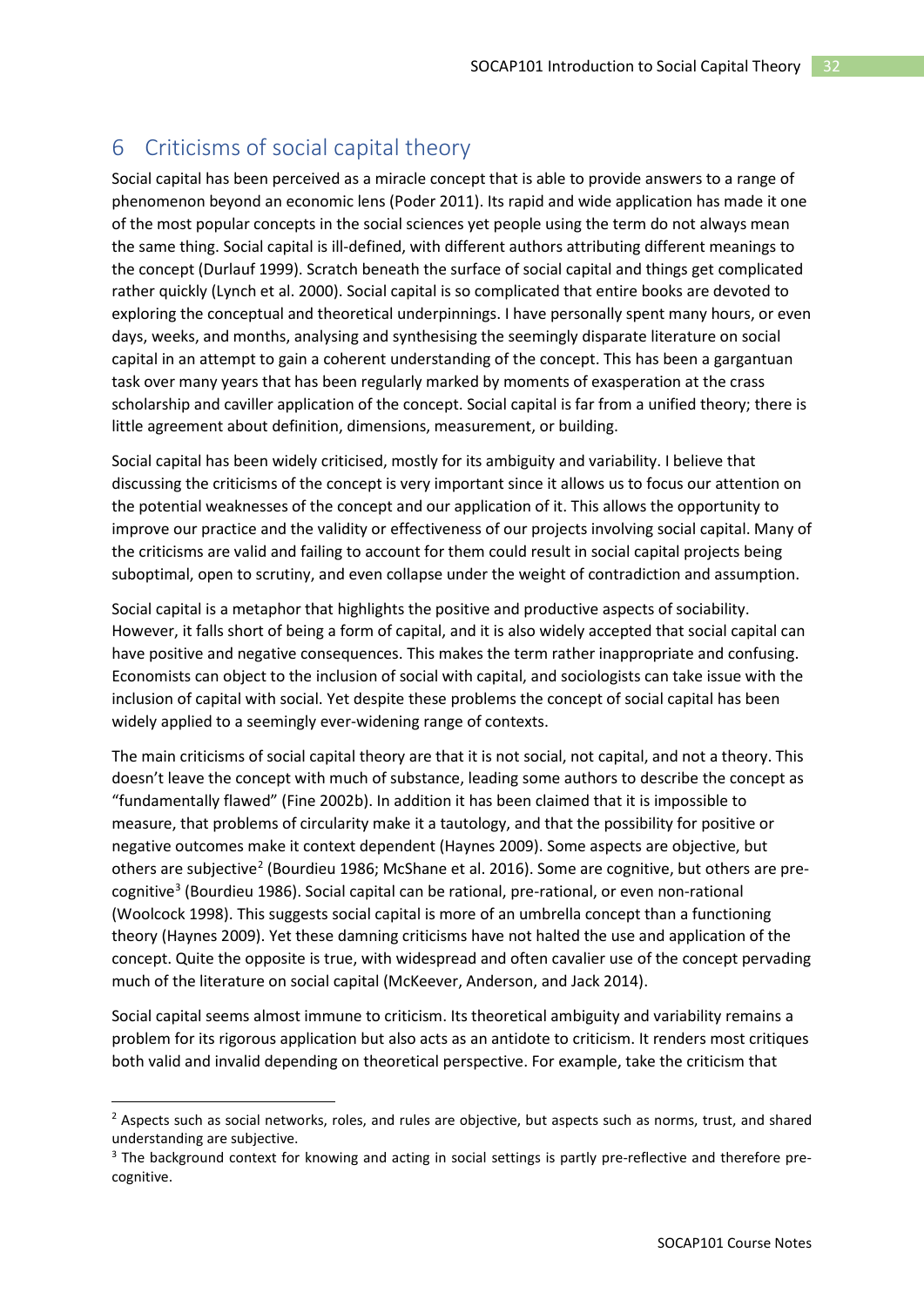social capital is not social (Fine 1999, 2002a; Haynes 2009); while I can see that this could be true in the way some authors conceputalise social capital, it is most certainly not true from the way I and many other authors conceputalise it.

This stifles intellectual debate because discussions of social capital often become conditional on theoretical perspective. There is potential for confusion with authors weighing in on discussions without appreciating the theoretical context. Someone may think they know what social capital is because they read *Bowling Alone[4](#page-32-0)* and so feel confident to comment or critique. But often comments about social capital apply only to a particular perspective on the concept (Huber 2009). People who don't know this can cause confusion and authors who do know will often not be confident enough of the context to contribute. And so, the popularity and widespread application of social capital continues, picking up speed as assumption and contradiction confounds future application of the concept.

This can even be seen in the peer-reviewed literature. There are numerous examples of publications that demonstrate poor connection to theory, or as Ben Fine (Fine 2002a) has put it "vulgar scholarship", that have been published in reputable journals. I can't surmise exactly how this has happened, but one explanation is that they based their work on previous literature that was equally poor. Another possibility is that reviewers didn't have the confidence to reject the work, either because they were not sure of the appropriateness of the theoretical perspective or because it was consistent with precedent. It would be great if there was a way to unpublish this work to prevent the continuation of poor social capital research. Since that is not possible another solution would be for this work to be discredited. But who is to say what is and is not rigorous research or good scholarship. This is especially difficult considering the variety of theoretical perspectives.

The current situation is that researchers and practitioners approaching social capital for the first time must read widely to gain a thorough understanding of the concept from different perspectives. They need to evaluate the options and select an appropriate approach. In the past this has led to many people creating their own definition of social capital, and this has added to the current definitional difficulties. People who do not read widely run the risk of selecting a narrow perspective that is not sufficiently related to underlying theory. This leaves their work open to criticisms of circularity, tautology, exaggeration, assumption, and confusion.

For someone approaching social capital theory for the first time the challenge can seem immense. There are numerous definitions, different levels of analysis, and different terminology that is often used interchangeably. Some authors refer to dimensions, but other authors use other terminology such as types, forms, or functions. These terms are even used interchangeably with the precise meaning remaining unclear. When reading literature on social capital one tends to find ambiguity, variability, inconsistencies, and contradiction. Unfortunately, the social capital literature is marred by 'vulgar scholarship' (Fine 2002a) where authors have used the concept without sufficient consideration of its theory and have failed to understand and account for its inherent complexity.

The complexity partly stems from the broad nature of the concept since it relates to any aspect of sociability that has potential productive or perverse outcomes. This makes it virtually impossible for any project to take a comprehensive approach that includes all dimensions and levels. Therefore, researchers tend to narrow their scope to a particular area of interest, in the process they omit

<span id="page-32-0"></span> <sup>4</sup> Putnam 1995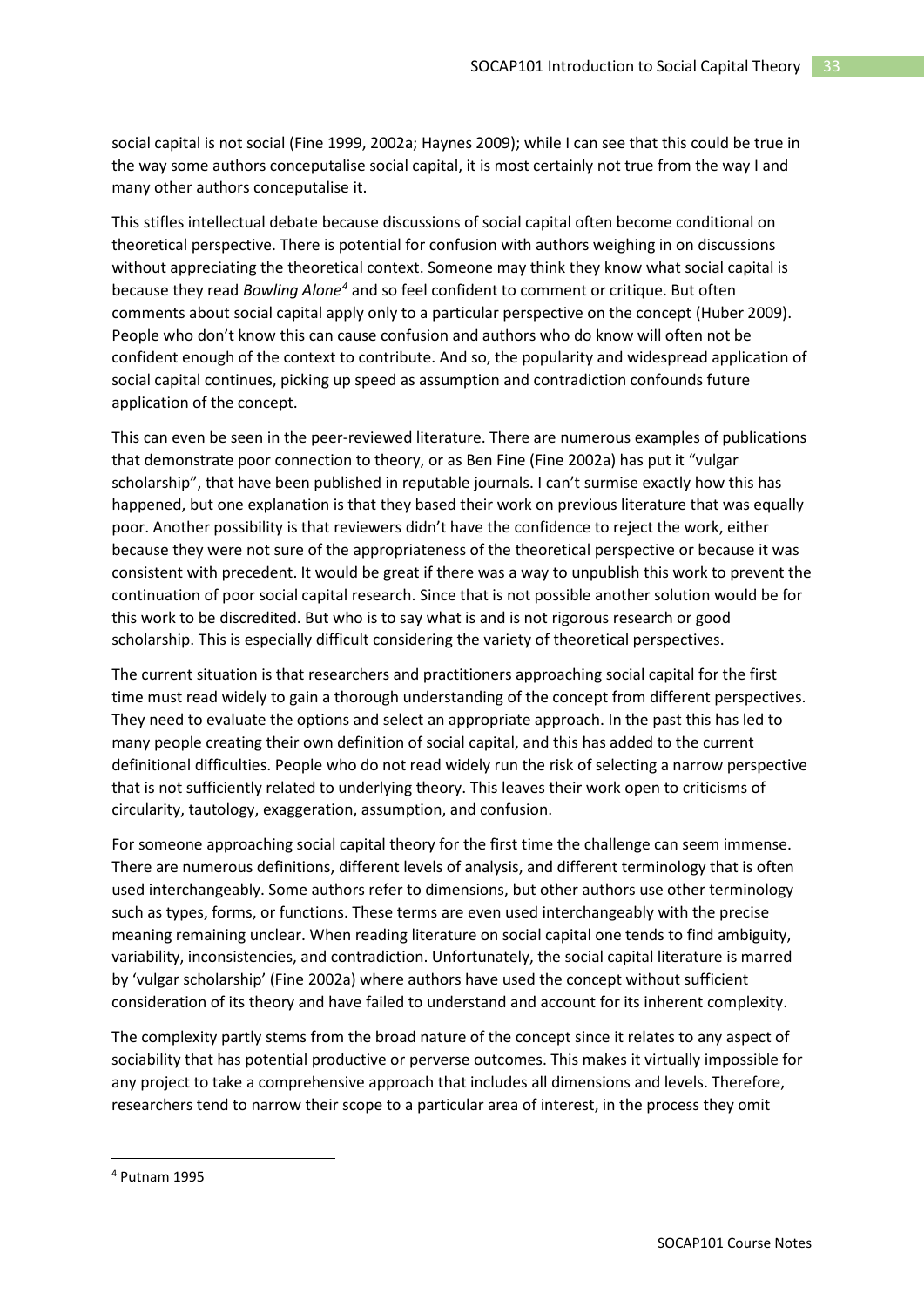dimensions, aspects, or levels of analysis. This is not a criticism *per se*, but the way in which this is typically done has little bearing on our theoretical understanding of the concept.

From another perspective the broad nature of social capital has made it applicable to almost any area of human endeavour. As such it has been described as a catch-all, for-all, cure-all term (Huber 2009; Lin and Erickson 2010) or an umbrella concept (Haynes 2009). Since it relates to human sociability it encompasses almost any concept related to social structure, social organisation, or social action. Social capital is a new term for an old concept. Issues related to the core themes of social capital have been investigated and discussed in the social sciences for hundreds of years. This means that there is an approximately similar term, or series of terms, to be found in every discipline of the social sciences. [Table 11](#page-33-0) includes a small sample of relevant terms, some are approximately equivalent to the concept of social capital while others are a subset or dimension of social capital.

| embeddedness                  | group-based identification | collective action          |
|-------------------------------|----------------------------|----------------------------|
| social support                | group dynamics             | social norms and sanctions |
| social cohesion               | social investment          | reciprocity                |
| social inclusion or exclusion | prosocial behaviour        | trust                      |
| social equality               | social solidarity          | culture                    |
|                               |                            |                            |

<span id="page-33-0"></span>*Table 4. Terms related to social capital – this is not an exhaustive list*

The popularity of the term social capital has resulted in many authors using the term when it would be more appropriate to use a related term that has a more relevant meaning. Claude Fischer (2005) believed that the term social capital is unnecessary as other clearer and simpler terms, such as membership, sociability, and trust serve perfectly well (Haynes 2009). For example, an author may use the term social capital when their interest is social inclusion. They cherry-pick social capital theory for aspects that are relevant to social inclusion and discard the aspects that are not relevant. This causes several problems, not least is a failure to connect with existing literature on social inclusion and the resulting pollution of the social capital literature.

Another example is an author interested in trust who instead uses the term social capital. They then equate social capital as trust, thereby ignoring the other dimensions of social capital. This is another example of cherry-picking social capital theory to suit an inappropriate application.

In some cases, the popularity of the term social capital has led to authors using the term in the title of an article, but make little, if any, reference to the term in the body of the article. The term may be added without explanation or discussion in a way that can leave the reader unclear about what, how, or in what way the topic is relevant to social capital. It's like reading an undergraduate student's essay that employs a declarative conclusion such as "… and therefore social capital." without discussion of how and why. While this may not cause further problems for the theory it demonstrates how the concept has become a catch-all term.

The following sections deal with some of the common criticisms of social capital as a concept and theory. While some of these criticisms are applicable to social capital generally, many of them are applicable only when social capital is defined or used in a certain way. This means criticisms tend to relate to a theoretical perspective on social capital rather than social capital generally. It can be difficult to identify which comments relate to which perspective. That is, under what conceptual and theoretical approach does the critique hold true and when is the critique not relevant? This makes any critique complicated. Where possible I will identify when the criticisms are or are not relevant.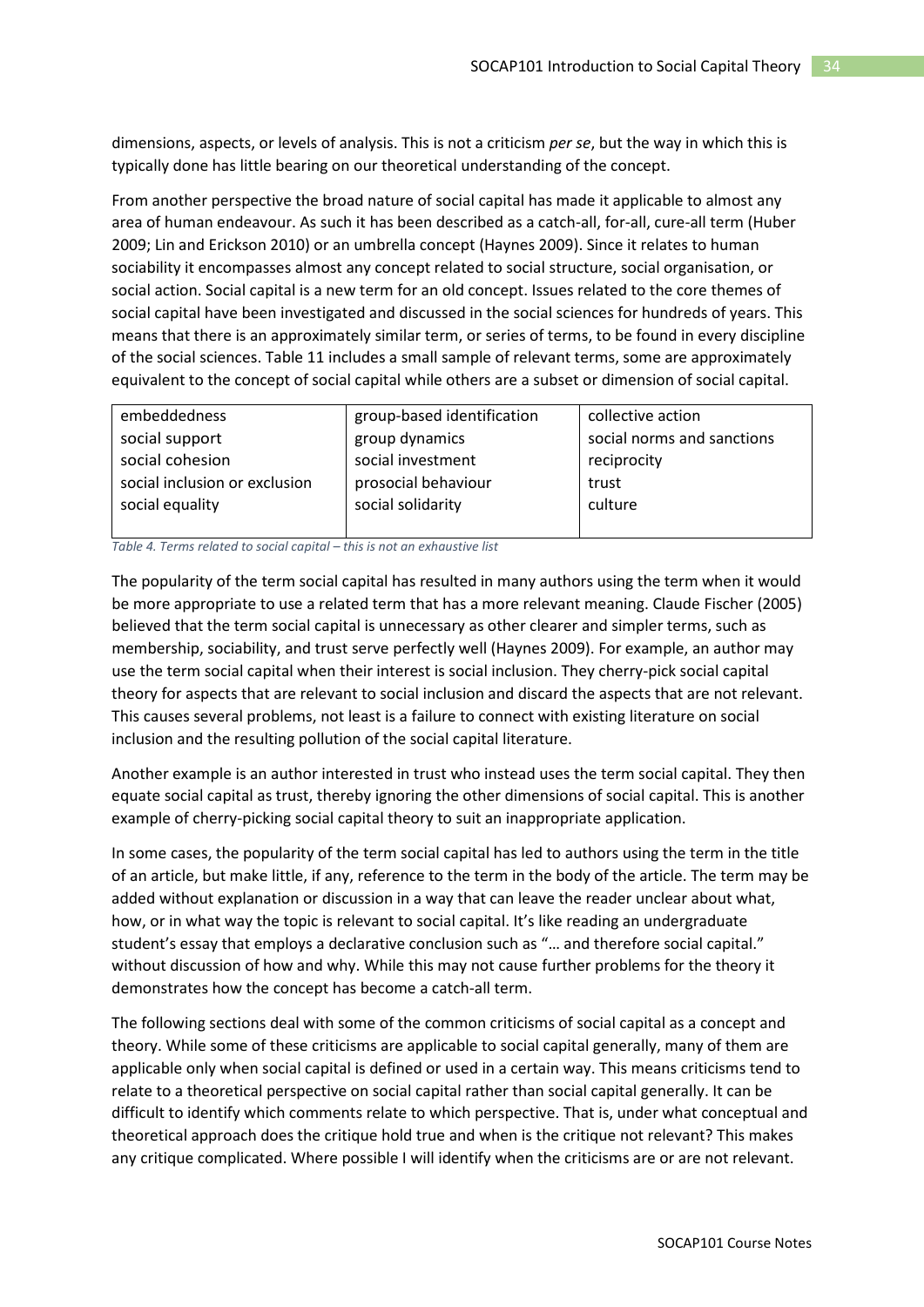## <span id="page-34-0"></span>6.1 Social capital is not social

Many conceptualisations of social capital simplify, reduce, and abstract the concept to the extent that it almost ceases to be social. While many authors perceive social capital as a means to give social issues prominence in analysis and decision making it is often used for the opposite purpose. It gives economists the opportunity to 'colonise' sociological territory with fundamentally economic notions (Fine and Green 2000; Haynes 2009). This is not a criticism levelled at all economists, but is relevant to any researcher who imports methodological individualism and reductionism that restrict social capital to economic rationality on the part of individuals (Antcliff, Saundry, and Stuart 2007). Where this happens, social capital could be accurately described as not social.

Social capital also tends to be abstracted because many aspects cannot be observed directly. Since they cannot be observed directly researchers tend to use indicators that can be measured and that are believed to have a causal relationship with the aspects of social capital being measured. This means that what is being measured 'indicates' the existence of social capital. Social capital is said to be measured by proxies because the proxies 'stand in' for the aspects of social capital we hope to measure. The quality of these proxies varies enormously depending on the theoretical and practical relationship to the aspect of social capital we are attempting to measure. Some proxies are merely correlational, such as the use of crime rates to measure trust, others are more widely accepted and theoretically robust, such as the use of group memberships to account for the size or nature of a person's social network (Engbers et al. 2017). Therefore, to measure social capital the 'social' is often reified and reduced to characteristics of something else.

The reifying of the social may not be immediately evident but it is most problematic when there is a lack of connection between the theory and measurement practices. For example, measurement approaches often look at the behavioural manifestations of social capital, such as membership in associations as a proxy for trust. This is an oversimplification that contains assumptions and confusion over correlation and direction of causality between the aspect of social capital being measured and the proxy that is used.

Trust is a good example of an aspect of social capital that cannot be observed directly. Many of the results of trust can be readily observed and measured, however this may or may not relate directly to the trust we are attempting to measure. The existence of trust could be inferred from the actions of individuals and often a lack of available data forces researchers to use an indicator of trust, such as crime rates as discussed above.

By its nature the 'social' is highly complex and abstract. It relates to feelings, beliefs, and perceptions that are largely cognitive and pre-cognitive. So, to operationalise social capital we need to 'flesh it out' to make it more tangible or concrete. This is typically done by some degree of simplification, reduction, and assumption that distorts the essence of social capital (Markowska-Przybyła 2012). By trying to explain the operation of highly complex systems in terms of the properties of their constituent parts many authors may fall into the trap of 'explanatory reductionism' (Mayer 2003).

Indeed, social capital tends to be a reductionist concept, particularly where the focus is on the individual level. Ben Fine and Francis Green argued that the concept is "reductionist across a number of dimensions: to the individual, to utility maximisation and to universal categories" (Fine and Green 2000: 91). This is not surprising considering reductionism is the dominant paradigm of many disciplines. It is very difficult to conceptualise particularly the relational and cognitive dimensions of social capital from a reductionist perspective. Methodological reductionism inevitably results in a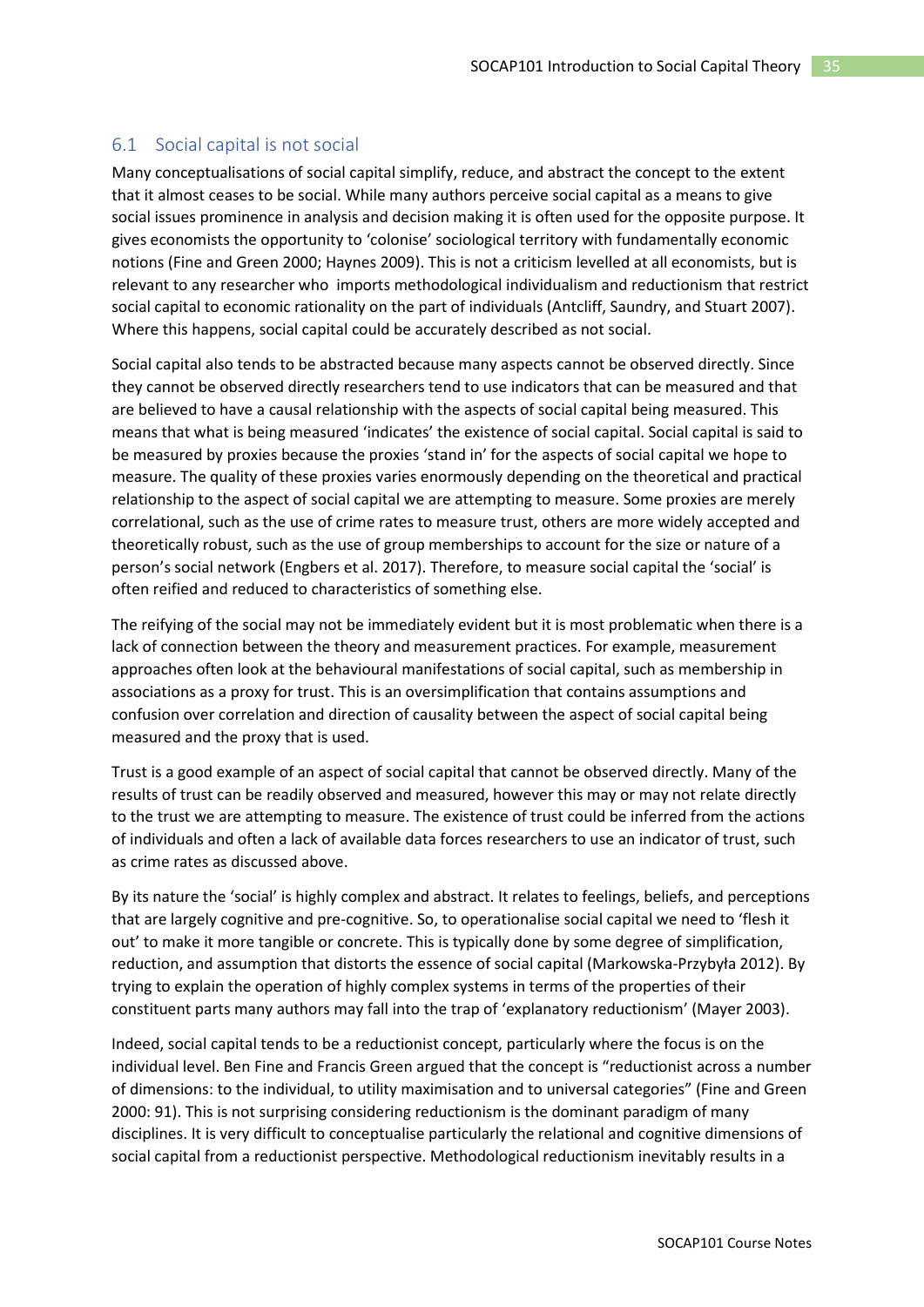focus on the individual, which diminishes the importance of the social setting in understanding human behaviour. The concern is that this makes the analysis of social capital less social.

## <span id="page-35-0"></span>6.2 Social capital is not capital

The most obvious criticism of social capital is the term itself and the question of whether it is 'capital'. This is a common debate that has pervaded the literature on social capital. It stems from the unfortunate analogy that the term social capital attempts to make. Not only does social capital fail to meet the traditional definition of capital, the fact that it can have both positive and negative consequences make it incongruent with the term capital.

There are numerous critics of the inclusion of capital in social capital, including notable economists such as Kenneth J. Arrow, Robert M. Solow, and Samuel S. Bowles. For many economist's social capital is an affront to their discipline due to the erosion of the concept of capital. Attaching the adjective 'social' to the economic term 'capital' is an attempt to modify 'capital' as 'social' (Mayer 2003). To most economists this is both unnecessary and inappropriate.

Robert M. Solow has been critical of the use of the term capital in social capital. He stated, "it is an attempt to gain conviction from a bad analogy" (Solow 1999: 6). He also stated that "I do not see how dressing this set of issues in the language and apparatus of capital theory helps much one way or the other" (Solow 1999: 9).

Kenneth Arrow (1999) found that social capital failed to meet the three important characteristics of capital: (a) capital has a time dimension; (b) it requires deliberate sacrifice of the present for future benefit; and (c) it is "alienable"—that is, its ownership can be transferred from one person to another (Quibria 2003). Although he did find that (a) above may hold in part where building a reputation or a trusting relation (Arrow 1999). His overall conclusion was that social capital should not be added to the other forms of capital (Arrow 1999).

The American economist Samuel Bowles discussed the issue of ownership of social capital:

*"'Capital' refers to a thing possessed by individuals; even a social isolate like Robinson Crusoe had an axe and a fishing net. By contrast, the attributes said to make up social capital—such as trust, commitment to others, adhering to social norms and punishing those who violate them—describe relationships among people". (Bowles 1999: 6)*

This suggests that because social capital cannot be owned by an individual and therefore cannot be traded it doesn't meet the traditional definition of capital.

I remain dissatisfied with the term and I generally agree with many of the criticisms above. I find the inclusion of the word capital most problematic when discussing the negative outcomes of social capital. That said, the term now has a history, albeit a chequered one, that gives meaning and significance to discussions. To start again with a new term would likely lead to further complication and confusion. So, I believe we are stuck with the term and for better or worse it's here to stay.

It should be noted that not everyone disagrees with the use of capital in the term social capital. There is considerable controversy in the literature (Falk and Kilpatrick 1999; Hofferth et al. 1999; Inkeles 2000; Lake and Huckfeldt 1998; Schmid 2000; Smith and Kulynych 2002). Portes (1998) suggested the location of capital in relation to other forms of capital: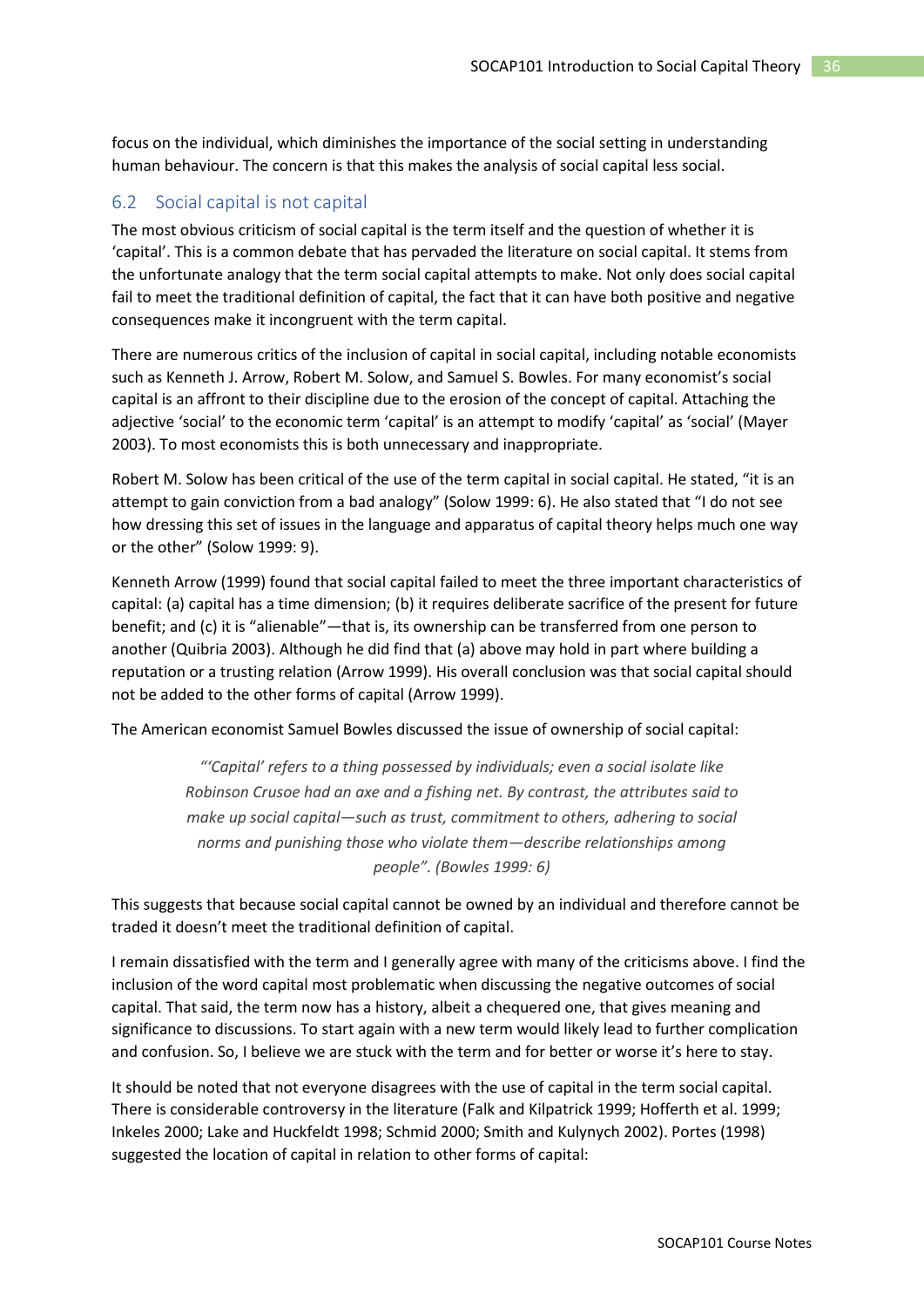*'whereas economic capital is in people's bank accounts and human capital is inside their heads, social capital inheres in the structure of their relationships' (Portes 1998, p. 7).*

This doesn't add much conviction to the appropriateness of capital in social capital, but other authors have identified similarities to other forms of capital. Social capital is similar to other forms of capital in that it can be invested with the expectation of future returns (Adler and Kwon 1999), is appropriable (Coleman 1988), is convertible (Bourdieu 1986), and requires maintenance (Gant et al. 2002). There are significant differences in that it resides in social relationships whereas other forms of capital can reside in the individual (Robison et al. 2002). Further, social capital cannot be traded by individuals on an open market like other forms of capital but is instead embedded within a group (Gant et al. 2002; Glaeser et al. 2002). It is clear from the literature that social capital has both similarities and dissimilarities with neocapital theories and is certainly quite dissimilar from a classical theory of capital.

To discuss this in more detail it is necessary to further identify the characteristics of 'capital'. Schmid (2000) identified that capital is not immediately used up in production but rather its' services extend over time. The capital stock is subject to investment for future production and depreciation and decay from both use and non-use. Piazza-Georgi (2002) stated that capital produces income and encompasses the non-consumable, but depreciating, inputs into the production process. The author supported Schmid (2000a) stating that capital is a productive resource that is the result of investment (Piazza-Georgi 2002). Castle (2002) added that other characteristics of capital are usefulness and durability.

If social capital is adherence to a norm and not affected by individual action as Fukuyama (1995) suggests, then it is not capital in the above sense. The main difference is that more than one person benefits from social capital (Schmid 2002; Schmid 2000). Smith and Kulynych (2002) believed that the word capital has a too broad, pervasive and honorific meaning and that the term blurs many distinctions which adversely affects the scholarly inquiry, whatever its implicit or explicit normative concerns. Inkeles (2000, p. 20) suggested that the term capital is too limiting and would rather use the term social or communal resources. The author argued this on the basis of:

*'capital being an element of production, in particular the production of goods, but also services. We want not only goods and serves but also social support, physical and social security, freedom of expression, opportunities to develop ourselves and a host of these outcomes not captured by the idea of goods and services'.*

Hofferth, Boisjoly *et al* (1999) suggested that social capital is the result of altruism and therefore not capital as capital is a resource that is built up through investment and can be drawn upon when needed. Lin, Cook *et al* (2001) disagreed by identifying that social capital shares commonalities with other forms of capital, notably human capital. SCIG (2000) supported Lin, concluding that the consequences of social capital are capital in nature because capital suggests something that is durable or long lasting and suggests something that retains its identity even after repeated use, something that can be used up, destroyed, maintained, or improved.

Many authors identify that both forms of social capital, structural and cognitive, qualify as capital because they both require some investment – of time and effort if not always of money (Grootaert 2001; Grootaert and Van Bastelaer 2002b; Krishna and Uphoff 2002). It can be concluded that social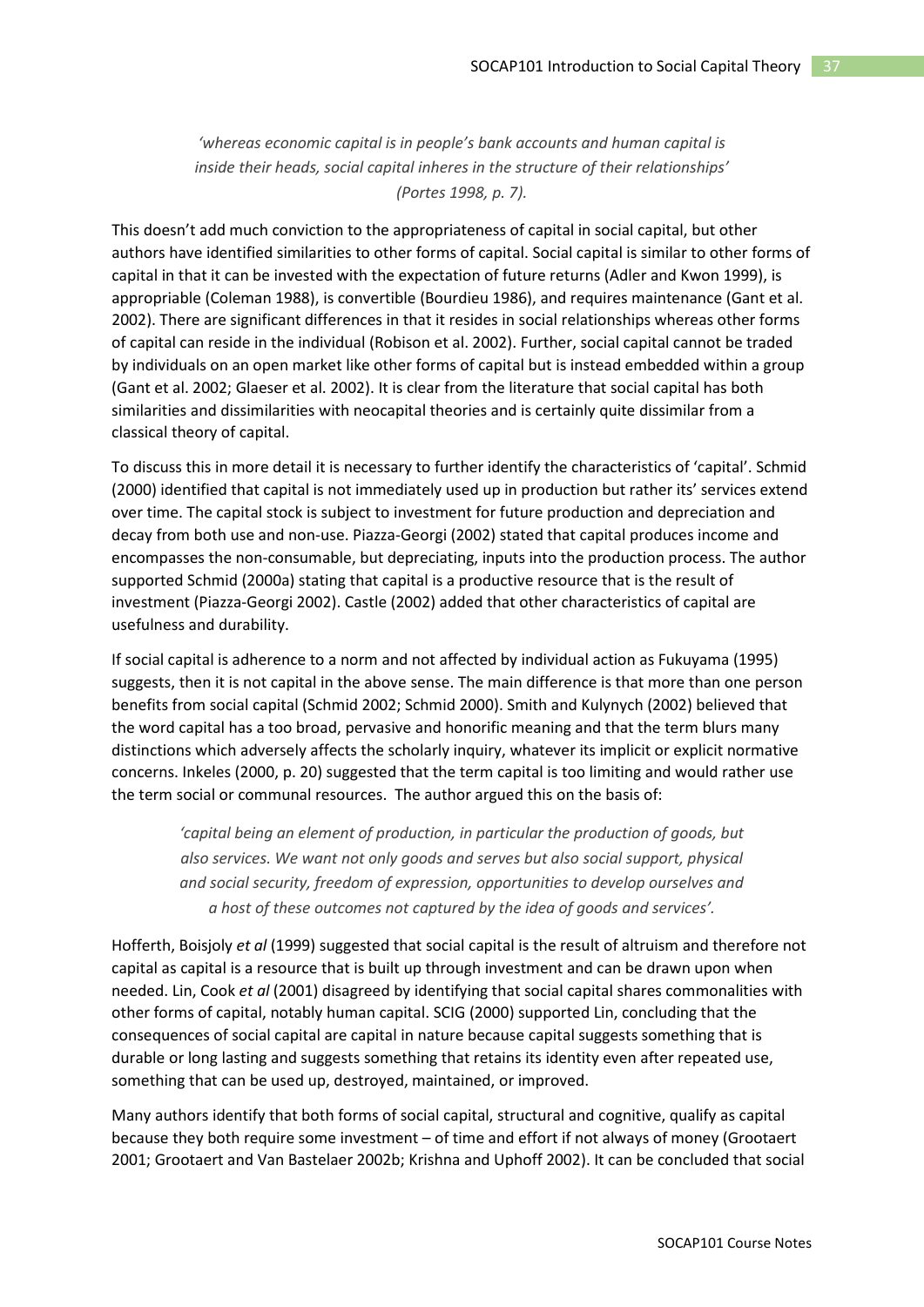capital is unlike other forms of capital but also not sufficiently dissimilar to warrant a different term. Certainly, it is the use of the term capital that makes the concept attractive to such a wide range of people given the bringing together of sociology and economics (Adam and Roncevic 2003). Perhaps a more appropriate term may be social solidarity as the notion connotes relations of trust, cooperation, and reciprocity just as much as social capital and might be used in place of it to overcome the problem identified above with using the term capital.

It is interesting that the term capital should be used with social, considering capital is already a social relation. In the original sense of the word capital, an object is only capital under particular social conditions. In the same way the sources of social capital are only capital under particular social conditions. For example, a favor owed is only capital under certain, not necessarily favorable conditions. This idea brings in the notion of negative or perverse social capital.

## <span id="page-37-0"></span>6.3 Social capital theory is not a theory

The word 'theory' can mean different things in different fields of research, however it generally means an explanation or descriptive assertion related to specific events (Haynes 2009). Many approaches to social capital theory make significant generalisations to simplify the complex social environment with the aim of making measurement more practical and achievable. Unfortunately, by doing so they lose much of the explanatory power of the processes that make up social capital. Some authors even treat the concept as a coherent whole without explaining how meaning is derived from the various mechanisms that make up the concept. The opposite also causes problems. By attempting to distil social capital to simple discrete elements the essential meanings tend to be lost in the inherent assumptions that are typically involved. An example is the distinctions between bonding, bridging, and linking social capital. These typologies amalgamate a variety of contradictory aspects of both networks and norms into single categories, creating methodological blind spots that decrease the use-value of the concept (Ramos-Pinto 2012).

An example of this generalisation is how trust is typically treated in social capital measurement where trust is commonly equated with social capital. It tends to be measured by questions such as "Would you say most people can be trusted?". This assumes that trust has no meaning independent of its ability to facilitate social relationships. A richer picture of trust suggests it is a psychological disposition independent of the relationship context (Engbers et al. 2017). Other theoretical analyses suggest trust is a highly contextualised decision regarding the trustworthiness of potential partners, largely independent of the elements that are said to be part of social capital (Hardin 2002; Ramos-Pinto 2012). A further problem with this approach is that trust tends to be pre-reflective so not fully known and understood by the person answering the question, but rather part of the background context of knowing and acting (Bolton 2006). If they have the time and motivation to reflect on this question their answer may be different to their immediate response. Responses are also influenced by a range of factors including personality, mood, and how they understand the question and its context. Experimental work suggested that social trust questionnaires may be conflating trust with caution (Miller and Mitamura 2003). This discussion suggests that the way trust is typically included in social capital theory results in the loss of meaning.

Social capital is a renaming and collecting together of a wide variety of sociological concepts and processes (Borgatti and Foster 2003). Calling the encompassed processes 'social capital' is just a means of presenting them in a more appealing conceptual garb (Portes 1998), but by doing so it becomes a sack of analytical potatoes, merely a metaphor or a heuristic device rather than a robust and coherent theory (Fine 2002a). I can see how in this respect social capital has become a catch-all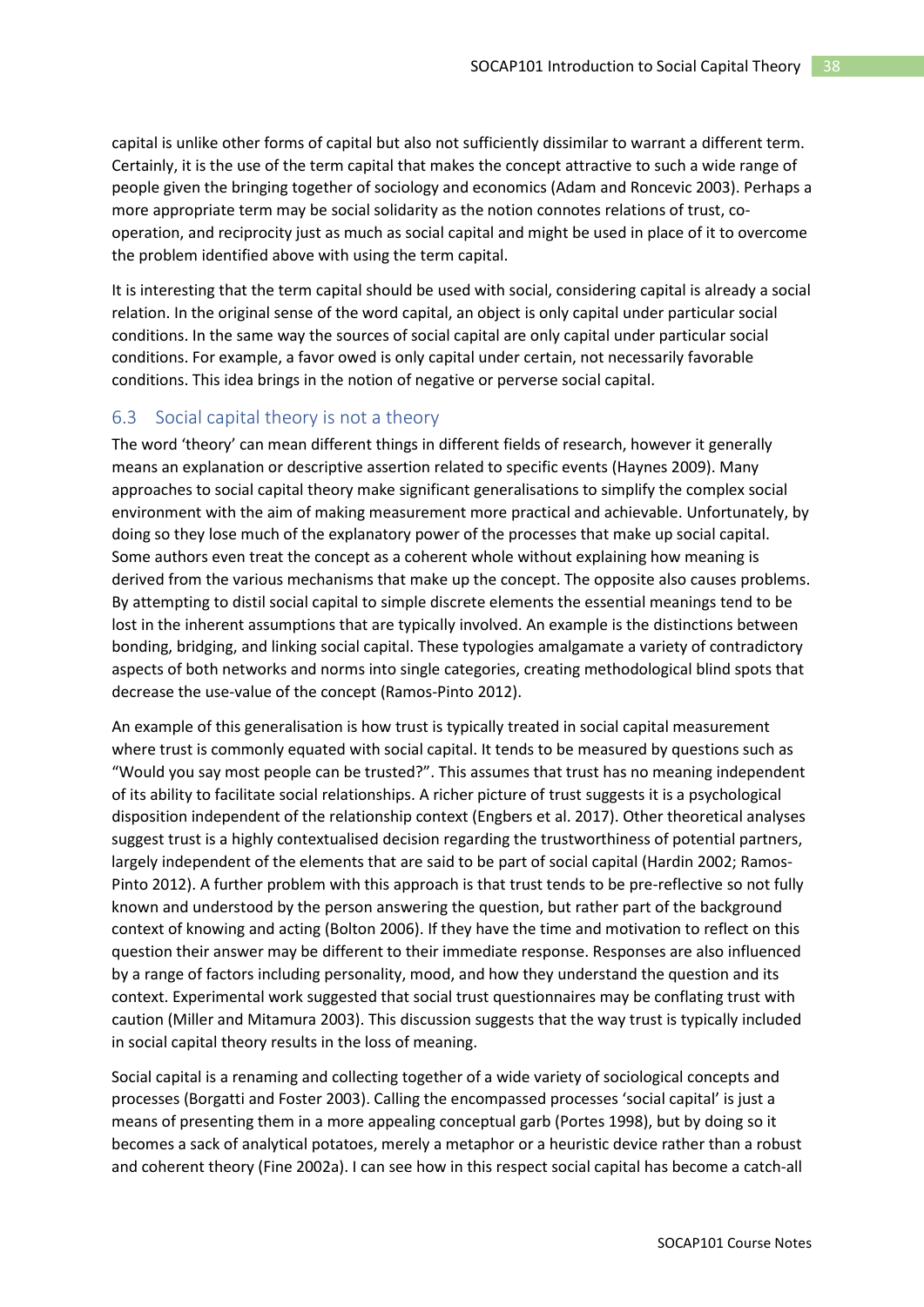concept which allows each author to see what they want (Poder 2011). Adler and Kwon (2002) made the point that social capital is "a wonderfully elastic term" (Lappe & Du Bois, 1997: 119), a notion that means "many things to many people" (Narayan & Pritchett, 1997: 2), and that it has taken on "a circus-tent quality" (De Souza Briggs, 1997: 111).

The inclusion of the word "social" makes social capital incredibly general and widely applicable to virtually any area of human endeavour. The word "social" is one of the most widely and broadly used adjectives in the English language yet the realm of what is "social" is extremely complex (Uphoff 1999). It is not clear what is assembled under the umbrella of social and what is the precise composition of the social domain. The use of the word social gives social capital enormous generality as well as ambiguity. When the concept is defined so broadly it seems to cover any social phenomenon which could have potential effects on social and economic outcomes and therefore it lacks specificity and substance (Huber 2009). When conceptualised as an undifferentiated mixture of multiple independent social dimensions the causal mechanisms of specific dimensions remain nebulous (Hauser, Tappeiner, and Walde 2007). A further result of this approach is the tendency for social capital theory to gloss over the multi-dimensional and conflictual nature of social stratification, especially where social capital ignores divisions of class, race, ethnicity, gender, age, etc. (Fine 2002a). The result is that social capital as a concept lies somewhere between grand systemic theory and mere description.

It is often a heuristic since it is often not an optimal approach. Despite this, many consider it sufficient for their immediate goals. This adds validity to the claims that it is little more than a metaphor and heuristic device. As discussed previously, social capital encompasses a range of processes that have been subject to scholarly investigation in a range of disciplines. By combining these processes in a single concept the result is to reduce and homogenise the content of earlier diverse analyses (Fine 2002a). As such using the social capital concept is often not the ideal approach since in many circumstances a different concept would be more relevant and appropriate. However, the popularity and appeal of the concept has resulted in it being used in the place of other more suitable terms. When this happens often the author will cut and trim social capital to make it suit. This further reduces the explanatory power of the 'theory', especially compared to the established concept that should have been used instead of social capital.

Other reasons why social capital has been criticised for not being a theory relate to the multitude of problems with conceptualisation and operationalisation. Social capital theory application tends to be flawed in view of model specification, multicollinearity, omitted variables, multiple equilibria, crosssection as representative of time series, and so on. The biggest problem tends to be confusion of the cause, function, and consequences of social capital (Healy and Cote 2001). Following from Putnam (1995) and Coleman (1988, 1990) many authors do not really distinguish social capital from its product (Poder 2011). Authors tend to confuse the existence of social capital with its functions and its causes with its effects (Sobel 2002). That is, they don't differentiate between the identification of social capital and the resources obtained from or through it (Mayer 2003). This can result in researchers finding exactly what they set out to find since the dependent variables and independent variables measure the same thing. Mayer (2003: 111) suggested that the cause, function, and consequences of social capital are often conflated in a circular argument. Often outcome variables and the underlying causal variables are not satisfactorily differentiated and possible alternative causal factors are not controlled for (Huber 2009).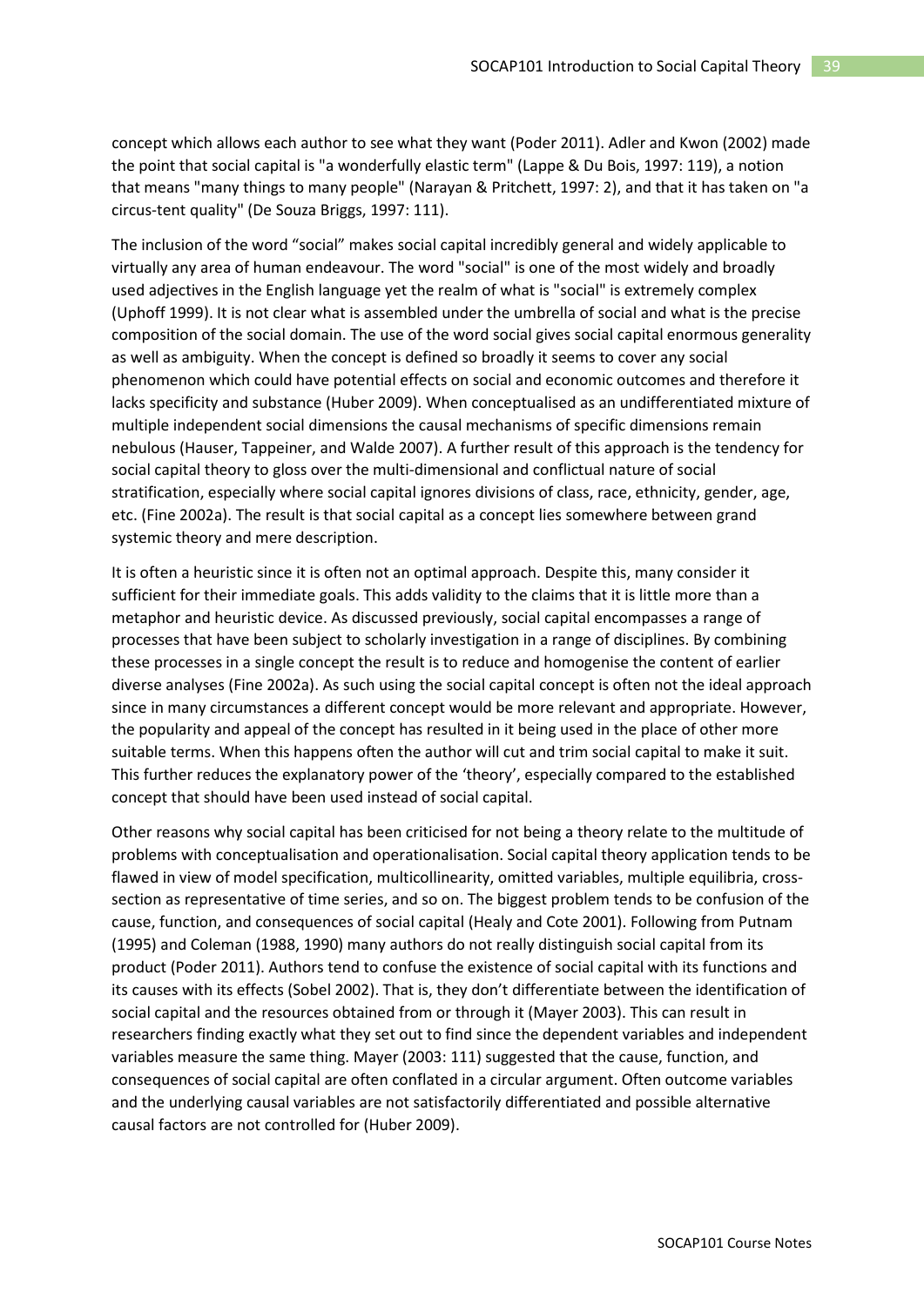The lack of distinction between source, form, and consequences of social capital has other problems. When social capital is defined in terms of the presence of desirable outcomes then researchers will logically find exactly what they are looking for. In this respect many authors treat social capital as an unalloyed virtue (Durlauf 1999). Yet we know that this is not the case. The same social processes that result in benefits can produce undesirable outcomes, depending on perspective. Thus social capital research must deal with how socially desirable versus socially undesirable behaviours are selected (Durlauf 1999). Ben Fine (2002a) believed that the fact that social capital can also result in perverse outcomes depending on circumstances renders it unacceptable and subject to collapse under the weight of its own contradictions and inconsistencies. Further discussion on the problems of social capital measurement can be found in the chapter on measurement.

## <span id="page-39-0"></span>6.4 Lessons from criticisms of social capital theory

The criticisms of social capital may seem damning. After considering the problems with the concept one may be inclined to dismiss it entirely as fundamentally flawed and beyond salvage. But as an optimist I see the criticisms as an opportunity to learn and improve our practice in relation to social capital. Many of the problems with the use of social capital would be avoided if there wasn't cavalier use of the concept. This can happen under several different circumstances. For example, where people use the term where a different term would be more appropriate, where people use the term without understanding or explaining how it is relevant, where people tailor it to suit their purpose by omitting or aggregating certain aspects, and where people use it with poor scholarship.

It's not clear exactly how to avoid making these mistakes given that every context is different and there are many different theoretical approaches to social capital. There are however several lessons that we can take from the above discussion:

- Don't lose the social by allowing rationalism, individualism, and reductionism to reify the 'social'
- Don't treat social capital as capital, it's not capital in the traditional sense, it's more appropriately a glue, lubricant, or catalyst
- Don't use social capital if a more appropriate term exists
- Don't perpetuate the existing vulgar scholarship by oversimplifying or inappropriately aggregating aspects
- Don't get caught in a circular argument be very clear about what is source, form, consequence
- Don't make assumptions about the indicators of social capital, particularly how the data is collected and what its significance is for the aspects of social capital being investigated
- Don't ignore the context where social capital is being used or investigated and be clear about the scope of interest or relevance
- Don't confuse or ignore the different levels at which social capital exists
- Don't create your own definition or instrument where an existing one would suit

The application of social capital requires careful thought and consideration. In general, the best approaches tend to be those that maintain and embrace the specific context being investigated and those that allow for complexity to be maintained rather than simplification and aggregation that often involves assumption and confusion of causality. As such, qualitative approaches tend to achieve the best results, especially methodologies such as ethnography that allow understanding to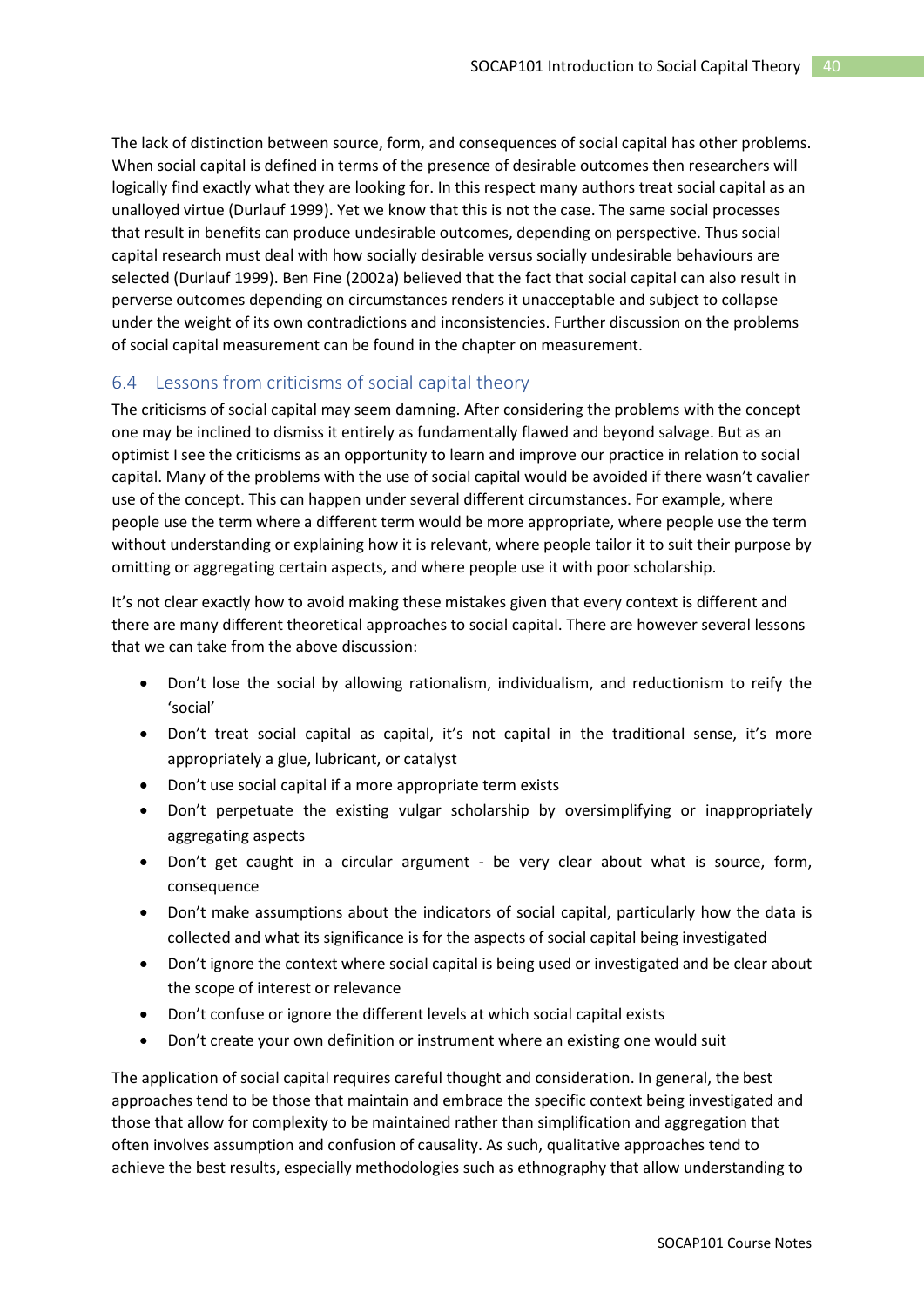emerge. Mixed methods also tend to be very popular due to the desire to collect data from a larger sample and this approach can have success.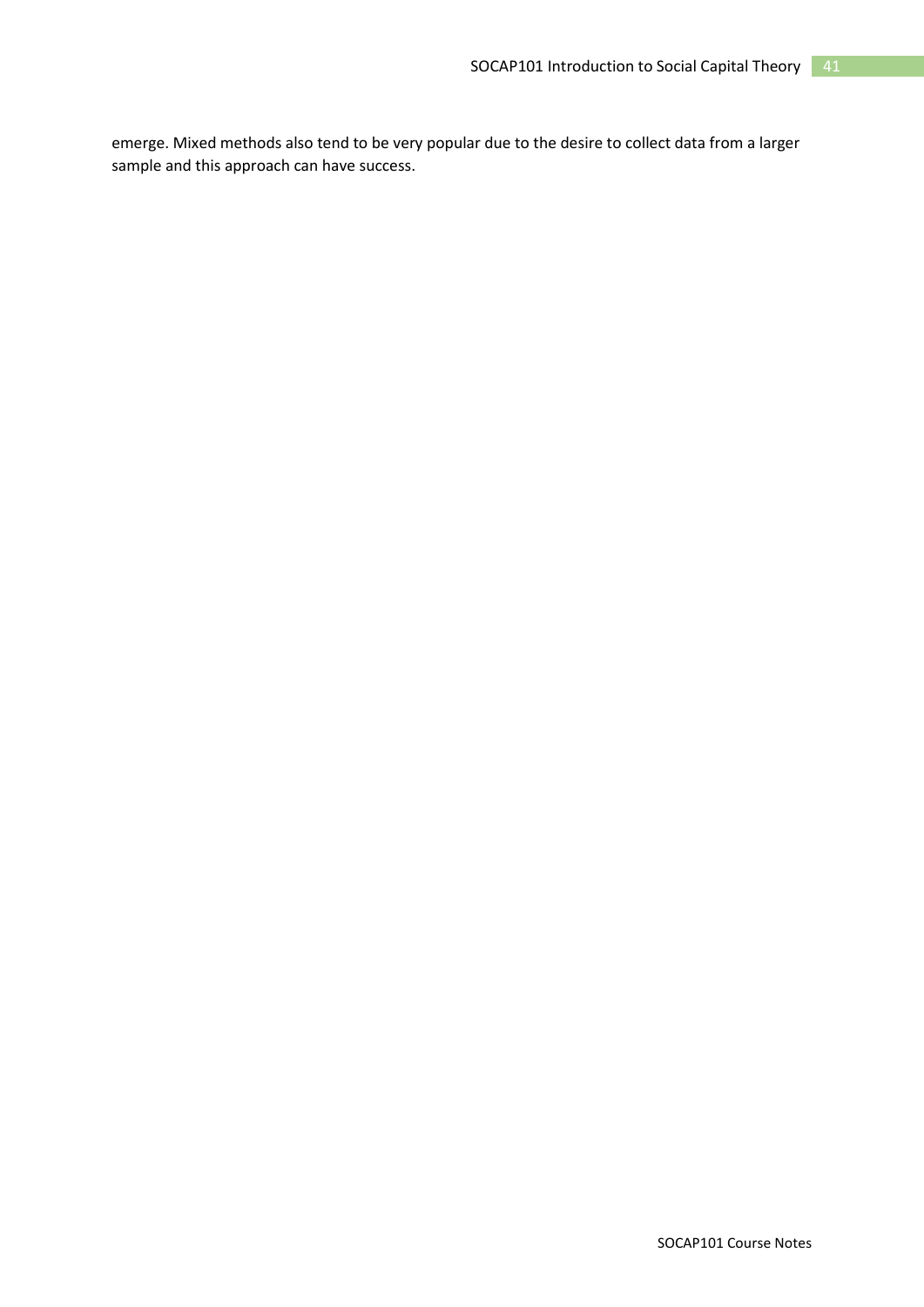# <span id="page-41-0"></span>7 How to use social capital theory in your research or project

Social capital is highly applicable to a wide range of phenomenon. It can provide a suitable framework for analysis of social context, thereby elevating the importance of social factors that may otherwise be overlooked or underestimated. However, social capital is not yet a unified or mature theory that can be readily and rigorously applied. Special care must be taken to follow scholarly practices to avoid theoretical or methodological mistakes.

This section identifies and discusses some of the key factors you should take into account when using social capital theory.

## <span id="page-41-1"></span>7.1 Define what is and is not relevant to your research context

Social capital can be applied to such a wide range of contexts that it is important to clearly identify your context and what is, and is not, important or relevant for your project.

Social capital can be applied to individuals, groups, organisations, and communities. Some studies may seek an understanding of the role or importance of social capital in a given context, others may investigate how to build or improve social capital, while others may focus on the cause or consequences of social capital on a particular phenomenon.

Consider what is relevant to your research context.

In your context:

- Is your focus on the outcomes for individuals, groups, or the whole community or society?
- Are you interested in social capital internally within a group, or externally to the group?
- Is social capital a public good, private good, or both public and private?

## <span id="page-41-2"></span>7.2 Identify a theoretical perspective or research tradition

It is vital to review the different theoretical perspectives and identify the perspective that you will use for your research. This will allow you to focus on only those approaches and factors that are appropriate for your chosen perspective. When reviewing literature on social capital you need to be able to identify the theoretical perspective being used, so that you can identify literature that is not relevant to your project. This can often be done by observing the definition being used, or by the discipline of the author/s.

To help identify a suitable theoretical perspective consider whether social capital for your discipline and application is considered a public good or private good (or both).

## <span id="page-41-3"></span>7.3 Identify a suitable definition

Once you have identified your theoretical perspective you must choose a suitable definition for your study. I would strongly discourage you from creating your own definition since this will add to the existing definitional problems. As identified previously, the definition most commonly cited is either Adler and Kwon (2002 p.23) or Nahapiet and Ghoshal (1998 p.243).

## <span id="page-41-4"></span>7.4 Identify a suitable methodology

To date social capital studies using quantitative methodologies have been susceptible to criticism for overgeneralisation and tautology. There are several quantitative instruments that show promise where they are rigorously linked to the theoretical understanding of the concept.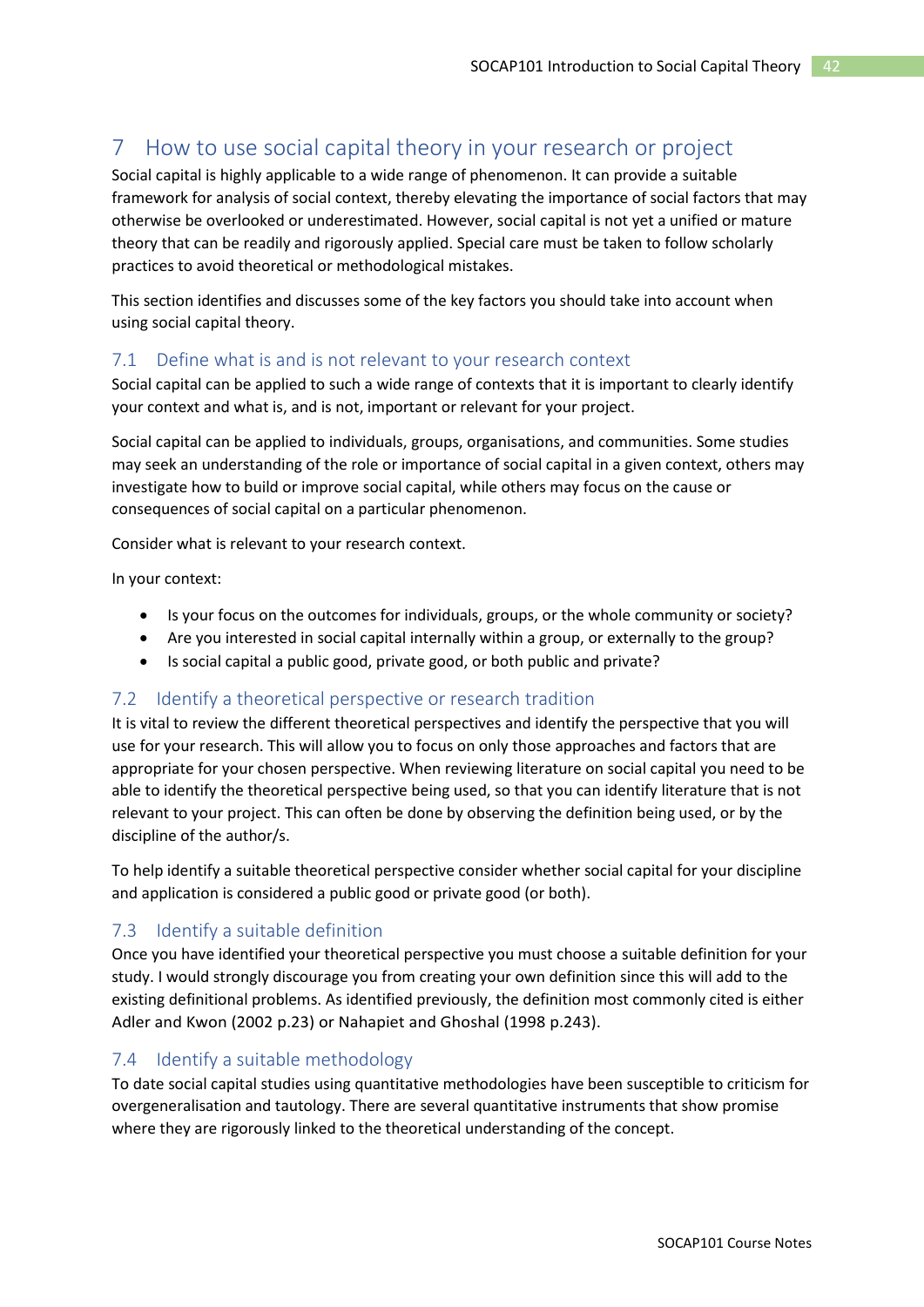Examination of social capital using Bourdieu's definition of social capital requires more qualitative methodologies since Bourdieu's theory treats social relations as highly complex. Social capital cannot be quantified simply by using individual indicators because they are not merely the property of individuals. As such, if you choose to follow Bourdieu's conceptualisation of social capital you should use qualitative methodologies.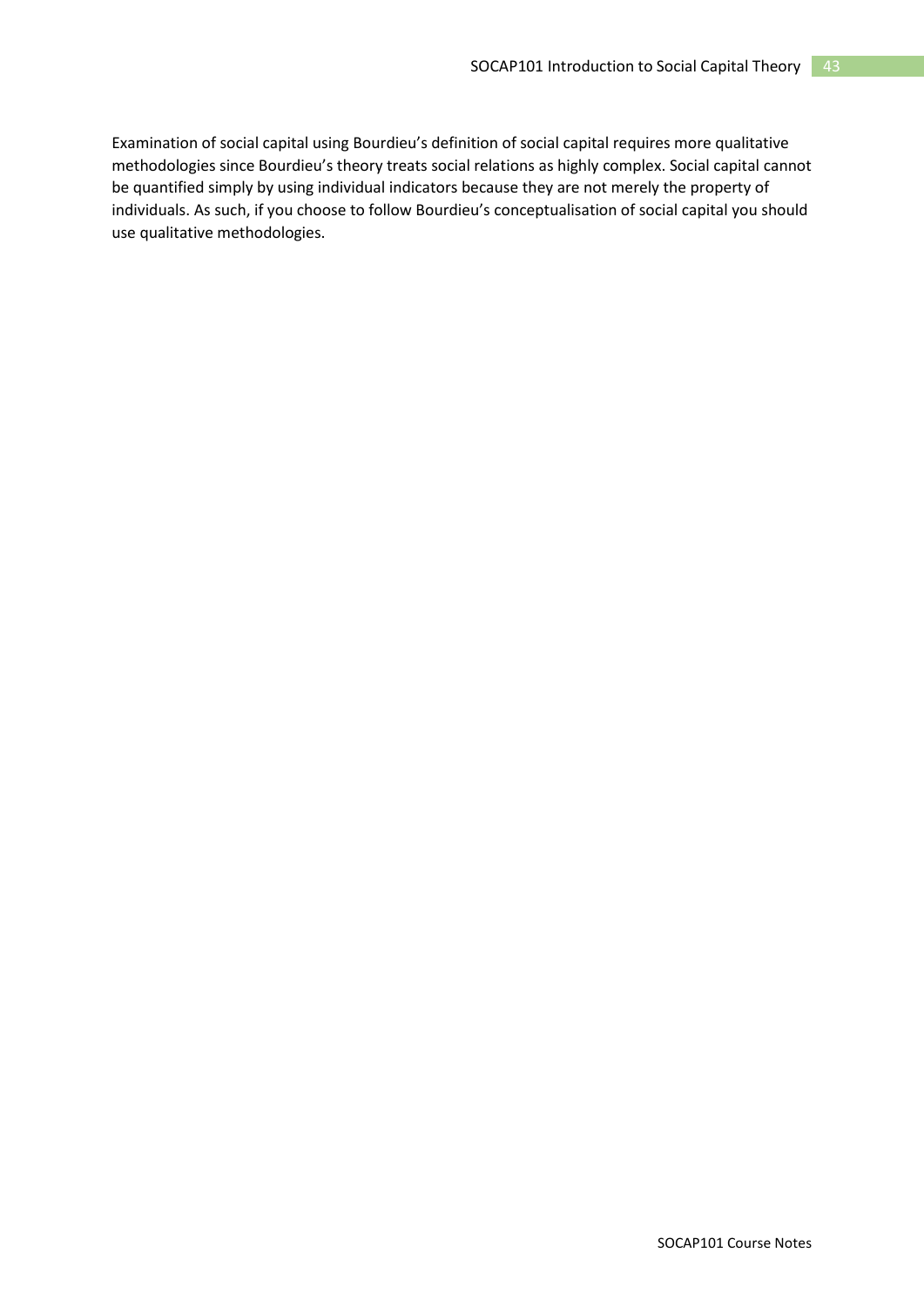## <span id="page-43-0"></span>8 References

- Adam, Frane and Borut Roncevic. 2003. "Social Capital: Recent Debates and Research Trends." *Social Science Information* 42(2):155–83.
- Adler, Paul S. and Seok-Woo Kwon. 2002. "Social Capital: Prospects for a New Concept." *Academy of Management. The Academy of Management Review* 27(1):17–40.
- Akram, Tayyaba, Shen Lei, Syed Talib Hussain, Muhammad Jamal Haider, and Muhammad Waqar Akram. 2016. "Does Relational Leadership Generate Organizational Social Capital? A Case of Exploring the Effect of Relational Leadership on Organizational Social Capital in China." *Future Business Journal* 2(2):116–26. Retrieved September 12, 2017 (http://linkinghub.elsevier.com/retrieve/pii/S2314721016300123).
- Alguezaui, Salma and Raffaele Filieri. 2010. "Investigating the Role of Social Capital in Innovation: Sparse versus Dense Network." *Journal of Knowledge Management* 14(6):891–909. Retrieved November 14, 2017 (http://www.emeraldinsight.com/doi/10.1108/13673271011084925).
- Anderson, A., J. Park, and S. Jack. 2007. "Entrepreneurial Social Capital: Conceptualizing Social Capital in New High-Tech Firms." *International Small Business Journal* 25(3):245–72. Retrieved November 14, 2017 (http://isb.sagepub.com/cgi/doi/10.1177/0266242607076526).
- Anderson, Alistair R. and Sarah L. Jack. 2002. "The Articulation of Social Capital in Entrepreneurial Networks: A Glue or a Lubricant?" *Entrepreneurship & Regional Development* 14(3):193–210. Retrieved November 4, 2017 (http://www.tandfonline.com/doi/abs/10.1080/08985620110112079).
- Andrews, Rhys. 2010. "Organizational Social Capital, Structure and Performance." *Human Relations* 63(5):583–608. Retrieved September 1, 2017 (http://journals.sagepub.com/doi/10.1177/0018726709342931).
- Ansari, Shahzad, Kamal Munir, and Tricia Gregg. 2012. "Impact at the 'Bottom of the Pyramid': The Role of Social Capital in Capability Development and Community Empowerment." *Journal of Management Studies* 49(4):813–42. Retrieved September 1, 2017 (http://doi.wiley.com/10.1111/j.1467-6486.2012.01042.x).
- Antcliff, Valerie, Richard Saundry, and Mark Stuart. 2007. "Networks and Social Capital in the UK Television Industry: The Weakness of Weak Ties." *Human Relations* 60(2):371–93. Retrieved December 6, 2017 (http://journals.sagepub.com/doi/10.1177/0018726707075880).
- Arrow, Kenneth J. 1999. "Observations on Social Capital." Pp. 3–6 in *Social Capital: A multifaceted perspective*, edited by P. Dasgupta and I. Serageldin. Washington, DC: World Bank.
- Bankston, Carl L. and Min Zhou. 2002. "Social Capital as a Process: The Meanings and Problems of a Theoretical Metaphor." *Sociological Inquiry* 72(2):285–317.
- van Bastelaer, Thierry. 2001. "Imperfect Information, Social Capital and the Poor's Access to Credit." *IRIS Center Working Paper No. 234*. Retrieved February 11, 2018 (http://www.ssrn.com/abstract=260058).
- Bolton, Roger. 2006. *Habermas's Theory of Communicative Action and the Theory of Social Capital*. Department of Economics, Williams College. Retrieved November 29, 2017 (https://ideas.repec.org/p/wil/wileco/2006-01.html).
- Borgatti, Stephen P. and Pacey C. Foster. 2003. "The Network Paradigm in Organizational Research: A Review and Typology." *Journal of Management* 29(6):991–1013. Retrieved March 31, 2018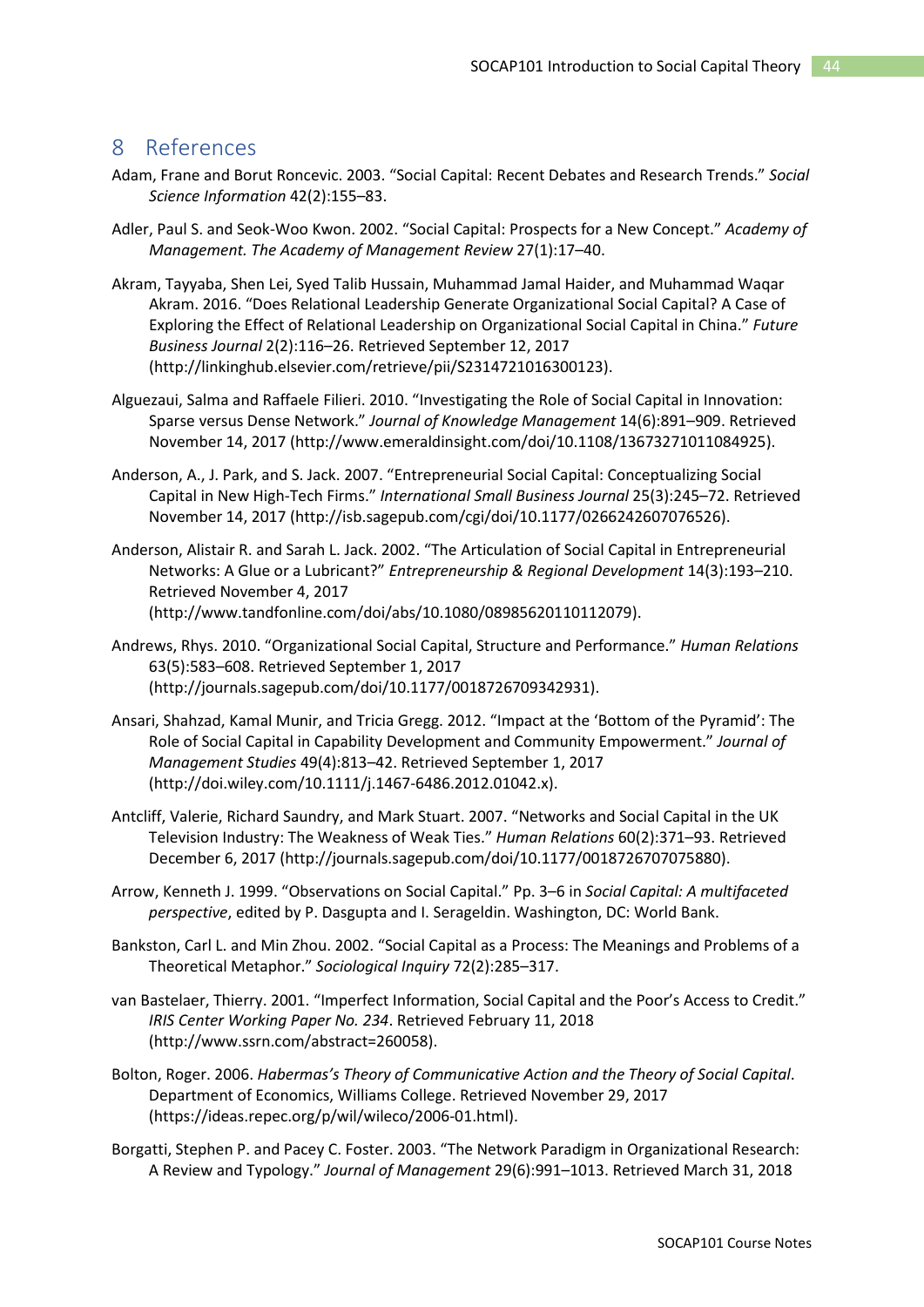(https://www.sciencedirect.com/science/article/pii/S0149206303000874).

- Bourdieu, P. 1986. "The Forms of Capital." Pp. 241–58 in *Handbook of theory and research for the sociology of education*, edited by J. G. Richardson. New York: Greenwood Press.
- Bourdieu, P. and L. P. D. Wacquant. 1992. *An Invitation to Reflexive Sociology*. Chicago: University of Chicago Press.
- Bourdieu, Pierre. 1984. *Distinction: A Social Critique of the Judgement of Taste*. Harvard: Routledge and Kagan Paul Ltd.
- Bowles, Samuel. 1999. "Social Capital and Community Governance." *Focus: Newsletter for the Institute for Research on Poverty* 20(3):6–10.
- Burt, Ronald. 1992. *Structural Holes: The Social Structure of Competition*. Cambridge: Harvard University Press.
- Burt, Ronald. 1997. "The Contingent Value of Social Capital." *Administrative Science Quarterly* 42(2):339–65.
- Burt, Ronald. 2000. "The Network Structure of Social Capital." *Research in Organisational Behaviour* 22:345–423.
- Burt, Ronald S. 1982. *Toward a Structural Theory of Action : Network Models of Social Structure, Perception, and Action.* New York: Academic Press. Retrieved (http://citeseer.ist.psu.edu/context/310092/0).
- Buys, Laurie and Val Bow. 2002. "The Impact of Privacy on Social Capital." in *Social Change in the 21st Century Conference*. Brisbane: QUT.
- Cabrera, Elizabeth F. and Angel Cabrera. 2005. "Fostering Knowledge Sharing through People Management Practices." *The International Journal of Human Resource Management* 16(5):720–35. Retrieved September 1, 2017 (https://www.tandfonline.com/doi/full/10.1080/09585190500083020).
- Chou, Yuan, K. 2006. "Three Simple Models of Social Capital and Economic Growth." *The Journal of Socio-Economics* 35(5):889–912. Retrieved November 4, 2017 (http://www.sciencedirect.com/science/article/pii/S1053535705001903).
- Claridge, Tristan. 2004. "Social Capital and Natural Resource Management: An Important Role for Social Capital?" University of Queensland, Brisbane. Retrieved (https://www.socialcapitalresearch.com/wp-content/uploads/2013/01/Social-Capital-and-NRM.pdf).
- Coleman, James S. 1988. "Social Capital in the Creation of Human Capital." *The American Journal of Sociology* 94:S95.

Coleman, James S. 1990. *Foundations of Social Theory*. Cambridge: Harvard University Press.

- Davenport, Sally and Urs Daellenbach. 2011. "'Belonging' to a Virtual Research Centre: Exploring the Influence of Social Capital Formation Processes on Member Identification in a Virtual Organization." *British Journal of Management* 22(1):54–76. Retrieved September 1, 2017 (http://doi.wiley.com/10.1111/j.1467-8551.2010.00713.x).
- Dika, Sandra L. and Kusum Singh. 2002. "Applications of Social Capital in Education Literature: A Critical Synthesis." *Review of Educational Research* 72(1):31–60.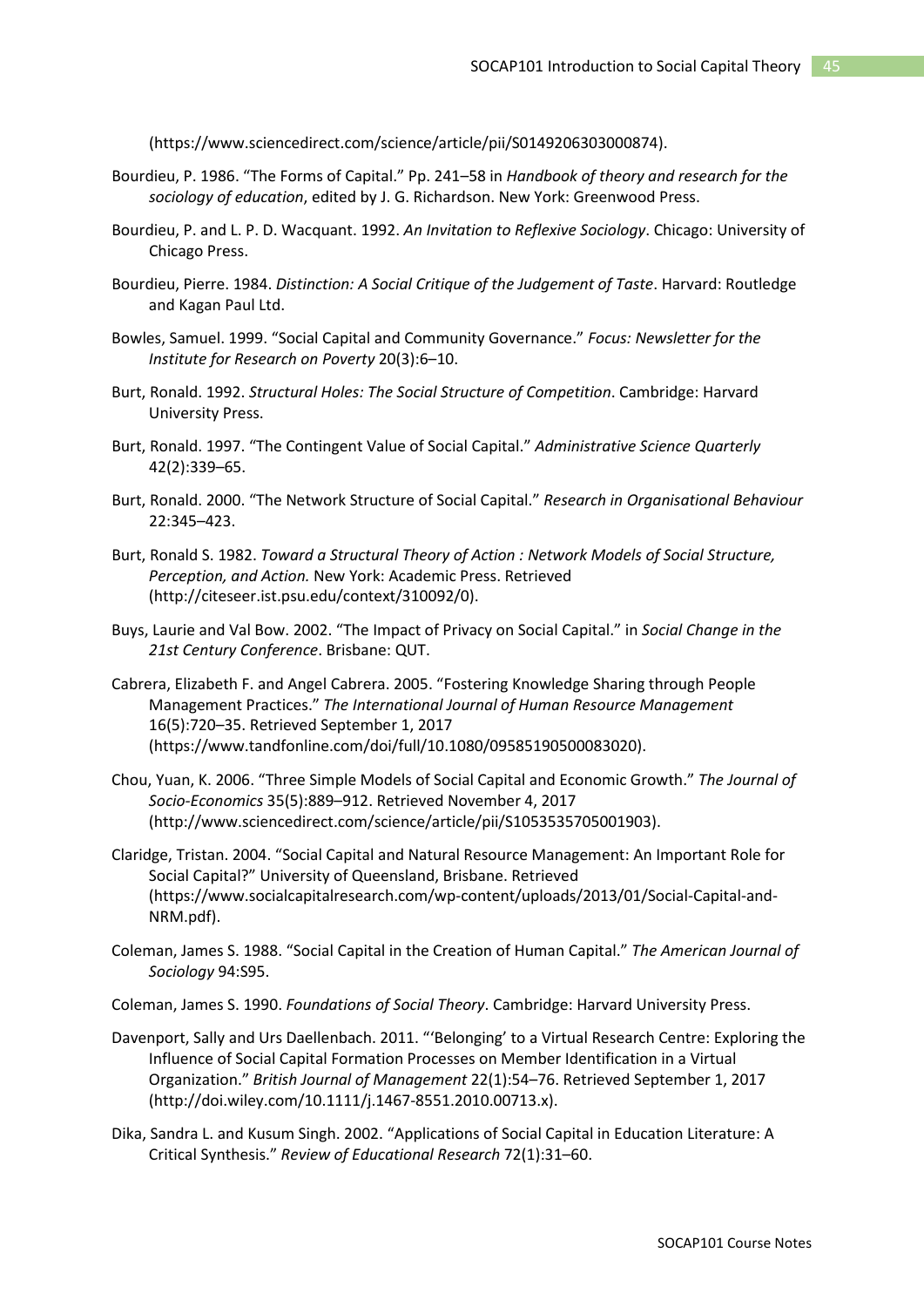- Dolfsma, Wilfred and Charlie Dannreuther. 2003. "Subjects and Boundaries: Contesting Social Capital-Based Policies." *Journal of Economic Issues* 37(2):405–13.
- Durlauf, Steven N. 1999. "The Case 'against' Social Capital." *Focus* 20(3):1–5. Retrieved November 4, 2017 (https://www.irp.wisc.edu/publications/focus/pdfs/foc203.pdf).
- Edelman, Linda F., Mike Bresnen, Sue Newell, Harry Scarbrough, and Jacky Swan. 2002. "The Darker Side of Social Capital." in *3rd European Conference on Organisational Knowledge, Learning and Capabilities*.
- Edwards, R. W. 2004. *Measuring Social Capital: An Australian Framework and Indicators*. Canberra. Retrieved November 14, 2017 (http://www.ausstats.abs.gov.au/ausstats/free.nsf/Lookup/13C0688F6B98DD45CA256E36007 7D526/\$File/13780\_2004.pdf).
- Engbers, Trent A., Michael F. Thompson, and Timothy F. Slaper. 2017. "Theory and Measurement in Social Capital Research." *Social Indicators Research* 132(2):537–58. Retrieved March 22, 2018 (http://link.springer.com/10.1007/s11205-016-1299-0).
- Fine, Ben. 1999. "The Developmental State Is Dead-Long Live Social Capital?" *Development & Change* 30(1):1–19. Retrieved (http://www.blackwell-synergy.com/links/doi/10.1111/1467- 7660.00105/abs).
- Fine, Ben. 2002a. "It Ain't Social, It Ain't Capital and It Ain't Africa." *Studia Africana* 13:18–33.
- Fine, Ben. 2002b. "They F\*\*k You Up Those Social Capitalists." *Antipode* 34(4):796–99. Retrieved December 6, 2017 (http://doi.wiley.com/10.1111/1467-8330.00271).
- Fine, Ben and Francis Green. 2000. "Economics, Social Capital, and the Colonization of the Social Sciences." Pp. 78–93 in *Social Capital: Critical Perspectives*, edited by S. Baron, J. Field, and T. Schuller. Oxford: Oxford University Press.
- Fischer, Claude S. 2005. "Bowling Alone: What's the Score?" *Social Networks* 27(2):155–67.
- Foley, Michael W. and Bob Edwards. 1997. "Escape from Politics? Social Theory and the Social Capital Debate." *American Behavioral Scientist* 40(5):550.
- Forsman, Maria. 2005. *Development of Research Networks : The Case of Social Capital*. Åbo Akademi University Press. Retrieved March 9, 2018 (http://www.doria.fi/handle/10024/4152).
- Fukuyama, Francis. 1995. *Trust : The Social Virtues and the Creation of Prosperity*. London: Hamish Hamilton.
- Fukuyama, Francis. 1997. "Social Capital and the Modern Capitalist Economy: Creating a High Trust Workplace." *Stern Business Magazine* 4(1).
- Gittell, Ross J. and Avis. Vidal. 1998. *Community Organizing : Building Social Capital as a Development Strategy*. Sage Publications. Retrieved November 4, 2017 (https://books.google.co.nz/books?hl=en&lr=&id=RQ\_Yma3YX0AC&oi=fnd&pg=PP1&ots=TIALa SJy2t&sig=5iNjPt\_YeqVZIoAnhefb6xUa2D4#v=onepage&q&f=false).
- Gooderham, Paul, Dana B. Minbaeva, and Torben Pedersen. 2011. "Governance Mechanisms for the Promotion of Social Capital for Knowledge Transfer in Multinational Corporations." *Journal of Management Studies* 48(1):123–50. Retrieved November 14, 2017 (http://doi.wiley.com/10.1111/j.1467-6486.2009.00910.x).

Gooderham, Paul N. 2007. "Enhancing Knowledge Transfer in Multinational Corporations: A Dynamic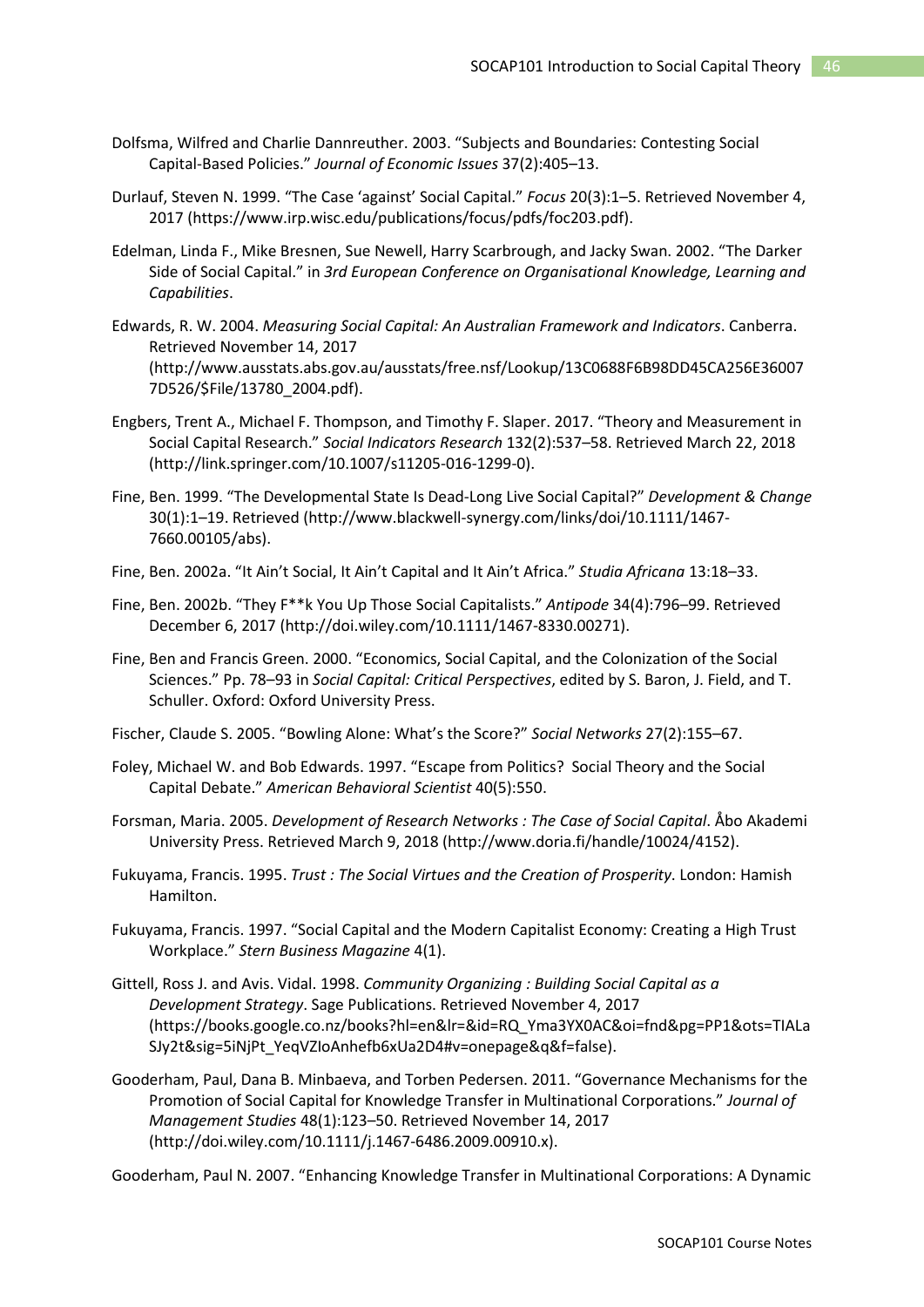Capabilities Driven Model." *Knowledge Management Research & Practice* 5(1):34–43. Retrieved November 14, 2017 (http://link.springer.com/10.1057/palgrave.kmrp.8500119).

- Granovetter, Mark. 1985. "Economic Action and Social Structure: The Problem of Embeddedness." *American Journal of Sociology* 91(3):481–510. Retrieved November 21, 2017 (http://www.journals.uchicago.edu/doi/10.1086/228311).
- Granovetter, Mark. 2000. *A Theoretical Agenda for Economic Sociology*. Retrieved (https://econpapers.repec.org/RePEc:cdl:cuorpo:qt4mk4g08q).
- Granovetter, Mark S. 1973. "The Strength of Weak Ties." *American Journal of Sociology* 78(6):1360– 80. Retrieved November 21, 2017 (http://www.journals.uchicago.edu/doi/10.1086/225469).
- Grootaert, Christiaan, Deepa Narayan, Veronica Nyhan Jones, and Michael Woolcock. 2003. *Measuring Social Capital: An Integrated Questionnaire*. Retrieved November 4, 2017 (https://openknowledge.worldbank.org/bitstream/handle/10986/15033/281100PAPER0Measu ring0social0capital.pdf?sequence=1&isAllowed=y).

Hakansson, Hakan and Ivan Snehota. 1995. *Developing Relationships in Business Networks*.

- Hardin, Russell. 2002. *Trust and Trustworthiness*. Russell Sage Foundation.
- Hauser, Christoph, Gottfried Tappeiner, and Janette Walde. 2007. "The Learning Region: The Impact of Social Capital and Weak Ties on Innovation." *Regional Studies* 41(1):75–88. Retrieved March 26, 2018 (http://www.tandfonline.com/doi/abs/10.1080/00343400600928368).
- Haynes, Paul. 2009. *Before Going Any Further With Social Capital: Eight Key Criticisms to Address*. Retrieved November 4, 2017 (http://158.42.10.70/sites/default/files/workingpaper/before\_going\_any\_further\_with\_social\_capital\_\_eight\_key\_criticisms\_to\_address.pdf).
- Healy, Tom. and Sylvain Cote. 2001. *The Well-Being of Nations : The Role of Human and Social Capital*. Organisation for Economic Co-operation and Development. Retrieved February 26, 2018 (https://eric.ed.gov/?id=ED453111).
- Healy, Tom. 2002. *Social Capital: The Challenge of International Measurement -Paper The Measurement of Social Capital at International Level*. Paris. Retrieved November 4, 2017 (https://pdfs.semanticscholar.org/bb4e/dfaa6c4c699c61fcc5e1e8e4444631cd6852.pdf).
- Huber, Franz. 2009. "Social Capital of Economic Clusters: Towards a Network-Based Conception of Social Resources." *Tijdschrift Voor Economische En Sociale Geografie* 100(2):160–70. Retrieved November 21, 2017 (http://doi.wiley.com/10.1111/j.1467-9663.2009.00526.x).
- Inkpen, A. C. and E. W. K. Tsang. 2005. "Social Capital, Networks, and Knowledge Transfer." *Academy of Management Review* 30(1):146–65. Retrieved September 1, 2017 (http://amr.aom.org/cgi/doi/10.5465/AMR.2005.15281445).
- Jordan, Julie. 2015. "A Study in How Linking Social Capital Functions in Community Development." University of Southern Mississippi. Retrieved September 1, 2017 (http://aquila.usm.edu/dissertations/44).
- Kilby, Patrick. 2002. *Social Capital and Civil Society*. Canberra: National Centre for Development Studies at ANU.
- Kostova, Tatiana and Kendall Roth. 2003. "Social Capital in Multinational Corporations and a Micro-Macro Model of Its Formation." *The Academy of Management Review* 28(2):297. Retrieved September 1, 2017 (http://www.jstor.org/stable/10.2307/30040714?origin=crossref).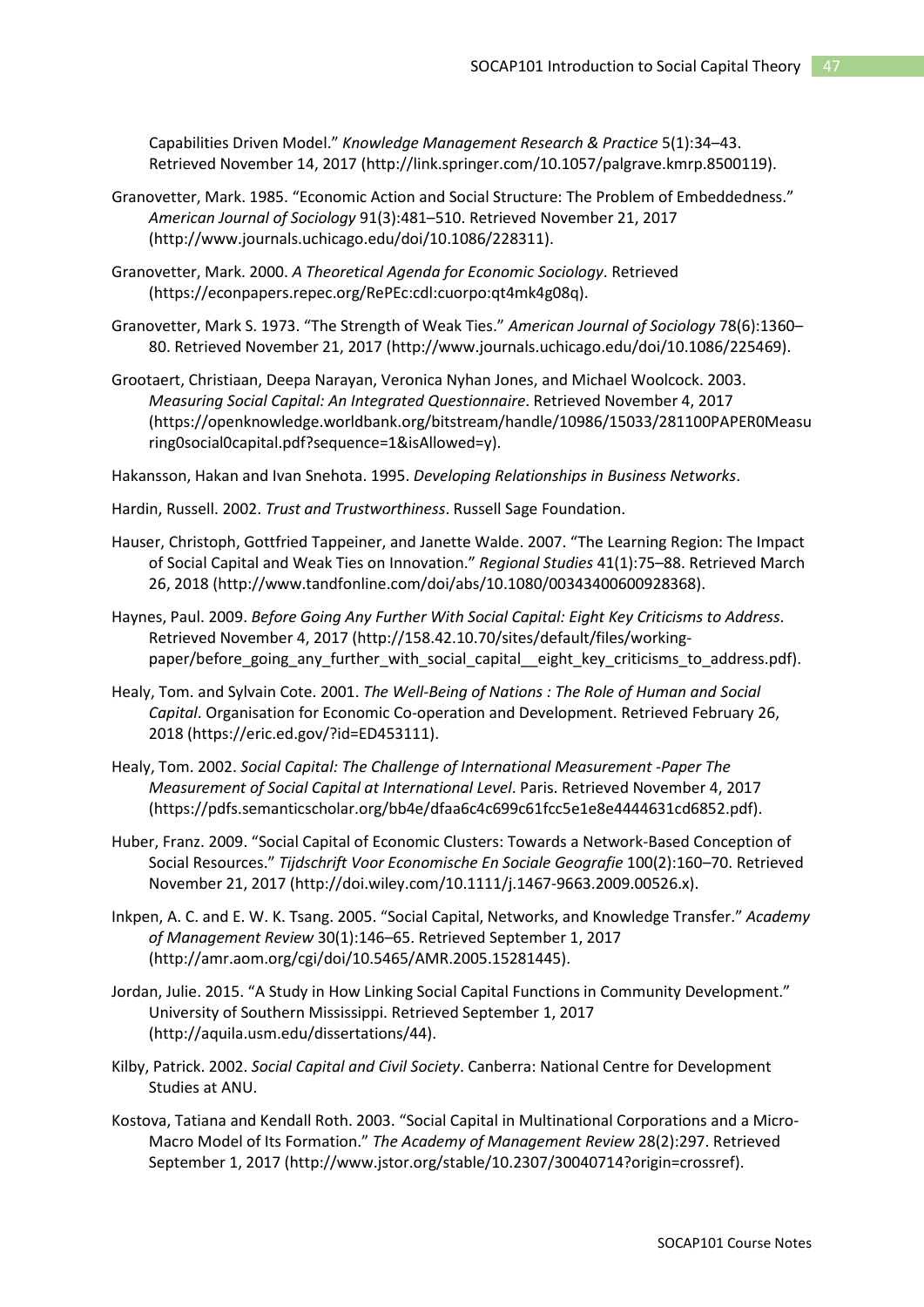- Krishna, Anirudh and Elizabeth Shrader. 1999. "Social Capital Assessment Tool." in *Conference on Social Capital and Poverty Reduction*. Washington, D.C.
- Lazarova, Mila and Sully Taylor. 2009. "Boundaryless Careers, Social Capital, and Knowledge Management: Implications for Organizational Performance." *Journal of Organizational Behavior* 30(1):119–39. Retrieved November 14, 2017 (http://doi.wiley.com/10.1002/job.545).
- Leana, C. R. and H. J. Van Buren. 1999. "Organizational Social Capital and Employment Practices." *Academy of Management Review* 24(3):538–55. Retrieved September 1, 2017 (http://amr.aom.org/cgi/doi/10.5465/AMR.1999.2202136).
- Lee, R. and O. Jones. 2008. "Networks, Communication and Learning during Business Start-up: The Creation of Cognitive Social Capital." *International Small Business Journal* 26(5):559–94. Retrieved September 1, 2017 (http://isb.sagepub.com/cgi/doi/10.1177/0266242608094030).
- Lefebvre, Virginie Marie, Douglas Sorenson, Maeve Henchion, and Xavier Gellynck. 2016. "Social Capital and Knowledge Sharing Performance of Learning Networks." *International Journal of Information Management* 36(4):570–79. Retrieved November 14, 2017 (http://linkinghub.elsevier.com/retrieve/pii/S0268401215001097).
- Lin, Nan. 2001. "Building a Network Theory of Social Capital." Pp. 3–30 in *Social capital : theory and research*, edited by N. Lin, K. S. Cook, and R. Burt. New York: Aldine de Gruyter.
- Lin, Nan, Karen S. Cook, and Ronald S. Burt. 2001. *Social Capital : Theory and Research*. New York: Aldine de Gruyter.
- Lin, Nan and Bonnie H. Erickson. 2010. "Theory, Measurement, and the Research Enterprise on Social Capital." Pp. 1–24 in *Social capital: An international research program*. Oxford University Press Oxford.
- Lynch, J., P. Due, C. Muntaner, and G. D. Smith. 2000. "Social Capital--Is It a Good Investment Strategy for Public Health?" *Journal of Epidemiology and Community Health* 54(6):404–8. Retrieved March 9, 2018 (http://www.ncbi.nlm.nih.gov/pubmed/10818113).
- Markowska-Przybyła, Urszula. 2012. "Social Capital as an Elusive Factor of Socio-Economic Development." *Journal of Leadership, Accountability and Ethics* 9(3):93–103. Retrieved (https://search.proquest.com/openview/8873d8bd6d68bc8e19172bffb8b7bcbf/1?pqorigsite=gscholar&cbl=39006).
- Marsden, Peter V and Nan Lin. 1982. *Social Structure and Network Analysis*. Beverly Hills: Sage Publications.
- Mayer, Margit. 2003. "The Onward Sweep of Social Capital: Causes and Consequences for Understanding Cities, Communities and Urban Movements." *International Journal of Urban and Regional Research* 27(1):110–32. Retrieved November 4, 2017 (http://doi.wiley.com/10.1111/1468-2427.00435).
- McKeever, Edward, Alistair Anderson, and Sarah Jack. 2014. "Entrepreneurship and Mutuality: Social Capital in Processes and Practices." *Entrepreneurship & Regional Development* 26(5–6):453–77. Retrieved September 1, 2017 (http://www.tandfonline.com/doi/abs/10.1080/08985626.2014.939536).
- McShane, Connar Jo et al. 2016. "Connections: The Contribution of Social Capital to Regional Development." *Rural Society* 25(2):154–69. Retrieved November 4, 2017 (https://www.tandfonline.com/doi/full/10.1080/10371656.2016.1194326).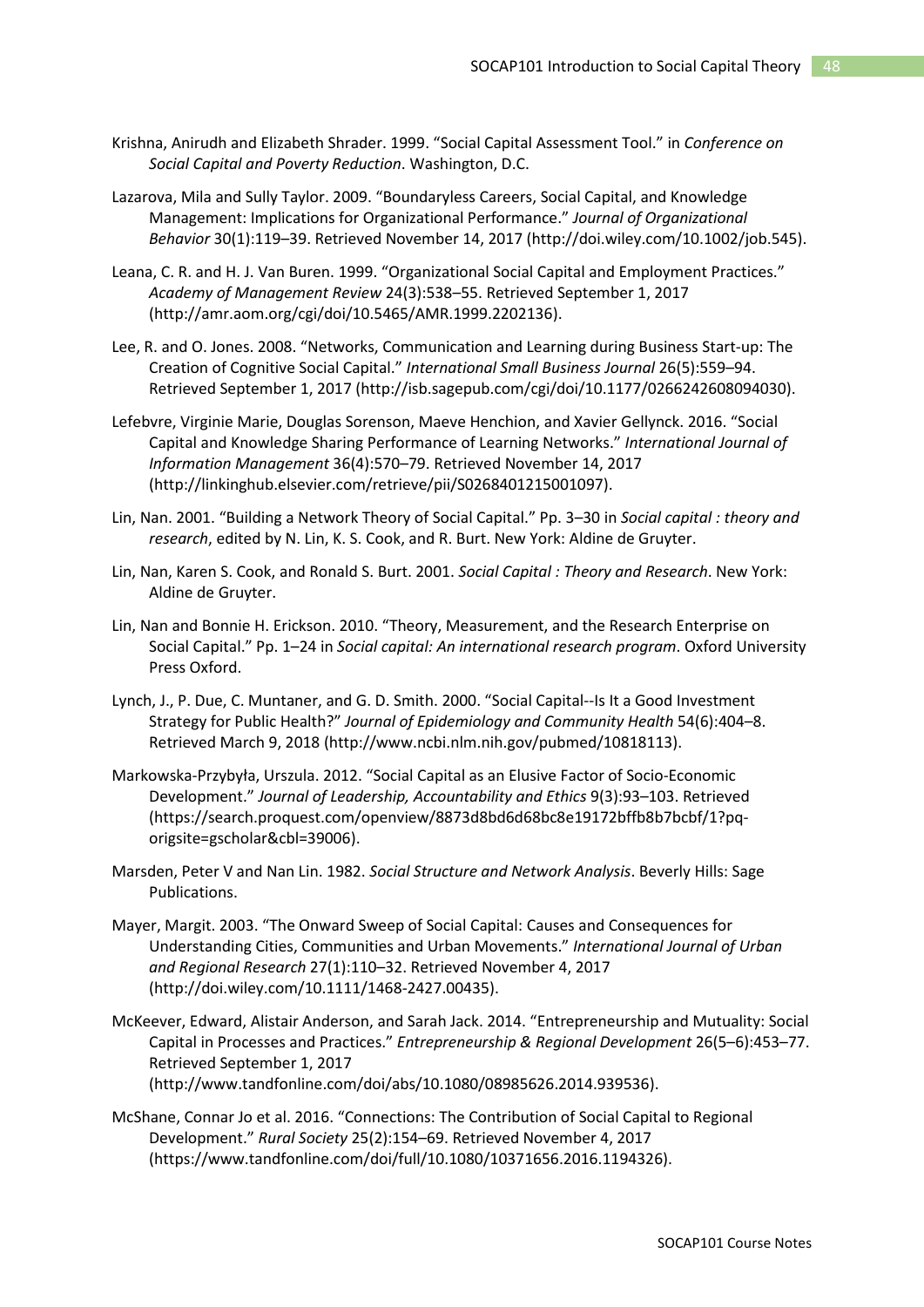Merton, Robert King. 1968. *Social Theory and Social Structure*. Simon and Schuster.

- Miller, Alan S. and Tomoko Mitamura. 2003. "Are Surveys on Trust Trustworthy?" *Social Psychology Quarterly* 66(1):62. Retrieved April 6, 2018 (http://www.jstor.org/stable/3090141?origin=crossref).
- Nahapiet, Janine and Sumantra Ghoshal. 1998. "Social Capital, Intellectual Capital, and the Organizational Advantage." *Academy of Management Review* 23(2):242.
- Newton, Kenneth. 1997. "Social Capital and Democracy." *American Behavioral Scientist* 40(5):575– 86.
- Oh, Hongseok, Giuseppe Labianca, Myung-Ho Chung, Giuseppe Labianca, and Myung-Ho Chung. 2006. "A Multilevel Model of Group Social Capital." *Academy of Management Review* 31(3):569–82. Retrieved August 31, 2017 (http://amr.aom.org/cgi/doi/10.5465/AMR.2006.21318918).
- Onyx, Jenny and Paul Bullen. 2001. "The Different Faces of Social Capital in NSW Australia." Pp. 45– 58 in *Social Capital and Participation in Everyday Life*, edited by P. Dekker and E. M. Uslaner. London: Routledge.
- Pelling, Mark and Chris High. 2005. "Understanding Adaptation: What Can Social Capital Offer Assessments of Adaptive Capacity?" *Global Environmental Change* 15(4):308–19. Retrieved September 1, 2017 (http://linkinghub.elsevier.com/retrieve/pii/S0959378005000154).
- Poder, Thomas G. 2011. "What Is Really Social Capital? A Critical Review." *The American Sociologist* 42(4):341–67. Retrieved November 4, 2017 (http://link.springer.com/10.1007/s12108-011- 9136-z).
- Portes, Alejandro. 1998. "Social Capital: Its Origins and Applications in Modern Sociology." *Annual Review of Sociology* 24(1):1–25.
- Portes, Alejandro. 2000. "The Two Meanings of Social Capital." *Sociological Forum* 15(1):1–12. Retrieved November 14, 2017 (http://doi.wiley.com/10.1023/A:1007537902813).
- Portes, Alejandro and Patricia Landolt. 1996. "The Downside of Social Capital." *The American Prospect* 26:18–23.
- Portes, Alejandro and Patricia Landolt. 2000. "Social Capital: Promise and Pitfalls of Its Role in Development." *Journal of Latin American Studies* 32(2):529.
- Portes, Alejandro and Julia Sensenbrenner. 1993. "Embeddedness and Immigration: Notes on the Social Determinants of Economic Action." *American Journal of Sociology* 98:1320–50.
- Portes, Alejandro and Erik Vickstrom. 2011. "Diversity, Social Capital, and Cohesion." *Annual Review of Sociology* 37(1):461–79. Retrieved November 16, 2017 (http://www.annualreviews.org/doi/10.1146/annurev-soc-081309-150022).
- Putnam, RD Robert D. 1995. "Bowling Alone: America's Declining Social Capital." *Journal of Democracy* 6(1):65–78. Retrieved August 30, 2017 (https://muse.jhu.edu/article/16643/summary).
- Putnam, Robert D. 2000. *Bowling Alone : The Collapse and Revival of American Community*. New York: Simon & Schuster.
- Putnam, Robert D., Robert Leonardi, and Raffaella Y. Nanetti. 1993. *Making Democracy Work : Civic Traditions in Modern Italy*. Princeton, N.J.: Princeton University Press.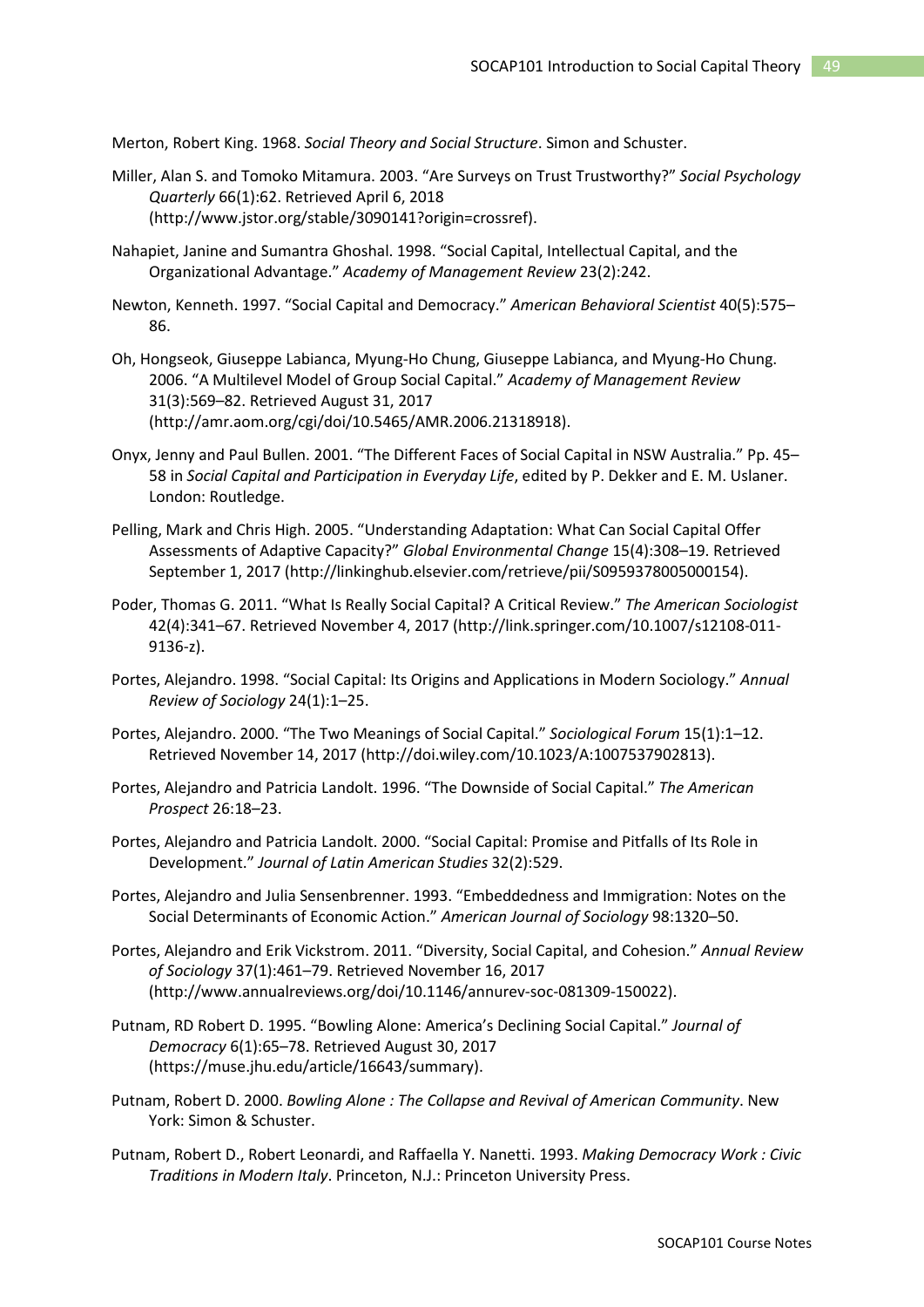- Quibria, M. G. 2003. *The Puzzle of Social Capital A Critical Review*. Retrieved November 4, 2017 (https://think-asia.org/bitstream/handle/11540/1527/wp040.pdf?sequence=1).
- Ramos-Pinto, Pedro. 2012. "Social Capital as a Capacity for Collective Action." Pp. 53–69 in *Assessing Social Capital: Concept, Policy and Practice*. Cambridge Scholars Press. Retrieved January 11, 2018 (http://www.ingentaselect.com/rpsv/cgibin/cgi?ini=xref&body=linker&reqdoi=10.5848/CSP.0479.00004).
- Robison, Lindon J., A. Allan Schmid, and Marcelo E. Siles. 2002. "Is Social Capital Really Capital?" *Review of Social Economy* 60(1):1–24.
- Sampson, Robert J., Jeffrey D. Morenoff, and Felton Earls. 1999. "Beyond Social Capital: Spatial Dynamics of Collective Efficiancy for Children." *American Journal of Sociological Review* 64:633–60.
- Schneider, Jo Anne. 2006. *Social Capital and Welfare Reform: Organizations, Congregations, and Communities*. Columbia University Press.
- Seferiadis, Anastasia A., Sarah Cummings, Marjolein B. M. Zweekhorst, and Joske F. G. Bunders. 2015. "Producing Social Capital as a Development Strategy: Implications at the Micro-Level." *Progress in Development Studies* 15(2).
- Serageldin, Ismail and Christiaan Grootaert. 1999. "Defining Social Capital: An Integrating View." Pp. 40–59 in *Social Capital: A multifaceted perspective*, edited by P. Dasgupta and I. Serageldin. Washington, DC: World Bank.
- Siisiäinen, Martti. 2000. "Two Concepts of Social Capital: Bourdieu Vs Putnam." in *ISTR Fourth International Conference "The Third Sector: For What and for Whom?"* Dublin, Ireland. Retrieved November 30, 2017 (http://citeseerx.ist.psu.edu/viewdoc/summary?doi=10.1.1.462.330).
- Sitton, John. 2003. *Habermas and Contemporary Soceity*. New York: Palgrave MacMillan.
- Slangen, Louis H. G., G. Cornelis van Kooten, and Pavel Suchanek. 2003. "Institutions, Social Capital and Agricultural Change in Central and Eastern Europe." *Journal of Rural Studies* In Press,. Retrieved (http://www.sciencedirect.com/science/article/B6VD9-49SN9K9- 1/2/203e55b9fd0d587ced2ac0167a69d2f2).
- Sobel, Joel. 2002. "Can We Trust Social Capital?" *Journal of Economic Literature* 40(1):139–54. Retrieved September 1, 2017 (http://pubs.aeaweb.org/doi/abs/10.1257/0022051027001).
- Sobels, Jonathan, Allan Curtis, and Stewart Lockie. 2001. "The Role of Landcare Group Networks in Rural Australia: Exploring the Contribution of Social Capital." *Journal of Rural Studies* 17(3):265–76. Retrieved (http://www.sciencedirect.com/science/article/B6VD9-43NT3CT-1/2/2003a818028deb420780358eaf9b2f65).
- Solow, Robert M. 1999. "Notes on Social Capital and Economic Performance." Pp. 6–13 in *Social Capital: A multifaceted perspective*, edited by P. Dasgupta and I. Serageldin. Washington, DC: World Bank.
- van Staveren, Irene and Peter Knorringa. 2007. "Unpacking Social Capital in Economic Development: How Social Relations Matter." *Review of Social Economy* 65(1):107–35. Retrieved November 4, 2017 (http://www.tandfonline.com/doi/abs/10.1080/00346760601132147).
- Szreter, S. and Michael Woolcock. 2004. "Health by Association? Social Capital, Social Theory, and the Political Economy of Public Health." *International Journal of Epidemiology* 33(4):650–67.